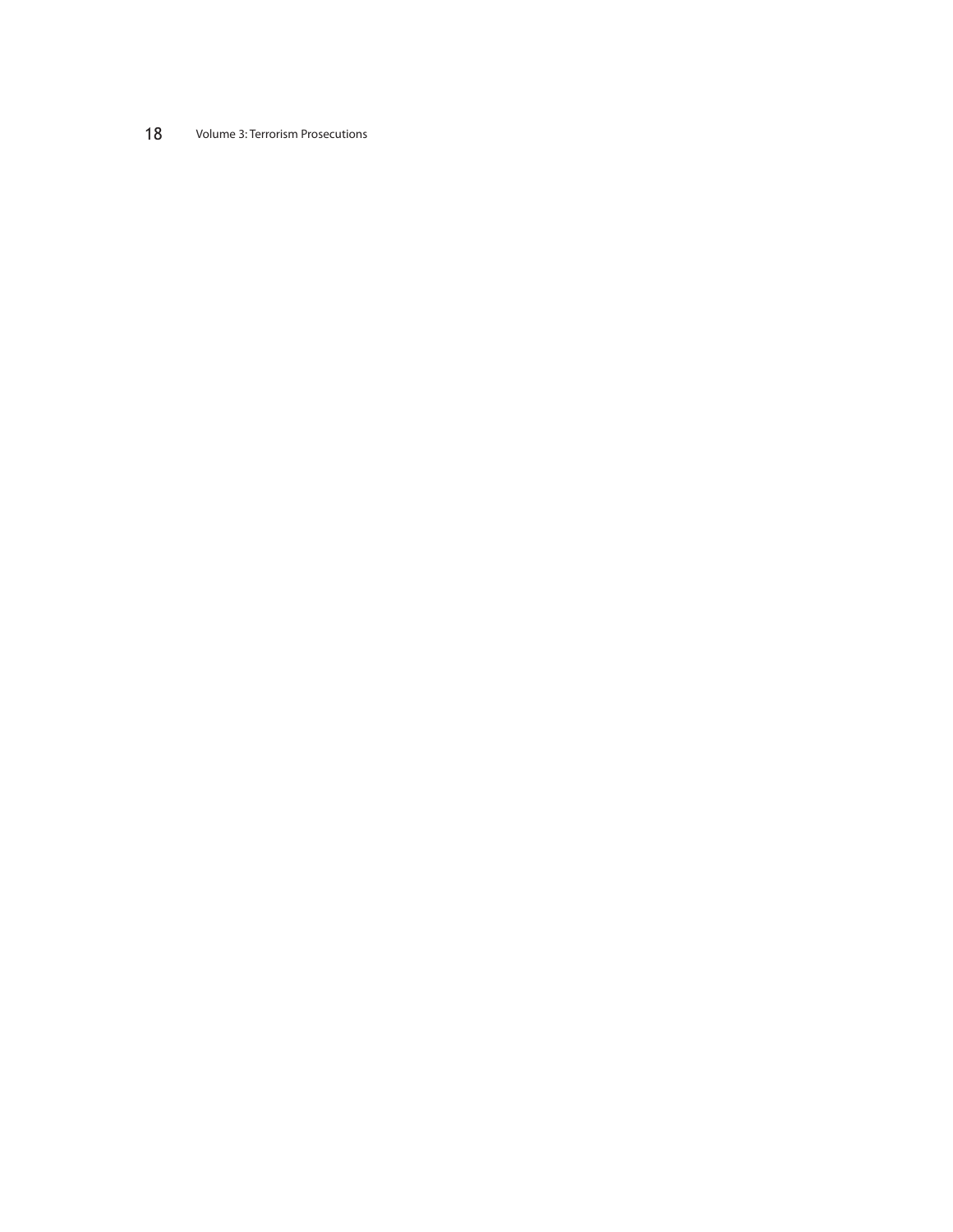# **Contents**

| 1.<br>1.1 | Introduction<br><b>Definitions</b>                                               | 21<br>22 |
|-----------|----------------------------------------------------------------------------------|----------|
| 1.2       |                                                                                  | 24       |
| 1.3       | Research on Witnesses of Terrorism or Organized Crime<br>The Rights of Witnesses | 27       |
|           |                                                                                  |          |
| 2.        | Witness Intimidation and Obstruction of Justice                                  | 28       |
| 2.1       | Patterns of Intimidation                                                         | 30       |
| 2.2       | Identifying Witness Intimidation                                                 | 34       |
| 2.3       | Preventing Intimidation                                                          | 34       |
| 3.        | The Use of Informants and Collaborators of Justice                               | 36       |
| 4.        | The Vulnerability of Certain Individuals and Groups                              | 40       |
| 5.        | <b>Protection Measures</b>                                                       | 45       |
| 5.1       | Assessing the Threat and the Need for Protection                                 | 45       |
| 5.2       | <b>Basic Witness Protection Measures</b>                                         | 47       |
| 5.3       | <b>Procedural measures</b>                                                       | 52       |
| 6.        | <b>Witness Protection Programs</b>                                               | 56       |
| 6.1       | <b>Characteristics of Programs</b>                                               | 57       |
| 6.2       | <b>Interagency Collaboration</b>                                                 | 63       |
| 6.3       | <b>Management of Witness Protection Programs</b>                                 | 64       |
| 6.4       | <b>Costs of Programs</b>                                                         | 66       |
| 6.5       | Accountability                                                                   | 67       |
| 6.6       | <b>Effectiveness of Programs</b>                                                 | 69       |
| 7.        | <b>International Cooperation for Witness Protection</b>                          | 71       |
| 8.        | Conclusions                                                                      | 76       |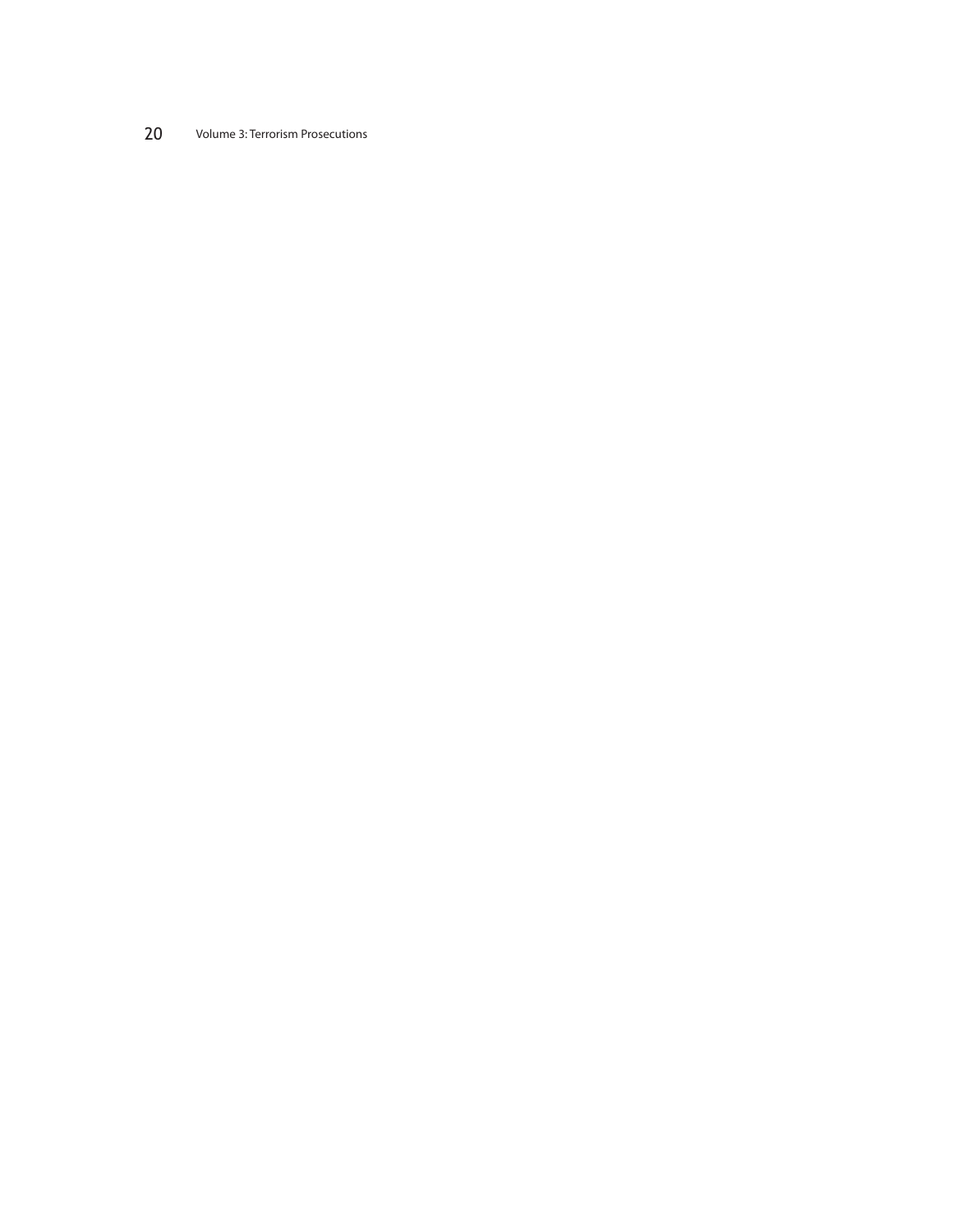### **Introduction**

This paper identifies the main challenges faced by the criminal justice system in attempting to secure the cooperation of witnesses in the investigation and prosecution of terrorism cases. It also examines the nature and efficiency of various procedural and security measures that can be taken to ensure the protection of witnesses who are at risk of intimidation or retaliation. Part of the mandate of the Commissioner involves considering whether existing practices or legislation provide adequate protection for witnesses against intimidation over the course of the investigation or prosecution of terrorism. This paper reviews various protection issues and identifies some best practices and international trends against which the Canadian situation can be assessed. It does not directly attempt to evaluate the adequacy of existing Canadian legislation, programs, or practices.

In the fight against terrorism, it is crucial for the State to be able to provide effective protection for witnesses. The intimidation of informants and potential witnesses is one of the defining characteristics of criminal organizations and terrorist groups. They function and perpetuate themselves through the manipulation of public fear and they go to great lengths to avoid detection and prosecution. In the interest of a fair and effective criminal justice response to terrorism and other serious crimes, governments must find ways to handle the problem of witnesses at risk and protect them from intimidation.

Witness protection is especially important in the fight against organized crime and terrorism because the closed character of the groups involved makes it very difficult to use traditional investigative methods successfully.<sup>2</sup> In contrast with other forms of serious crimes, victims of terrorism may themselves have little if any relevant evidence to provide.

<sup>&</sup>lt;sup>2</sup> Adamoli, S., Di Nicola, A., Savona, E., and P. Zoffi. Organized Crime Around the World. (Finland: European Institute for Crime Prevention and Control 1998), p. 174. Council of Europe. Report on Witness Protection (Best Practice Survey). European Committee on Crime Problems, Committee of Experts on Criminal Law and Criminological Aspects of Organized Crime. (Strasbourg, 24 March 1999). Council of Europe. European Committee on Crime Problems (CDPC). Draft Recommendation Rec(2005) on the Protection of Witnesses and Collaborators of Justice. Explanatory Memorandum. (Strasbourg: Council of Europe 2005). Council of Europe. Protecting Witnesses of Serious Crime – Training Manual for Law Enforcement and Judiciary. (Strasbourg: Council of Europe Publishing 2006). Finn, P. and Healey, K. M.. Preventing Gang- and Drug- Related Witness Intimidation. (Washington: U.S. Department of Justice, Office of Justice Programs, National Institute of Justice, 1996, p.4). Fyfe, N. Protecting Intimidated Witnesses. (Hampshire: Ashgate Publishing Limited, 2001, p. 18). Manning, P. K., Redinger, L.J., and J. Williams. "Recruter, cibler et gérer les informateurs. Lutte antidrogue et crime organisé sur le continent américain", in Brodeur, J.P. and F. Jobard (Eds.), Citoyens et délateurs – La délation peut-elle être civique? (Paris: Éditions Autrement, 2005, pp. 155-173, p. 172).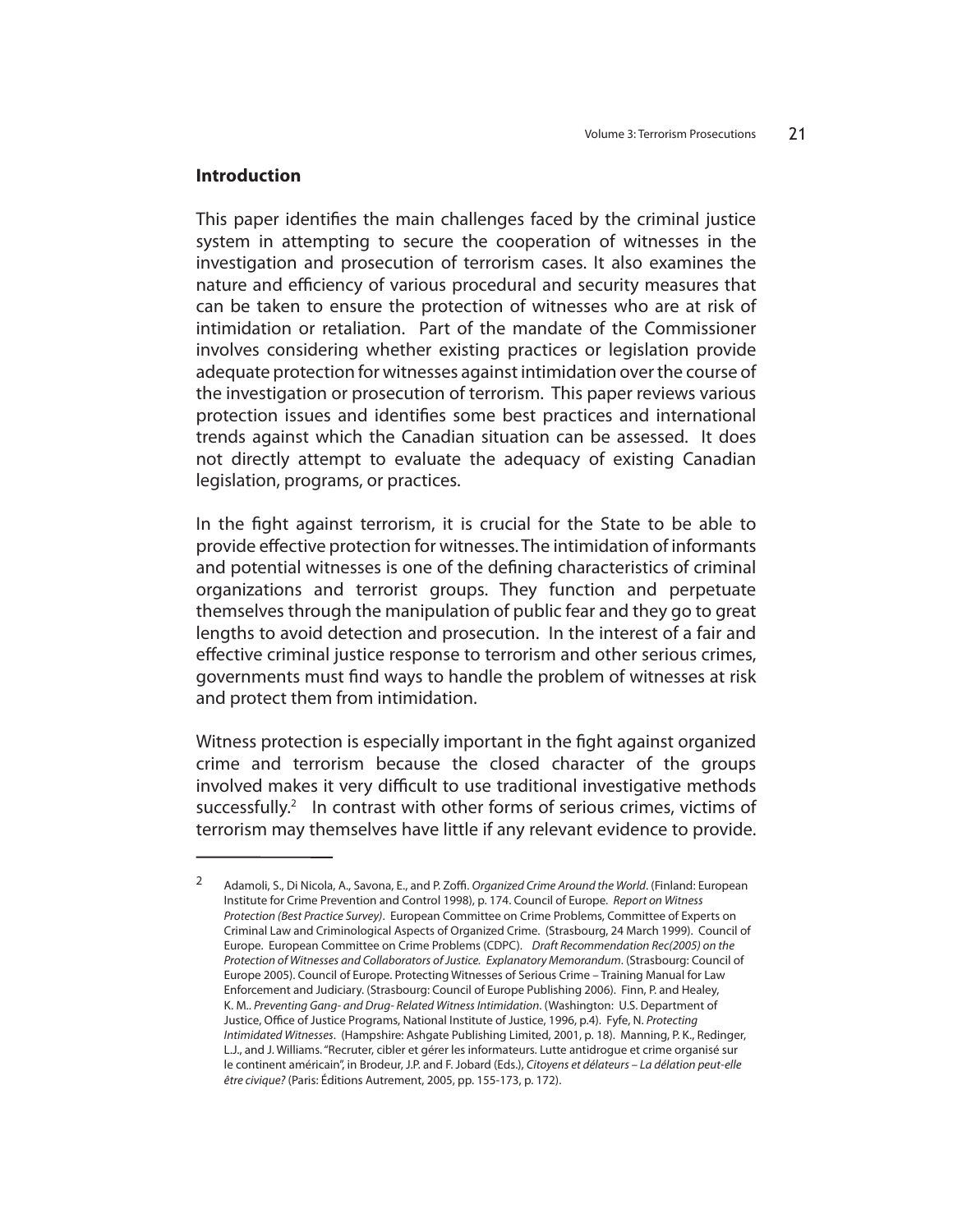Other physical or material evidence is often also very limited. In that context, the testimonies of some witnesses, by virtue of their personal proximity to the planning or commission of the crime, can greatly assist the authorities in investigation or prosecution.<sup>3</sup> The protection of such individuals therefore takes on a great significance, even as it raises a number of practical, ethical and legal issues. It should not come as a surprise then to learn that many of the early programs for the protection of witnesses in Europe and North America were initially developed to respond to specific threats posed by terrorist groups or organized crime syndicates.

## **1.1 Definitions**

A few definitions should be introduced here before proceeding with our discussion of the issues. The terminology often varies from one country to another, but for the most part the basic concepts are the same.

Starting with the concepts of "*witness*", "*witness at risk*", and "*protected witness*", we note that the term "witness" itself covers several categories of actors: a "victim" who can testify and provide evidence, an "informer" who brings some evidence to the authorities, an "observer of a crime" who was not otherwise involved in the crime, an "undercover agent" who may or may not be a police officer, an "informant" who has special access to a criminal or terrorist organization, an "accomplice" in a crime, or a "repenti" who is willing to give evidence in return for certain considerations.

The Council of Europe, which has given a lot of attention to witness protection issues in the last several years, defines the term "witness" to mean "any person, irrespective of his/her status under national procedural law, who possesses information relevant to criminal proceedings, including experts and interpreters".4-5 The "witness at risk", or "endangered witness", is a witness who is liable to endanger himself or herself by cooperating with the authorities, or a witness who has reasons to fear for his or her life or safety or has already been threatened or intimidated.<sup>6</sup> A "protected witness" could mean any witness who is offered some form

<sup>3</sup> Council of Europe. Combating Organised Crime – Best Practices Survey of the Council of Europe. (Strasbourg: Council of Europe Publishing, p. 20, 2004)

<sup>4</sup> Council of Europe. Combating Organised Crime, p.16.<br>5 "Witness" in the Witness Protection Program Act (S.C. 1996, c. 15, s.2) is defined as "someone who gives or agrees to give information or evidence or who participates or agrees to participate in matters relating to an investigation or the prosecution of an offence".

<sup>6</sup> ISISC-OPCO-EUROPOL. Harmonisation of Witness Protection Legislation - Final proposal of the ISISC- OPCO- Europol working group on minimum requirements for potential legislation at European Union level, Explanatory Report. (Italy: Siracusa: International Institute of Higher Studies in Criminal Sciences, 2005). Council of Europe. Combating Organised Crime, p. 16.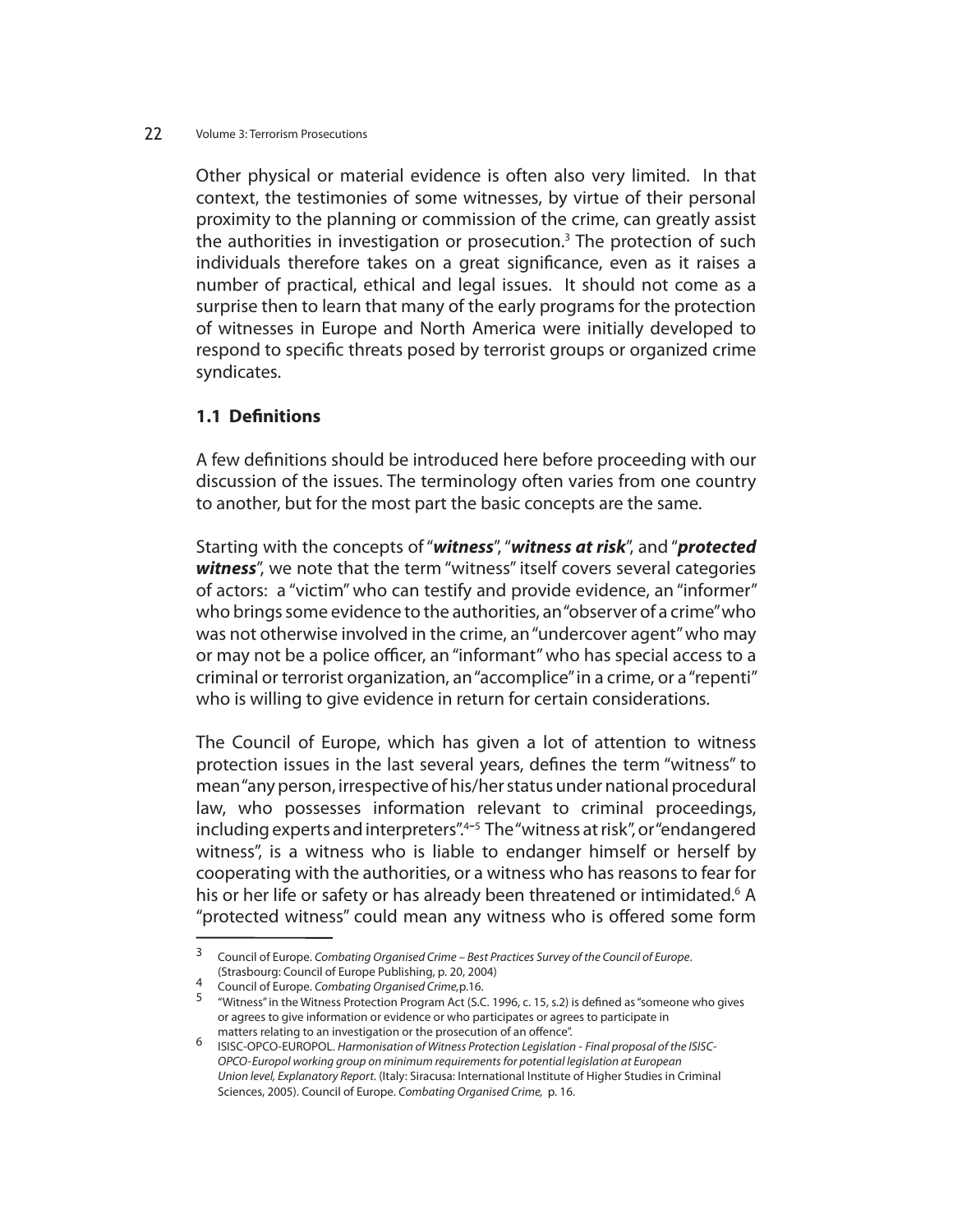of protection against intimidation or retaliation. In practice, however, this term is generally reserved for witnesses who receive protection from a formalized witness protection program. In Canada, the Witness Protection Program Act refers to these witnesses as "protectees"7, a term not typically used in other jurisdictions. For the purpose of that program, the term "witness" may also refer to other persons who, because of their relationship to the witness, may also require protection. Most witness protection legislation and programs recognize the fact that a witness can be intimidated indirectly, such as when his or her family, relatives, or friends are targeted. The expression "people close to witnesses and collaborators of justice", frequently used in legislation, usually refers to relatives and other persons who are in close relation with the witnesses and find themselves at risk and in need of protection because of that association.

As mentioned before, in cases involving terrorist or organized crime groups, the most significant witnesses are often those who have the opportunity to get close to these groups, either because they belong to them or they have successfully infiltrated them. They include individuals variously characterized as "*pentitis*", "*repentis*"8 , "*crown witnesses*", or "*informants*"9 . The expression "*collaborator of justice*" is increasingly used internationally to represent all of these categories. It then refers to any person, whatever his/her legal status, who is or was associated with a criminal organization and who agrees to cooperate with competent authorities by providing information and evidence in criminal proceedings concerning that organization or its activities.10 Informants can become witnesses or protected witnesses, but in practice their role is often limited to providing intelligence as opposed to evidence, thus allowing them sometimes to continue to act as a covert source of information.

<sup>7</sup> S.C. 1996, c. 15, s.2, Witness Protection Program Act.<br>8 A report of the Quebec Ministry of Justice defines the word repentis in the same way that the Council of Europe has used the word pentitis: une personne qui a commis, a participé à la commission d'une infraction, ou a fait partie d'une organisation s'adonnant à des activités illégales et qui, moyennant certains avantages, accepte de témoigner pour la poursuite, relativement à l'infraction commise ou contre l'organisation criminelle à laquelle elle appartient ou à laquelle elle a appartenue (Ministère de la Justice du Québec et Ministère de la Sécurité publique du Québec (2000). Rapport sur l'utilisation des témoins repentis en 1998. Québec: juin 2000, p. 1).

In French, the word à "délateur" is often used to translate the word "informant". Its meaning, however, is perhaps more restrictive as it refers more specifically to collaborators of justice who are acting on the basis of their personal interest: une pratique dictée par l'intérêt (Brodeur and Jobard, 2005: 8).

<sup>10</sup> ISISC-OPCO-EUROPOL. Harmonisation of Witness Protection Legislation.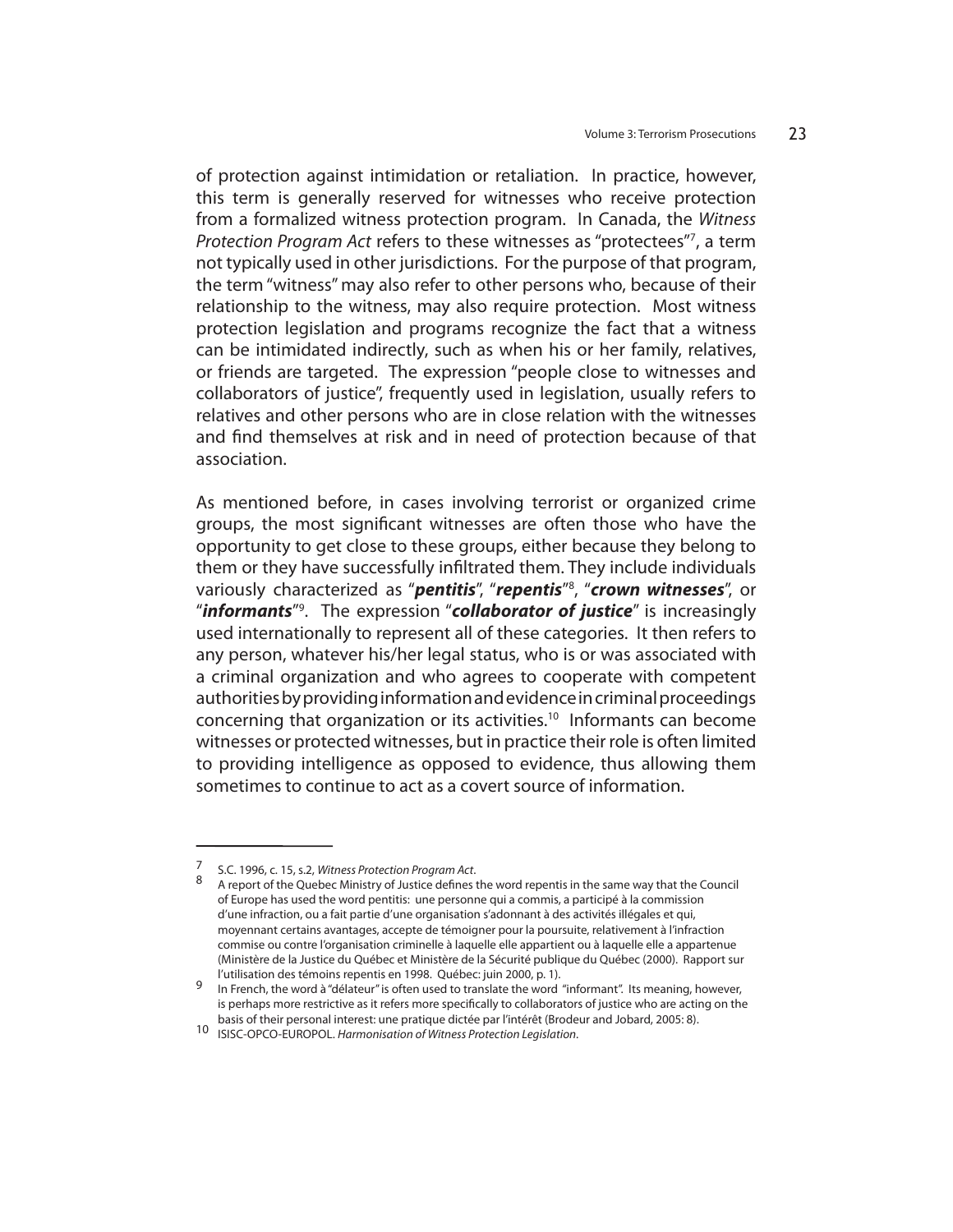In many instances, collaborators of justice have themselves been accomplices in the commission of the crime being investigated or in other related criminal activities. Some of them may be undercover agents who may or may not be police officers. As we shall see later, it would seem that the use of such informants is perhaps as necessary to the successful investigation of terrorist and organized crime activities as it is problematic.

Intimidation can, of course, take many forms even if its fundamental purpose remains the same: to interfere unduly with the willingness of a person to testify freely or to react and retaliate against someone who has given a testimony. The Council of Europe has been defining "*intimidation"* as "any direct, indirect or potential threat to a witness, which may lead to interference with his/her duty to give testimony free from influence of any kind whatsoever. This includes intimidation resulting from the mere existence of a criminal organization having a strong reputation for violence and reprisal, or from the mere fact that the witness belongs to a closed social group and is a position of weakness therein".11

Intimidation can be perpetrated in a number of ways: physical violence, explicit threats of physical violence against the witnesses or someone close to them, direct or indirect implicit threats, property damage, and courtroom intimidation. Intimidation may take the form of an escalating set of threats and actions. It may also involve retaliation after the fact, as a signal to others and a means to deter anyone else from cooperating with authorities.

## **1.2 Research on Witnesses of Terrorism or Organized Crime**

Protecting witnesses and collaborators of justice who are providing evidence and intelligence in terrorism-related cases is crucial to the prevention and control of the activities of terrorist organizations. However, systemic efforts to protect informants and witnesses are relatively recent. In the past, many countries relied on more informal means, often based on the use of the discretionary authority of law enforcement and prosecution officials. Growing concerns with the deficiencies and limitations of existing protection measures in many countries, the cost of existing programs, as well as the legal and ethical issues associated with

<sup>11</sup> Council of Europe. Combating Organised Crime, p. 16.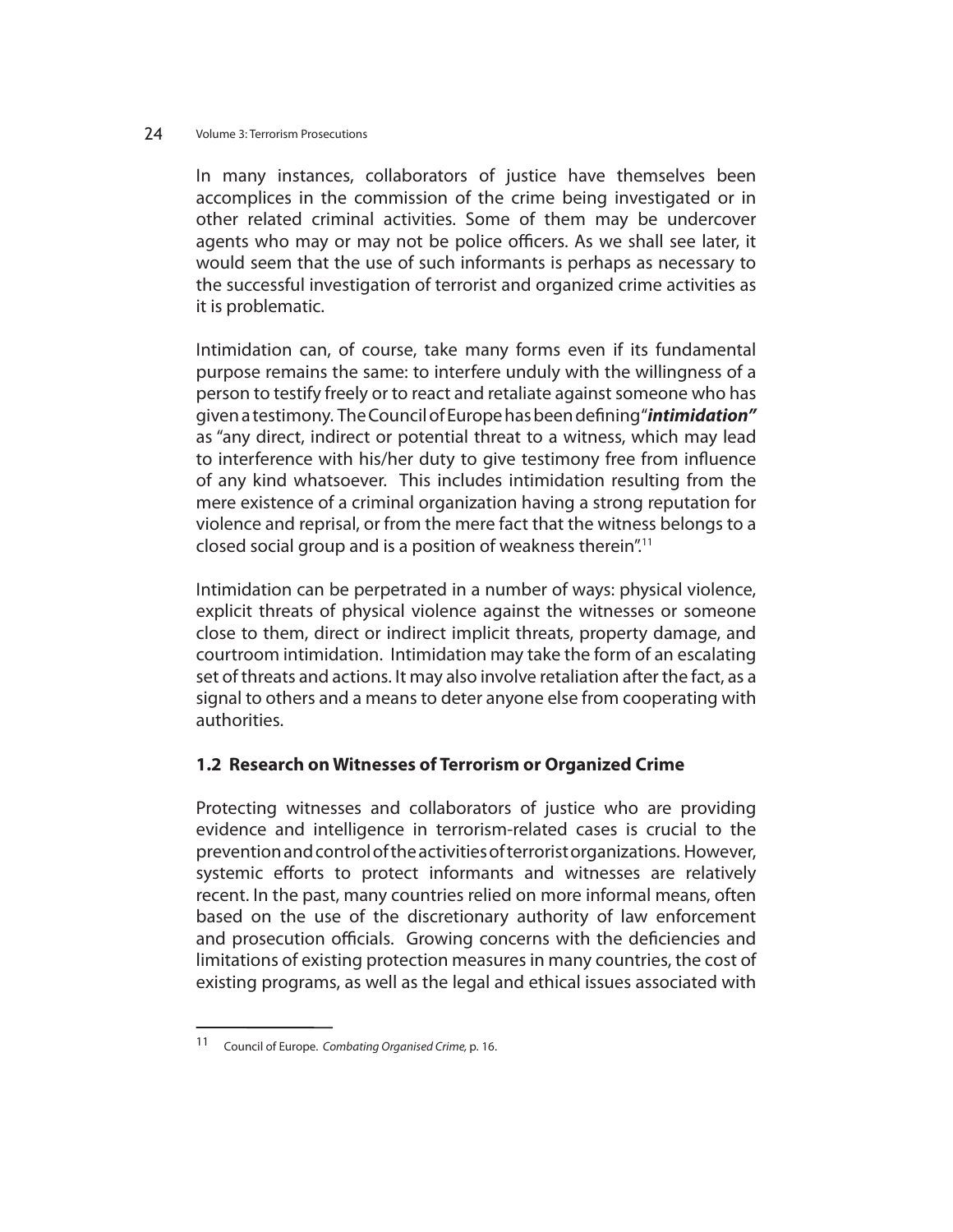some of their more controversial aspects have brought these questions to the forefront.

The United Nations, the Council of Europe and other multilateral organizations have increasingly focused their attention over the last decade on the transnational nature of many serious crimes and terrorist activities. States have recognized the need to engage with each other in a number of exercises to harmonize their legislation and criminal justice practices and to enhance their capacity to cooperate with each other in the fight against international terrorism and organized crime. Conventions and bi-lateral treaties have been ratified to reflect this new commitment. International cooperation initiatives with respect to the identification and use of informants and witnesses, the sharing of intelligence and evidence, and the protection of witnesses, are just a few of the many facets of this trend.

Empirical research on witness intimidation and protection is still very limited and most of the existing literature focuses on witnesses of serious crimes in general. In recent years, a number of comparative reviews of existing programs and measures have been undertaken, usually as a basis for further policy development.<sup>12</sup> Most of them have been content to compare and contrast existing programs and legislations. They usually deplore the lack of empirical evidence on the effectiveness of any of these measures.

When analyzing the possible specificities of acts of terrorism with respect to witness protection, one cannot identify particular features that would justify dealing with witnesses of terrorist crimes differently than witnesses of other serious crimes, particularly those committed by gangs and criminal organizations.<sup>13</sup> Furthermore, the effective prosecution of terrorist activities frequently involves the prosecution of individuals for serious offences (kidnapping, possession of explosive, assaults, murder, money laundering, etc.) without an explicit reference to their ultimate terrorist design.

<sup>12</sup> See for example: Council of Europe. Terrorism: Protection of Witnesses and Collaborators of Justice. (Strasbourg: Council of Europe Publishing, 2006). Law Commission of India Consultation Paper on Witness Protection. (New Delhi, August 2004). Fyfe, N. and J. Sheptycki. Facilitating Witness Co-operation in Organised Crime Cases: An International Review (Home Office Online Report 27/05). (London: Home Office, 2005). Fyfe, N. and J. Sheptycki. "International Trends in the Facilitation of Witness Co-operation in Organized Crime Cases", European Journal of Criminology 2006, Vol. 3 (3), pp. 319-355.

<sup>13</sup> That is a conclusion that was also reached by the European Committee on Crime Problems (Council of Europe (2005). European Committee on Crime Problems (CDPC). Draft Recommendation Rec(2005) on the Protection of Witnesses and Collaborators of Justice, p. 6.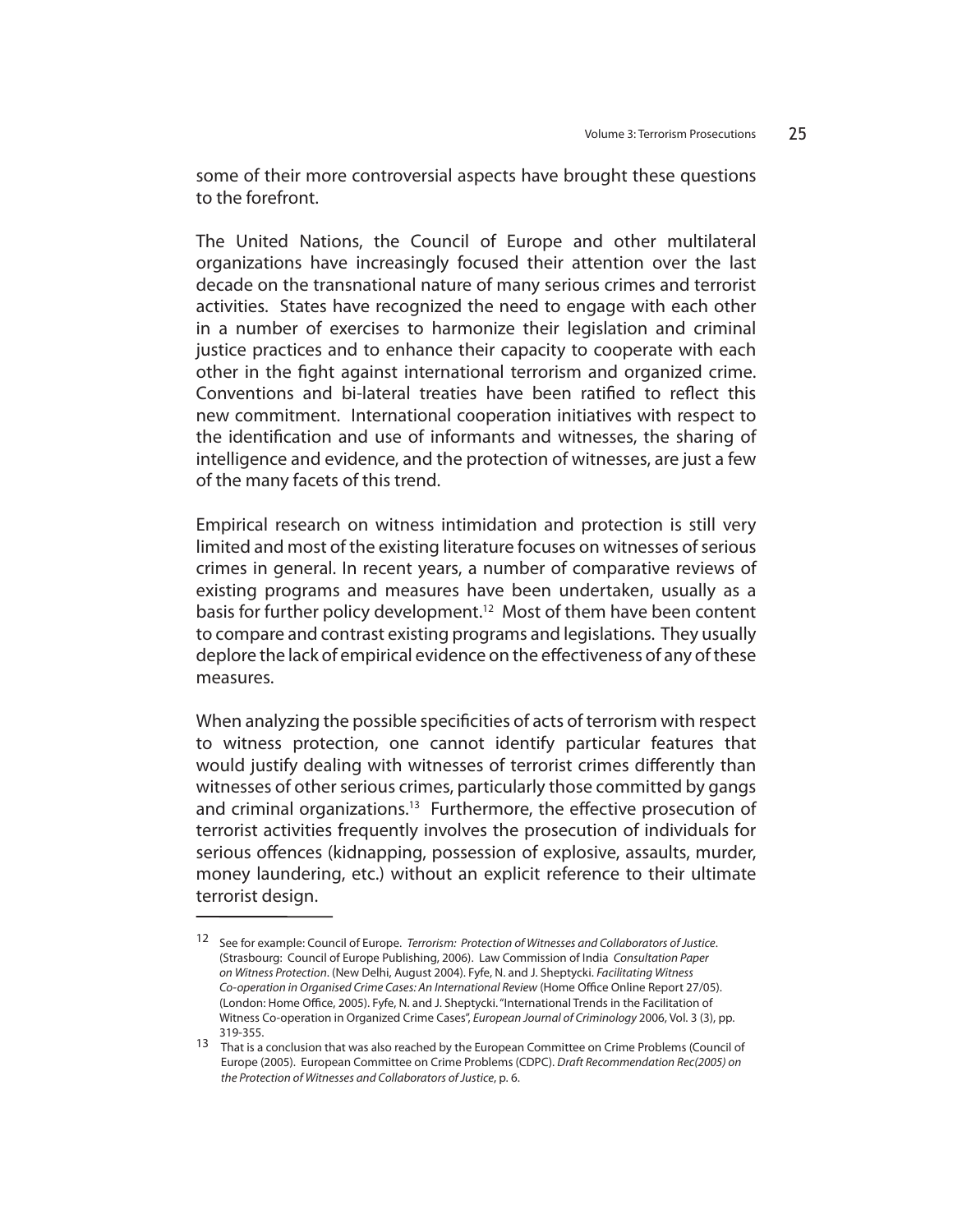Because of the very serious consequences of terrorist activities, it makes sense for a society to attach particular importance to the protection of witnesses and others who can help prevent terrorist acts. One should note, however, that many of the strategies to combat organized crime are also relevant to the fight against terrorism. This makes sense because: (1) the intent and purposes of terrorist groups are criminal; (2) terrorist acts are crimes; (3) terrorist groups frequently engage in criminal activities that are not in themselves "terrorist" in nature but are nevertheless essential to the success of their enterprises; and, (4) the methods that they use to intimidate witnesses and others are practically indistinguishable from the methods used by other criminal groups.

Terrorist groups and criminal organizations are not engaged in single criminal acts. These groups are typically involved in numerous and ongoing criminal activities. When it comes to preventing terrorist activities, relying on the mainly reactive nature of the criminal justice system response is not only shortsighted, but also dangerous. Ultimately, the efforts of the justice system must focus not only on responding, through investigations and prosecutions, to crimes already committed, but also on preventing future crimes.<sup>14</sup> It is therefore in the context of proactive, intelligence-based efforts to counter terrorism that the issue of witness protection must be examined.

Since the 2001 terrorist attacks in the United States and the subsequent resolutions of the United Nations Security Council, several anti-terrorism laws were hastily adopted around the world and, in the prevailing atmosphere of panic and international pressure, several law enforcement practices have emerged that have then proved detrimental to human rights, the rule of law and democracy. They have reemphasized the need to ensure that, in adopting measures aimed at preventing and controlling acts of terrorism, governments adhere to the rule of law, including the basic principles, standards and obligations of criminal and international law that define the boundaries of permissible and legitimate action against terrorist groups.

 $14$  For a discussion of the limitation of the deterrence approach and the need to focus on preventive measures, see: Laborde, J.-P. and M. DeFeo. "Problems and Prospects of Implementing UN Acton against Terrorism", Journal of International Criminal Justice, Vol. 4 (2006), pp. 1087-1103. Also: UNODC. Preventing Terrorist Acts: A Criminal Justice Strategy Integrating Rule of Law Standards in Implementation of United Nations Anti-terrorism Instruments. Terrorism Prevention Branch, United Nations Office on Drugs and Crime, New York, 2006.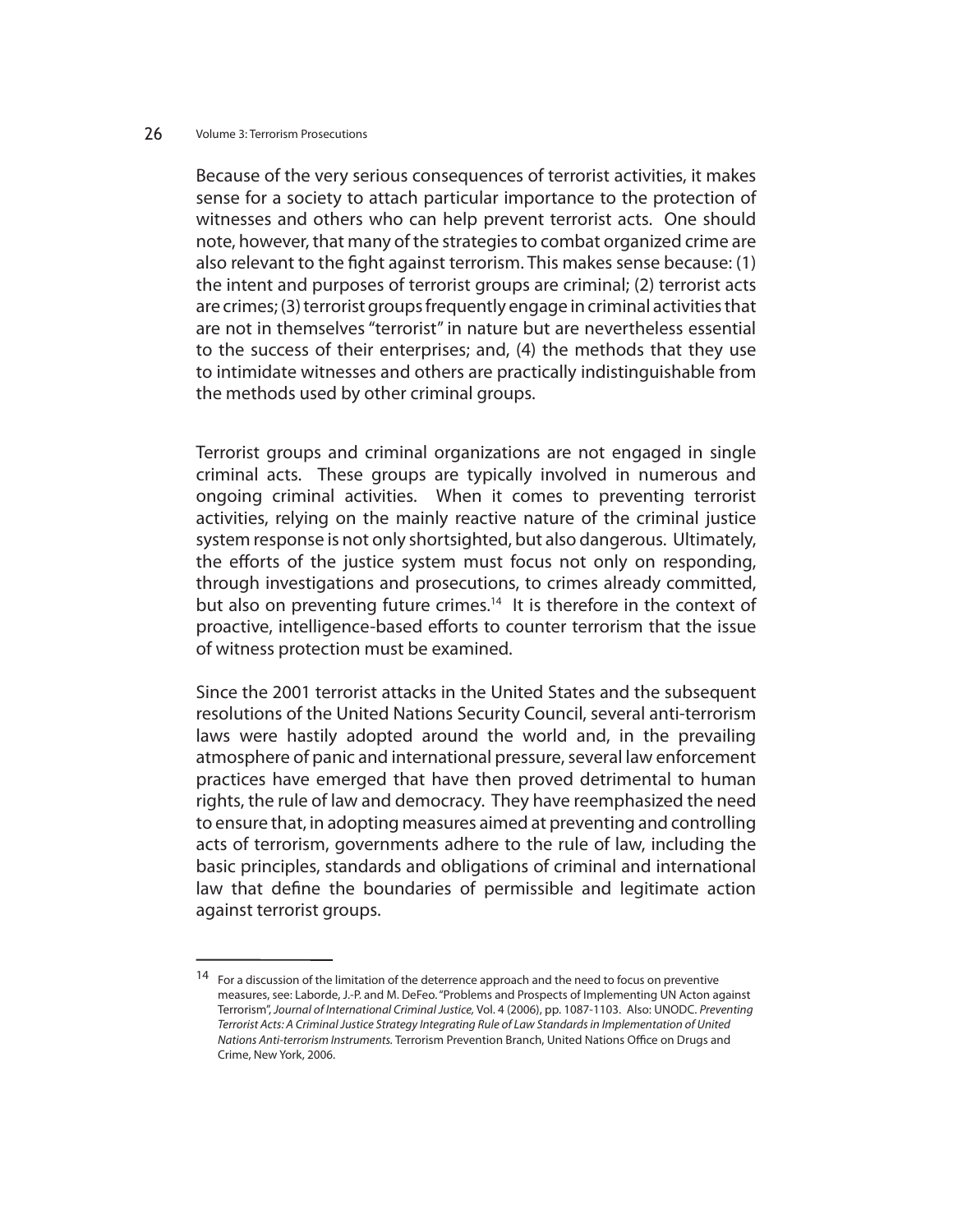Terrorism and extremism of all kinds threaten both the rule of law and the fundamental freedoms of citizens and entire societies. At the same time, the manner in which counter-terrorism efforts are conducted can have serious implications for the rule of law.<sup>15</sup> The high moral ground that State actors enjoy might be lost when their methods are (or are widely perceived as) arbitrary, baseless, discriminatory, or illegal. In 2005, the Council of Europe adopted a set of Guidelines on Human Rights and the Fight against Terrorism. They reaffirmed that: "all measures taken by States to fight terrorism must respect human rights and the principle of the rule of law, while excluding any form of arbitrariness, as well as any discriminatory or racist treatment, and must be subject to appropriate supervision".<sup>16</sup> All this must be kept in mind, as it is directly relevant to our policies and practices concerning the use of informants and the protection of witnesses and collaborators of justice in the fight against terrorism.

### **1.3 The Rights of Witnesses**

The position of witnesses in most criminal justice systems around the world revolves around responsibilities rather than rights.<sup>17</sup> When it comes to collaborators of justice and informants, their rights are often limited to what they can negotiate with the authorities, obviously from a disadvantaged position. A recent training manual published by the Council of Europe reminds its readers that the criminal law must be sensitive to the specific needs of persons who are subject to the civic duty of providing testimony:

"Prescribing the duty of a witness to give a statement implies that the government has to take responsibility for making the fulfillment of such obligation free from any threat to the witness' own values – his life, bodily integrity, family or property. Therefore, this responsibility to the state may be seen as the right of the witness to fulfill his obligation to testify freely,

<sup>15</sup> See also: Dandurand, Y. "The Role of the Prosecutors in Promoting and Strengthening the Rule of Law - Working Paper III", in Report of the Second Summit of Attorneys General, Prosecutors General and Chief Prosecutors, Doha, Qatar, November 14-16, 2005.

ana Critet Prosecutors, Doma, Qatar, November 19, 19, 2002.<br>16 Council of Europe. Human Rights and the Fight against Terrorism – The Council of Europe Guidelines.<br>16 (Strasbourg: March 2005).

<sup>17</sup> Moody, S. "Vulnerable Witnesses Rights and Responsibilities". A paper presented at the 18<sup>th</sup> International Conference of the International Society for the Reform of Criminal Law, June 2005, Edinburgh.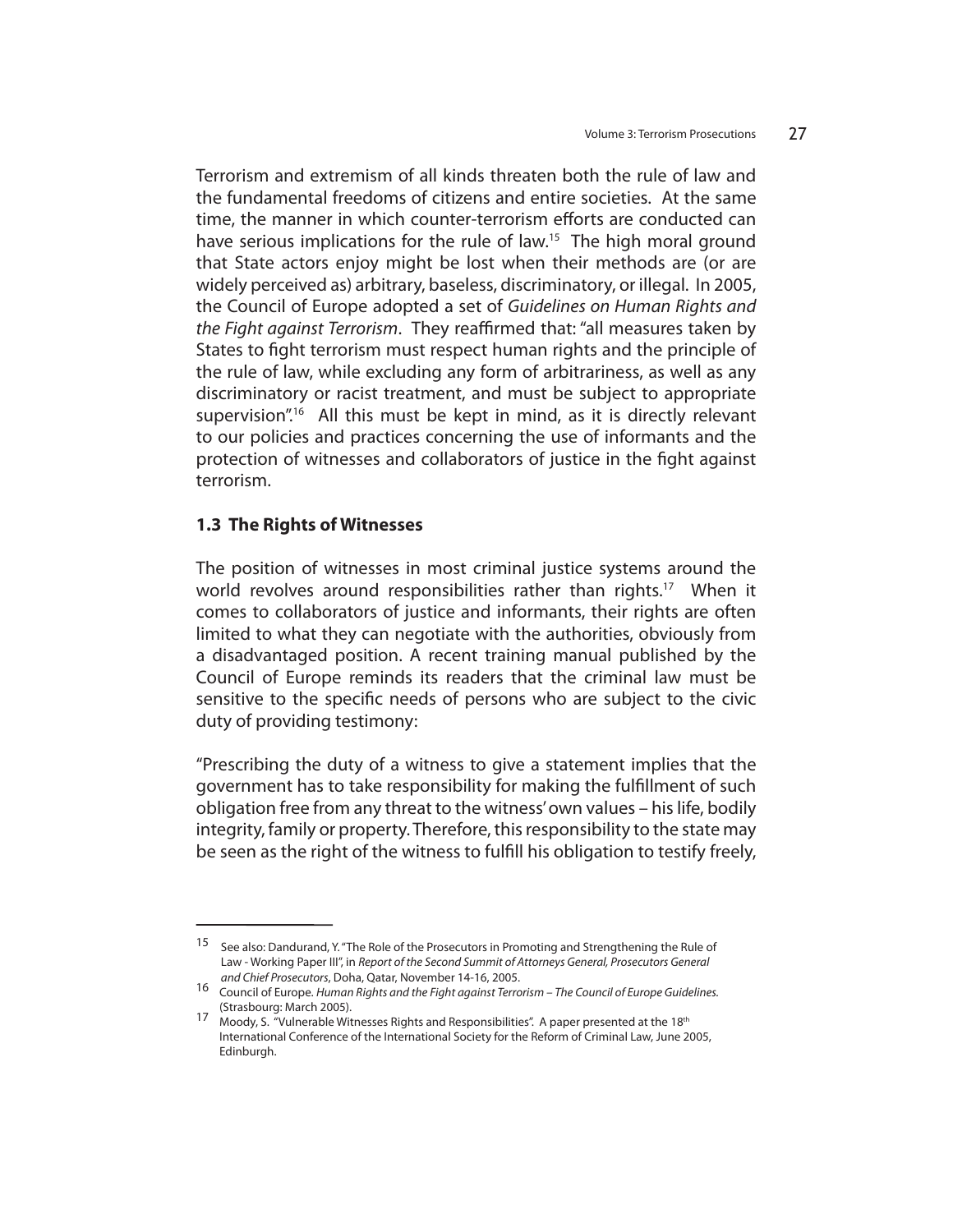meaning without any influence on his statement, without damage and without risk for the witness." 18

It can be argued that there is a fundamental imbalance between the "rights" of witnesses, who can be compelled to testify, and the "rights" of the state to demand that witnesses respond to summons and subpoenas, testify under oath, and tell the truth. The imbalance is particularly troubling when one considers that most of the decisions made about witnesses, the information or evidence they bring forward, or whether they are compelled to testify depend on police and prosecutorial discretion and are therefore not generally open to public scrutiny. This is why guidelines concerning these practices are important and why the careful monitoring of this somewhat obscure part of the criminal justice process is required. In brief, notwithstanding the legitimate legal, public safety, security, confidentiality, and privacy considerations that must equally be addressed, it is imperative that some greater transparency be introduced with respect to decisions that are made concerning witness protection, the denial of protection in certain cases, as well as the general use of informants and collaborators of justice. It is also important to ensure that witnesses have access to legal advice and representation with respect to these decisions and the processes that lead to them.

## **2. Witness Intimidation and Obstruction of Justice**

Obstruction of justice includes many different offences, including witness tampering and intimidation<sup>19</sup>, jury tampering, and intimidation of justice officials<sup>20</sup>. There is very little systematic research on witness or jury tampering, in part because it is difficult to establish when and how frequently it occurs. Knowing the details and prevalence of such incidents could certainly contribute to our understanding of what kinds of measures could be taken to protect witnesses and jurors (including the cost-effectiveness of witness protection programs).

<sup>18</sup> Council of Europe. Protecting Witnesses of Serious Crime, p. 16.<br>19 Roadcap, S. "Obstruction of Justice", American Criminal Law Review, 2004, Vol. 41 (2), pp. 911-945.<br>20 Laborde, J. État de droit et crime organisé. (Pa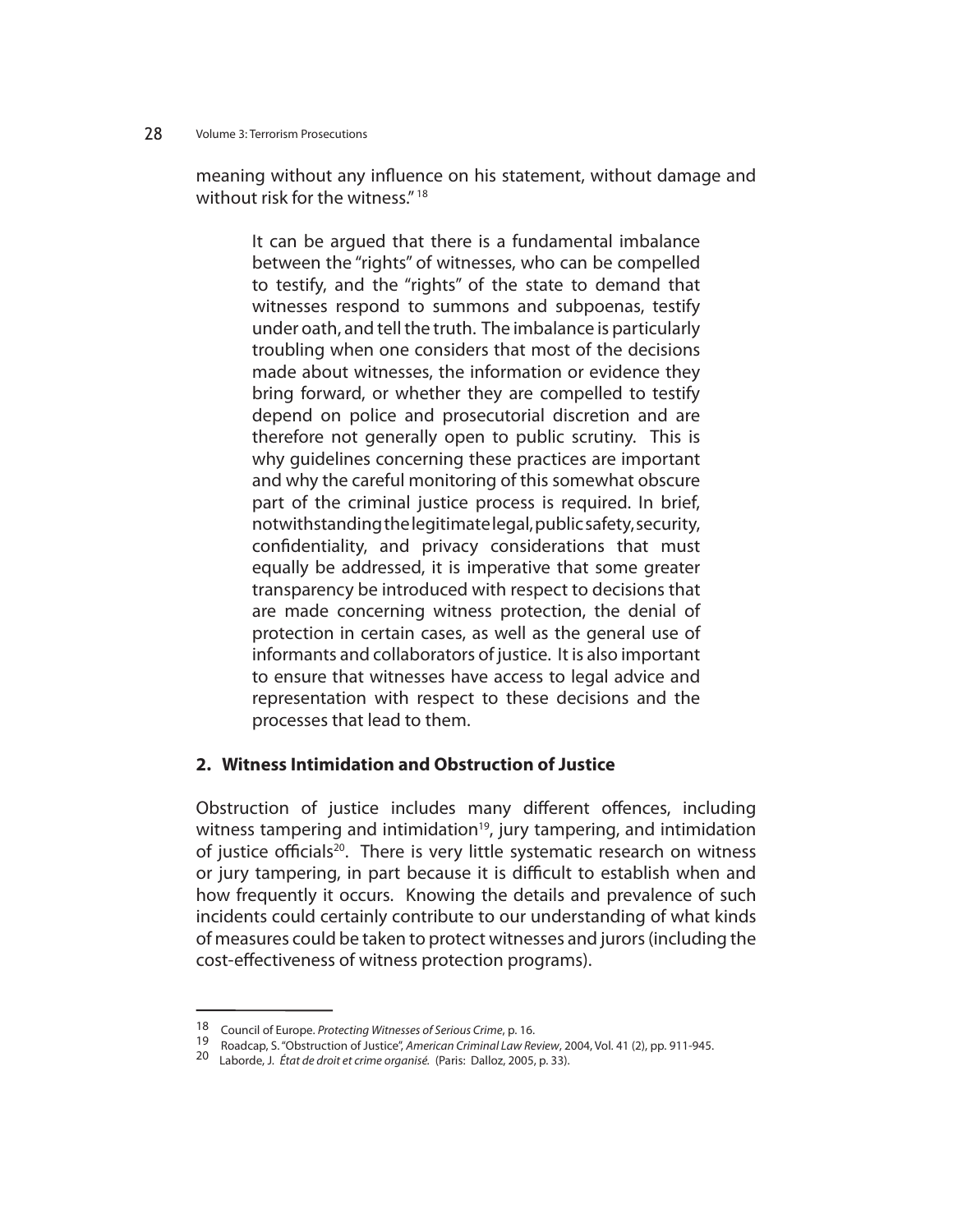There is a lack of empirical data on the nature, scope and consequences of witness intimidation. Estimating the extent of the intimidation that occurs in order to prevent the reporting of a crime to the authorities or to deter witness cooperation with the police is plagued with difficulties.<sup>21</sup> As the main purpose of intimidation is to prevent people from going to the authorities, it is not surprising that there is so little empirical evidence on the nature and scope of witness intimidation taking place in Canada or elsewhere.

Official data are being gathered on individuals who are charged with or convicted of various offences of witness intimidation or causing harm to a witness, but the usefulness of that data is severely limited. Witnesses who are successfully intimidated do not inform the police and, if they are already cooperating with the authorities, they withdraw their cooperation and usually hide the fact that they have been pressured to do so. Even when witness intimidation is suspected, it is often difficult to prove that it took place.<sup>22</sup> Also, it is common practice in the compilation of most police-based crime statistics to only include the most serious offence in what is considered a reportable "incident" and, as a result, incidents of witness intimidation are not counted as such when they are accompanied by or also constitute a more serious offence (as in the case of aggravated assaults, use of explosives, or murder).

Nevertheless, we know from accounts given by police and prosecutors that threats to witnesses are common when organized criminal groups are involved and that they often have a serious impact on the prosecution of crime.<sup>23</sup> In fact, as was recently reported by Dedel, a number of smallscale studies and surveys of police and prosecutors suggest that witness intimidation is pervasive and increasing<sup>24</sup> and, clearly, a number of experts are convinced that there is increasing violence and intimidation by organized criminal groups.<sup>25</sup> In the British Crime Survey of 1998, 15 percent of respondents who had been victimized and had some knowledge of the offender, reported that they had later been victims of intimidation, and in the majority of these cases (85%) the intimidator

<sup>21</sup> Fyfe, N. Protecting Intimidated Witnesses , p. 30. Maynard, W. Witness Intimidation: Strategies for Prevention (Crime Detection and Prevention Series: Paper No. 55). (London: Home Office, Police Research Group, 1994, p. 4).<br>22 Council of Europe. Combating Organised Crime, p. 21.

<sup>23</sup> Council of Europe. Combating Organised Crime, p. 15. Fyfe, N. Protecting Intimidated Witnesses. Finn, P. and K. M. Healey. Preventing Gang- and Drug-Related Witness Intimidation, p. 1.

and K. M. Healey. Prevention, Problem-Oriented Guides for Police Series, No. 42. (Washington (D.C.):

United States Department of Justice, Office of Community Oriented Policing Services, July 2006, p. 5).<br><sup>25</sup> Council of Europe. *Combating Organised Crime*, p. 21.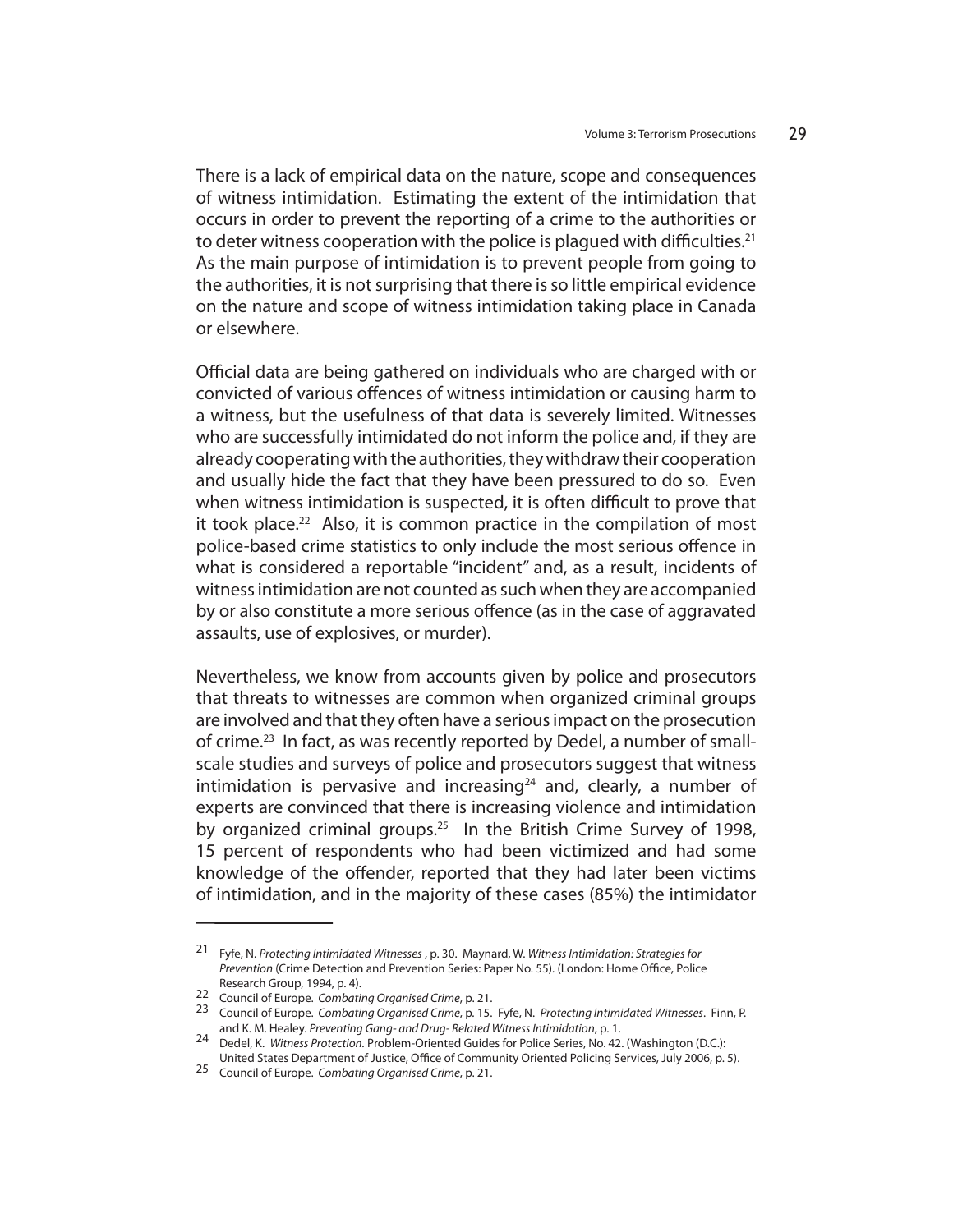was the original offender.<sup>26</sup> In the survey of the impact of intimidation on crime reporting in the U.K, it appeared that fear of intimidation or retaliation deters a greater number of witnesses than victims from reporting, whereas actual intimidation is reported more often by crime victims than by crime witnesses.<sup>27</sup>

## **2.1 Patterns of Intimidation**

Intimidation can be overt or implicit (when there is a real but unexpressed threat of harm).<sup>28</sup> Witnesses can also experience fear and feel intimidated when they are in no actual danger. Just as it is well known that there is no perfect correlation between fear of crime and risk of criminal victimization, neither is there a perfect correlation between the fear experienced by witnesses and the real risk of their victimization as a result of collaboration with the authorities.

The risk of collaborating with the justice system is heightened by the power wielded by those involved in the commission of the crime, their ability to intimidate or suppress the witnesses and informants, and the relative inability of the justice system to offer full protection to those witnesses.<sup>29</sup>

Many researchers now distinguish between "case-specific" and "community-wide" intimidation<sup>30</sup>, although it is also clear that casespecific intimidation can also reinforce community-wide intimidation. Community-wide intimidation involves "acts that are intended to create a general sense of fear and an attitude of non-cooperation with police and prosecutors within a particular community".<sup>31</sup> This can become particularly important for some communities when terrorist supporters

<sup>&</sup>lt;sup>26</sup> Tarling, R., Dowds, L., and T. Budd. Victim and Witness Intimidation: Findings from the British Crime Survey.

<sup>(</sup>London: Home Office, Research, Development and Statistics Directorate, 2000).<br>
Maynard, W. Witness Intimidation: Strategies for Prevention, p. 12.<br>
28 Finn, P. and K. M. Healey. Preventing Gang- and Drug-Related Witness I

québécoise – Rapport ministre de la ministre de la Sécurité publicue. (Québec, Juin 2005). P. 8). August 2005, p. 8). August 2005, p. 8). S. 8005, p. 8, 8005, p. 8, 8005, p. 8, 8005, p. 8, 8005, p. 8, 8005, p. 8, 8005, p. (Washington (D.C.): U.S. Department of Justice, National Institute of Justice, October 1995). Fyfe. N. and H. McKay. "Desperately Seeking Safety: Witnesses' Experiences of Intimidation, Protection and Relocation", British Journal of Criminology, 2000, Vol. 40, pp. 675-691. Fyfe, N. Protecting Intimidated

Witnesses.<br>31 Dedel, K. Witness Protection, p. 4.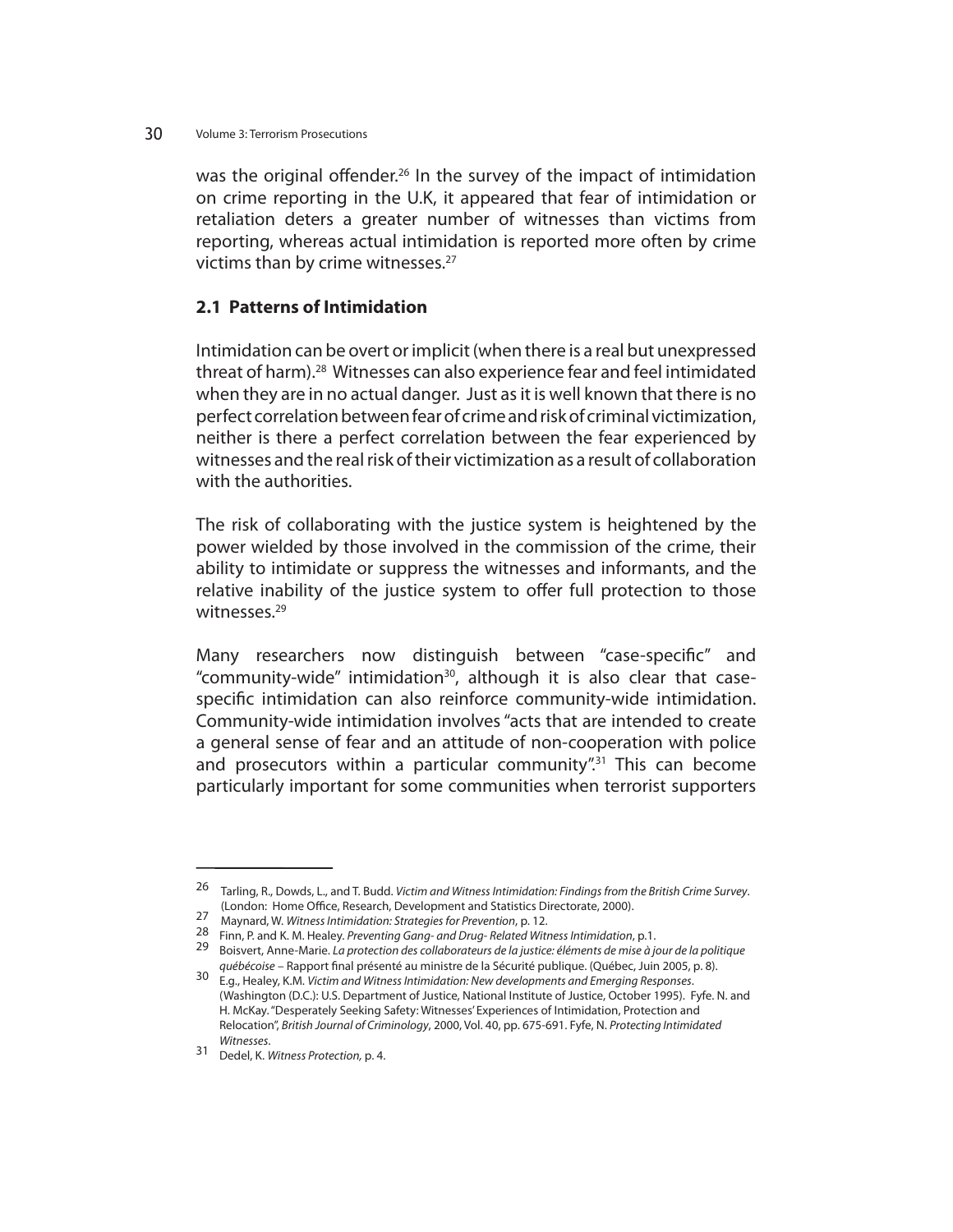attempt to compromise potential witnesses and expose them to potential prosecution for associating with terrorist elements. Fear of discriminating against one's own ethnic group because of its alleged sympathy for a cause is also a factor. Fear, however, is not the only factor contributing to the reluctance of witnesses to step forward; strong community ties and a deep-seated distrust of law enforcement may also be strong deterrents to cooperation.32 Community-wide intimidation is especially frustrating for the police and prosecutors because, while no actionable threat is ever made in a given case, witnesses and victims are still effectively discouraged from testifying.<sup>33</sup>

To further complicate matters, witness intimidation can occur indirectly in at least two other ways: it can be committed by a third party, someone who was not directly involved in the crime being investigated or prosecuted; and, it can target someone close to the witnesses instead of the witnesses themselves (e.g. intimidating the spouse of a witness or other family members). In fact, it is often sufficient for the intimidators to display their knowledge of the witnesses' families, their whereabouts, or life habits to increase pressure on the witnesses. $34$  In the case of serious offences, witnesses typically have a strong sense of fear stemming from what they know of the accused and their associates. $35$  This feeling, in turn, can easily be reinforced by subtle or veiled threats.

Experts also distinguish between "low-level" intimidation and the very serious and often life-threatening experience of other witnesses and their families often in relation to organized criminal or terrorist groups. The number of witnesses who fall in the latter category is relatively small in comparison to the number of witnesses who face low-level intimidation, but the former group is the one who tends to receive the most attention from law enforcement and justice officials. Both forms are encountered in the way in which terrorist and criminal groups typically maintain entire groups or communities in fear of reprisals and retaliation.

Low-level community-wide intimidation frequently takes place within vulnerable, disenfranchised, or segregated communities that have fallen

<sup>32</sup> Healey, K. M. *Victim and Witness Intimidation*, p. 1.<br>33 Finn, P. and K.M. Healey . *Preventing Gang- and Drug- Related Witness Intimidation*, p. 2.<br>34 Fyfe, N. *Protecting Intimidated Witnesses*, p. 84.<br>35 Fyfe, N. *P*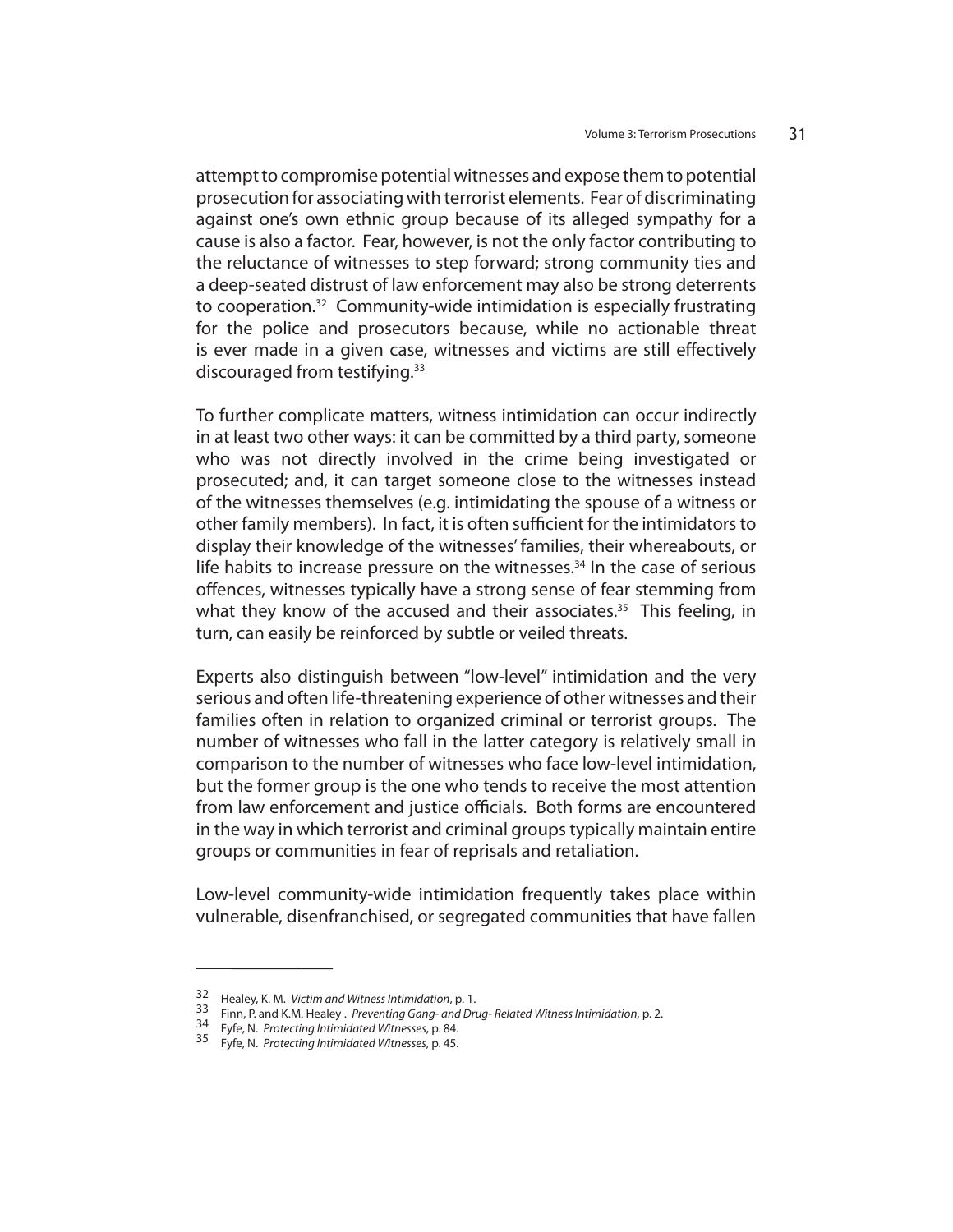prey to the influence of radical groups or criminal organizations. The widespread intimidation of potential witnesses and informers within a community as a whole can take place when it is infiltrated and eventually controlled by radical elements or criminal gangs. One must understand that that kind of intimidation is particularly hard to detect and especially difficult to combat. For example, Bolan described how the intimidation of the Indo-Canadian community was a factor in defeating the efforts of investigators and prosecutors in the Air India case: "For fifteen years, intimidation had been a successful tactic to silence potential witnesses".<sup>36</sup> The Report of the Honourable Bob Rae on Outstanding Questions with Respect to the Bombing of Air India Flight 182 refers to "evidence of a culture of fear within communities that has stopped people telling the truth about what happened".<sup>37</sup> In that case, various forms of low-level intimidation and ostracism were reinforced by violent retaliation and even murder.

Generally speaking, threats are much more common than actual physical violence.38 Most intimidation is neither violent nor life-threatening, but even a perception that reprisals are likely can be distressing and disruptive to witnesses and potential witnesses.<sup>39</sup> It is not unusual for innocent bystander eyewitnesses to have knowledge of crucial incriminating evidence that could put them at risk of intimidation or retaliation. Lowlevel intimidation may be quite effective in preventing them from coming forward to assist law enforcement. In fact, some studies of witnesses' experience of intimidation suggest that there is a greater incidence of "low-level" intimidation than is generally assumed. $40$  Unfortunately, there is no reliable Canadian data on either type of intimidation.

During their evaluation of the Strathclyde Police witness protection program, Fyfe and McKay interviewed 14 protected witnesses. Witnesses described how, before they received police protection, they had their house "petrol-bombed", had a shotgun put to their head, were run over by a car, or received threats that their children would be kidnapped or

<sup>36</sup> Bolan, K. Loss of Faith – How the Air-India Bombers Got Away with Murder. (Toronto: McClelland & Steward ltd., 2005, p. 239).

<sup>37</sup> Rae, Bob. Lessons to be Learned. The Report of the Honourable Bob Rae, Independent Advisor to the Minister of Public Safety and Emergency Preparedness, on outstanding questions with respect to the bombing of Air India Flight 182. (Ottawa: Air India Review Secretariat, 2005, p. 3).<br>38 Dedel. K. Witness Protection, p. 3.

<sup>39</sup> Dedel, K. Witness Protection, p. 6.<br>39 Dedel, K. Witness Protection, p. 6. 40 Bruce intimidation in three Gauteng courts". South African Crime Quarterly, 13, 2005, 23-28.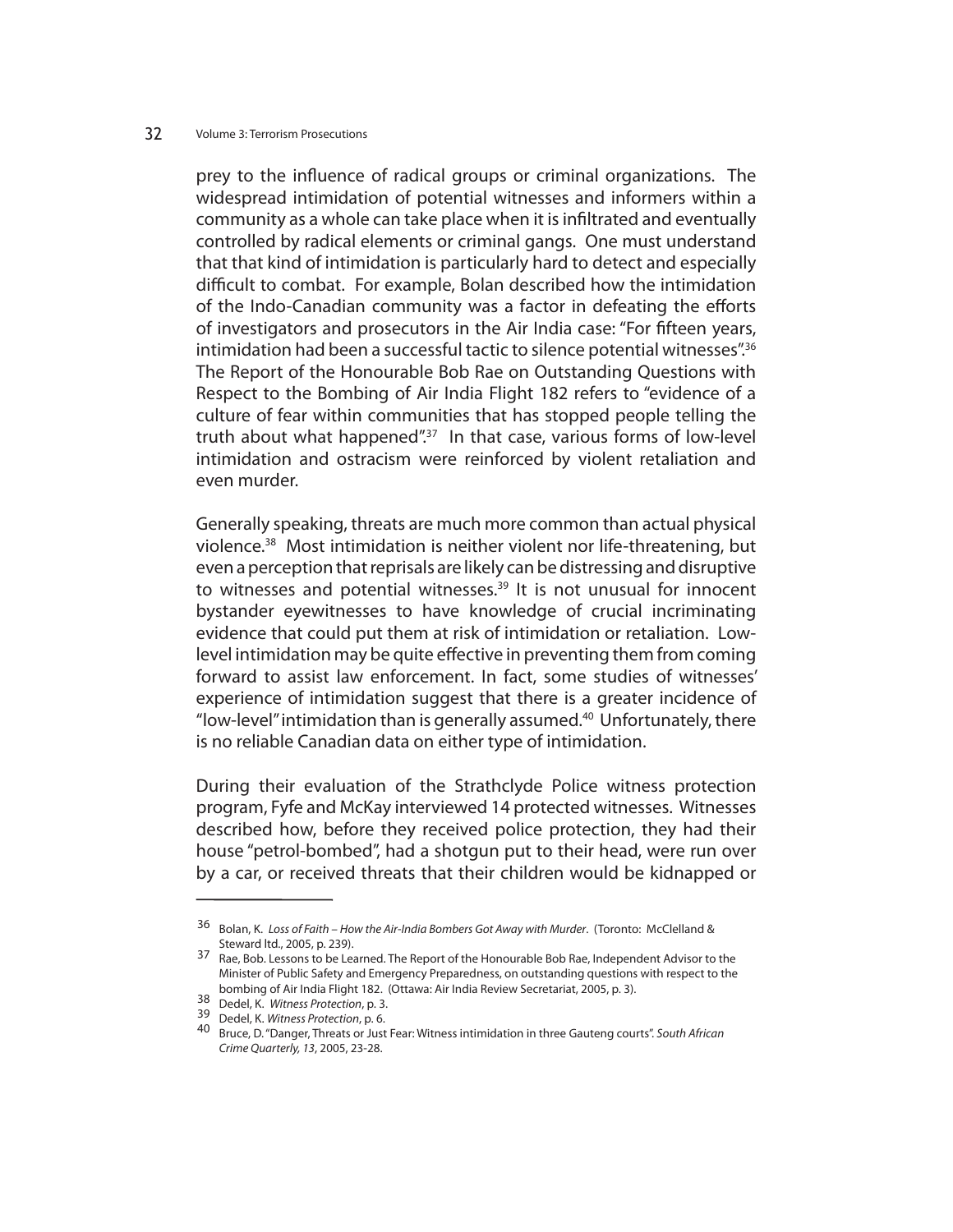injured.41 Although such incidents were occasionally isolated attempts at intimidation, they were more frequently part of a sequence of escalating threats that became more violent and dangerous over time. In most incidents, fortunately, the threat against the witnesses was not realized.42

In terms of where intimidation tends to take place, it is clear that it is not confined to the courtroom or court building. In terms of the timing of intimidation, it is apparent that witnesses are vulnerable at all stages of the legal process, from the moment they witness a crime or report it to the police to when they give evidence in court.<sup>43</sup> Some research indicates that intimidation begins immediately after the police's initial contact with the victim or witness.<sup>44</sup> In fact, even after they have testified, witnesses can remain vulnerable to retaliation for a long time, as the retaliation is often intended to send a message to other witnesses or community members who may be considering cooperation with the authorities. One often hears of home-grown law enforcement theories about when witnesses are presumed to be most vulnerable, e.g. at the time of disclosure, or when a witness is getting close to testifying. In truth, we still know far too little about patterns of intimidation, particularly when they involve organized crime groups or terrorists, to say anything about them with any certainty.

Intimidation can have a profound impact on the witnesses themselves. For those who were also victims of the crimes being investigated or prosecuted, it comes as a second wave of victimization, distress and fear. Using material from in-depth interviews with witnesses, Fyfe and McKay also observed how difficult the experience of intimidation is as, and also the experience of relocation, when this becomes necessary to protect a witness. The latter seriously affects the physical and psychological health of witnesses.45

<sup>41</sup> Fyfe, N. and McKay, H. "Police Protection of Intimidated Witnesses: A Study of the Strathclyde Police

Witness Protection Programme", Policing and Society, 2000, No. 10, pp. 277-299.<br>42 Fyfe, N. and McKay, H. "Police Protection of Intimidated Witnesses", p. 292. Fyfe, N. Protecting

Intimidated Witnesses, p. 35.<br>43 Fyfe, N. Protecting Intimidated Witnesses, p. 45.<br>44 Fyfe, N. Protecting Intimidated Witnesses, p. 35. Maynard, W. Witness Intimidation: Strategies for Prevention.<br>45 Fyfe, N. and McKay, H. "Police Protection of Intimidated Witnesses".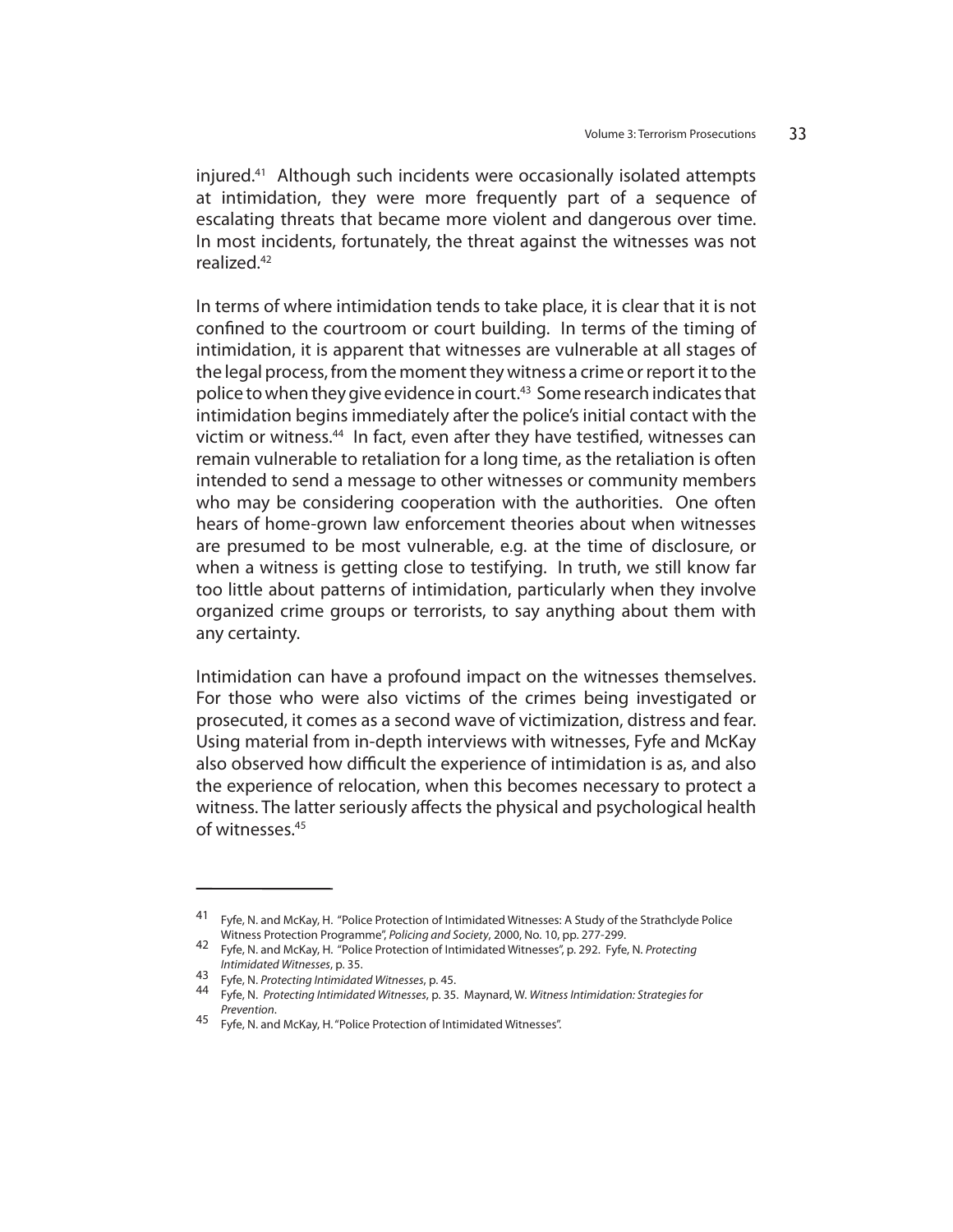## **2.2 Identifying Witness Intimidation**

Identifying the witnesses who are at risk can be an issue. The police play a critical role in the early identification of these witnesses and the number of intimidated witnesses is perhaps underestimated because of the lack of attention given to identifying incidents.<sup>46</sup> One should obviously not assume that witnesses who are being intimidated come forward and ask the police or the prosecutors for protection. Divulging to the authorities that they are victims of threats or violence is itself something that they are being dissuaded to do. Identifying witness intimidation is therefore very important and must occur at the earliest time possible, both in order to protect the victim or in order to protect the integrity and viability of an investigation or prosecution. All agencies involved in dealing with a witness or potential witness (or their relatives and friends) must know what to do in such circumstances and be prepared to do their part. They all share a responsibility in this regard.<sup>47</sup> We shall also refer later to the importance of having a reliable threat or risk assessment process as the cornerstone of an effective witness protection system.

## **2.3 Preventing Intimidation**

Intimidation is difficult to prevent, particularly when the suspect, who knows the identity of the victim or a witness, has not yet been apprehended.<sup>48</sup> Some research indicates that intimidation begins immediately after police contact with the victim or witness.<sup>49</sup> In addition to the obvious role of the police in preventing intimidation and harm to witnesses, the courts, prosecution services, witness and victim assistance services, and prison authorities all have important roles to play in reducing incidents of intimidation. Working relationships between these agencies and the police must be strengthened and good practices must be identified, disseminated, and adopted. Using the example of the Salford Witness Support Service, which is based on strong inter-agency cooperation, Fyfe argues that it is possible for law enforcement agencies and their partners to produce a clear message to both witnesses and

<sup>46</sup> Burton, M., Evans, R., and Sanders, A. "Implementing Special Measures for Vulnerable and Intimidated<br>Witnesses: The Problem of Identification". The Criminal Law Review (March), 2006, pp. 229-240, p. 232).

<sup>47</sup> Whitehead, E. Witness Satisfaction: Findings from the Witness Satisfaction Survey 2000. Home Office

Research Study 230. (London: Home Office Research, October 2001, p. ix).<br>48 Maynard, W. Witness Intimidation: Strategies for Prevention.<br>49 Maynard, W. Witness Intimidation: Strategies for Prevention.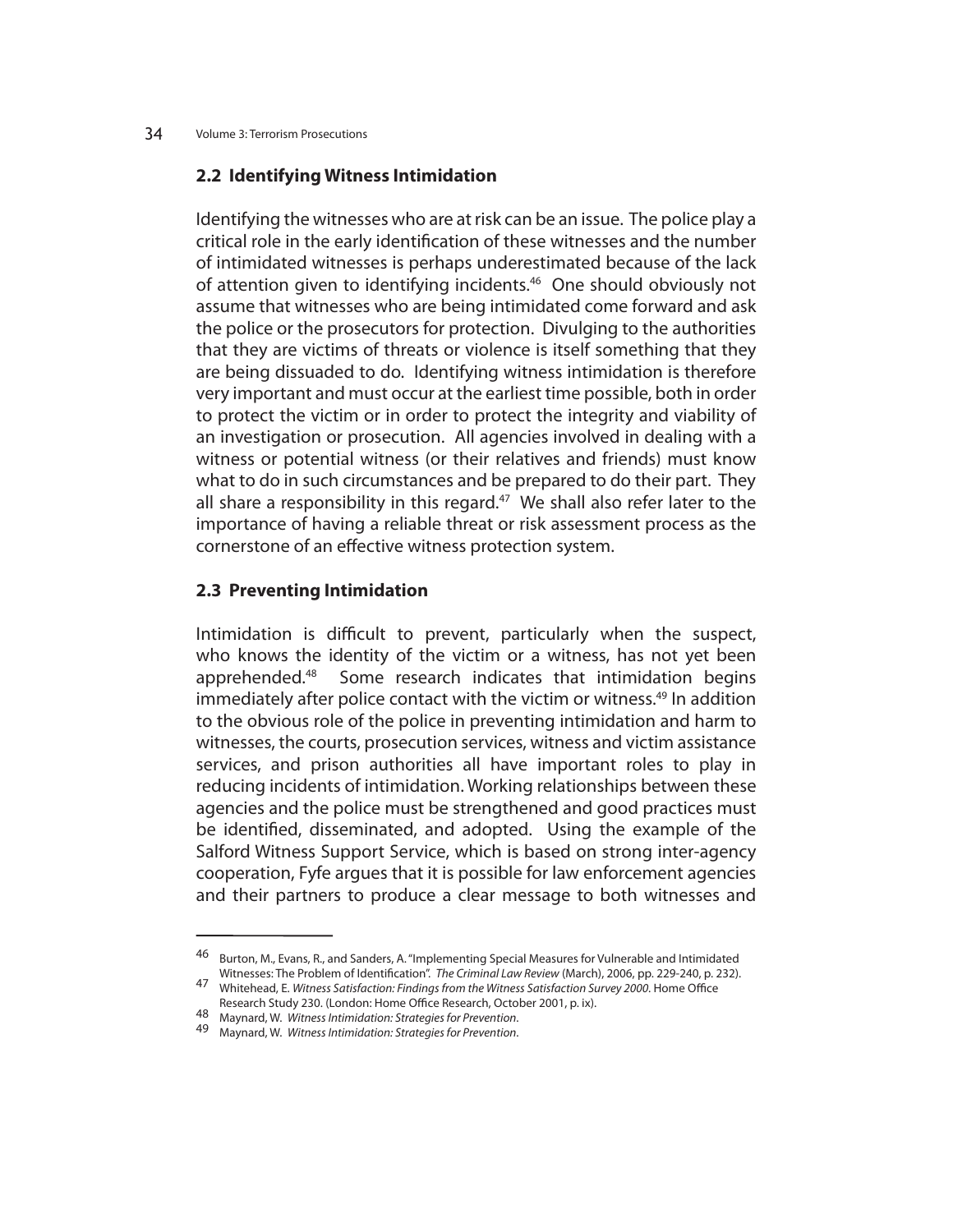potential intimidators that action is being taken to ensure that witnesses can speak up, knowing that help and support are available if they fear or are subject to intimidation.<sup>50</sup>

The focus of current protection measures tends to be on the very important witnesses who are at high risk of victimization. Some witnesses or potential witnesses may have small but important elements of evidence to contribute to an investigation or prosecution. Neglecting the potential for the intimidation of these other witnesses who can assist the police or prosecutors in many small but significant ways can be detrimental to the success of an investigation or prosecution. Since a successful prosecution is often the result of a case carefully built, piece by piece, on the basis of various elements of proof, one cannot always discern at the outset which evidence will be crucial and which will eventually prove trivial. It is important not only to understand the lower levels of intimidation that affect witnesses and prevent them from aiding the police, but also to identify police procedures and practices that might reduce the incidence of intimidation.51

The sheer complexity of witness intimidation means that a range of measures is required to tackle the problem.52 Reducing the risk of intimidation is possible by minimizing the risk of witnesses being identified when they are reporting a crime or offering a statement, and by protecting their anonymity and privacy. Protection programs and measures often exist for witnesses who are exposed to serious threats and danger, but there is far less attention given to measures to address low-level threats or community-wide forms of intimidation.<sup>53</sup> A second tier of protection measures must exist also. This can include practical means such as offering witnesses the use of alarms, calling devices and other crime prevention devices; offering quick access to police assistance and other services; conducting a security audit of an individual's home; giving witnesses the option of visiting the police station instead of being interviewed where they live or work and other means of reducing the likelihood of contact between them and offenders; transporting them to and from work, school, or the court; keeping witnesses separately from offenders whenever they must be at the police station or in the court

<sup>50</sup> Fyfe, N. Protecting Intimidated Witnesses, p. 48.<br>51 Maynard, W. Witness Intimidation: Strategies for Prevention, p. 3.<br>52 Fyfe, N. Protecting Intimidated Witnesses, p. 47<br>53 Brouwer, G. E. Review of the Victoria Police Office of Police Integrity. (Victoria (Australia): Victorian Government Printer, P.OP. No. 145, July 2005, p. 8).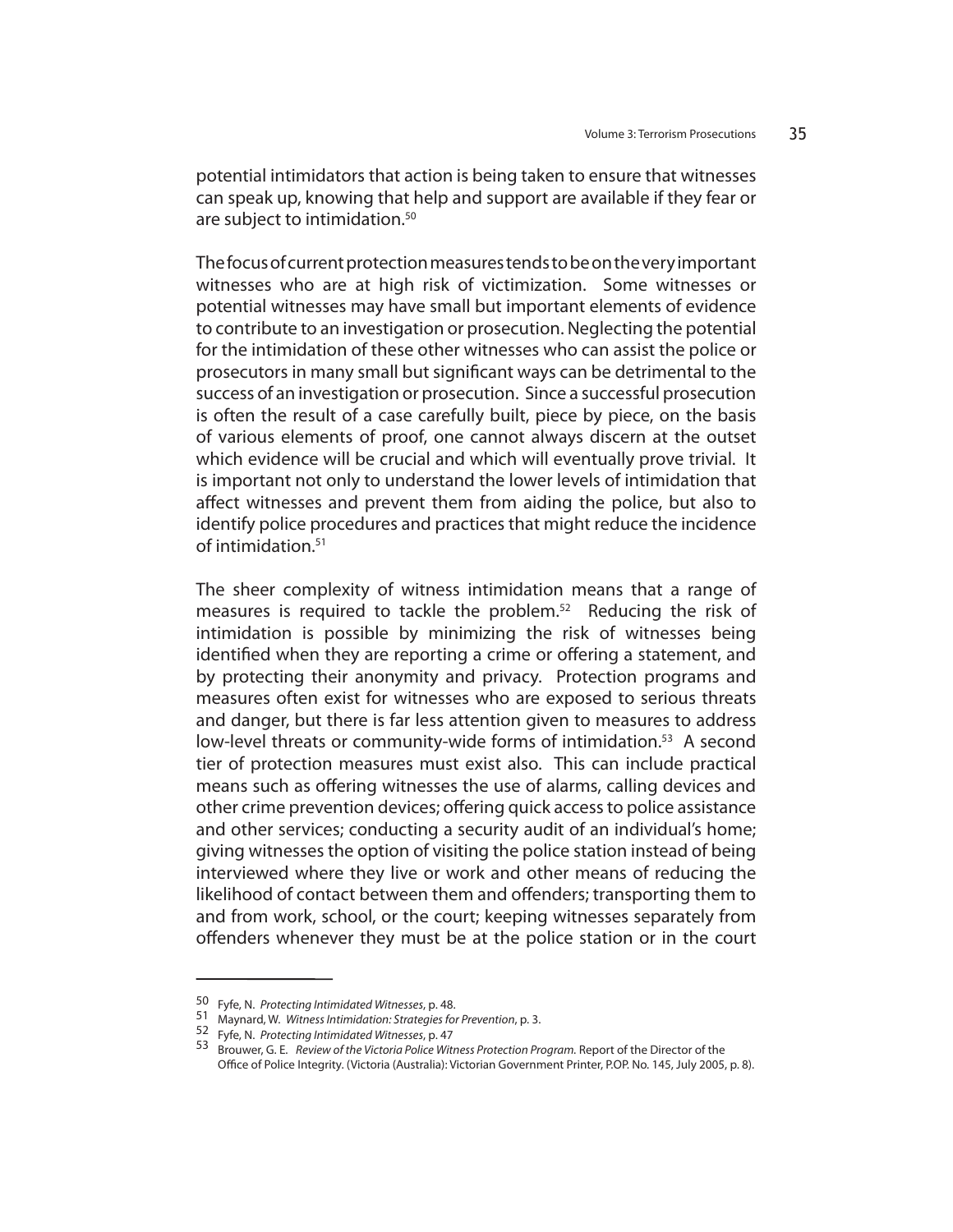house; offering them emergency or short-term relocation as required; or seeking "no-contact" court orders on their behalf.<sup>54</sup> In any given case, a combination of several of these measures is usually required. As the witness' situation evolves, the risk may change and must be reassessed and a different set of measures may become necessary.

We should also add that a number of approaches to witness protection do not involve direct police protection. They include greater police emphasis on investigation of reports of witness intimidation; the use of police officers from the relevant ethnic groups to serve identifiable cultural communities; and developing closer, deeper, and long-term ties within diverse communities and within community groups and organizations. When individuals and communities know, trust and respect their local police, they are more likely to come forward. If it is known and believed that police will take effective action to protect victims and witnesses, then this too will encourage greater reporting. Not surprisingly when police are remote, detached from the community, and appear unwilling or unable to offer meaningful protection to victims and witnesses, then community cooperation dissipates.

Finally, responding firmly to any incident of witness intimidation is also necessary in order to prevent future intimidation. The frequency with which offenders are charged with intimidation or obstruction of justice varies widely from one jurisdiction to another. Yet, it is necessary to prosecute vigorously offenders who harass, threaten, injure, or otherwise intimidate witnesses and potential witnesses. Severe sentences for witness intimidation and the revocation of probation or parole may help stop intimidation. However, it is often hard to find out whether intimidation is taking place and, even when it is known that it is taking place, it is often difficult for prosecutors to file charges of intimidation or obstruction of justice because the perpetrator is not identifiable or sufficient evidence cannot be gathered.<sup>55</sup>

## **3. The Use of Informants and Collaborators of Justice**

Law enforcement authorities increasingly need to rely on the testimonies of co-defendants and accomplices willing to cooperate and provide

<sup>54</sup> Dedel, K. Witness Protection.

<sup>55</sup> United States Department of Justice . New Directions from the Field: Victims' Rights and Services for the 21st Century. (U.S.A: Office for Victims of Crime, 1998, p.8).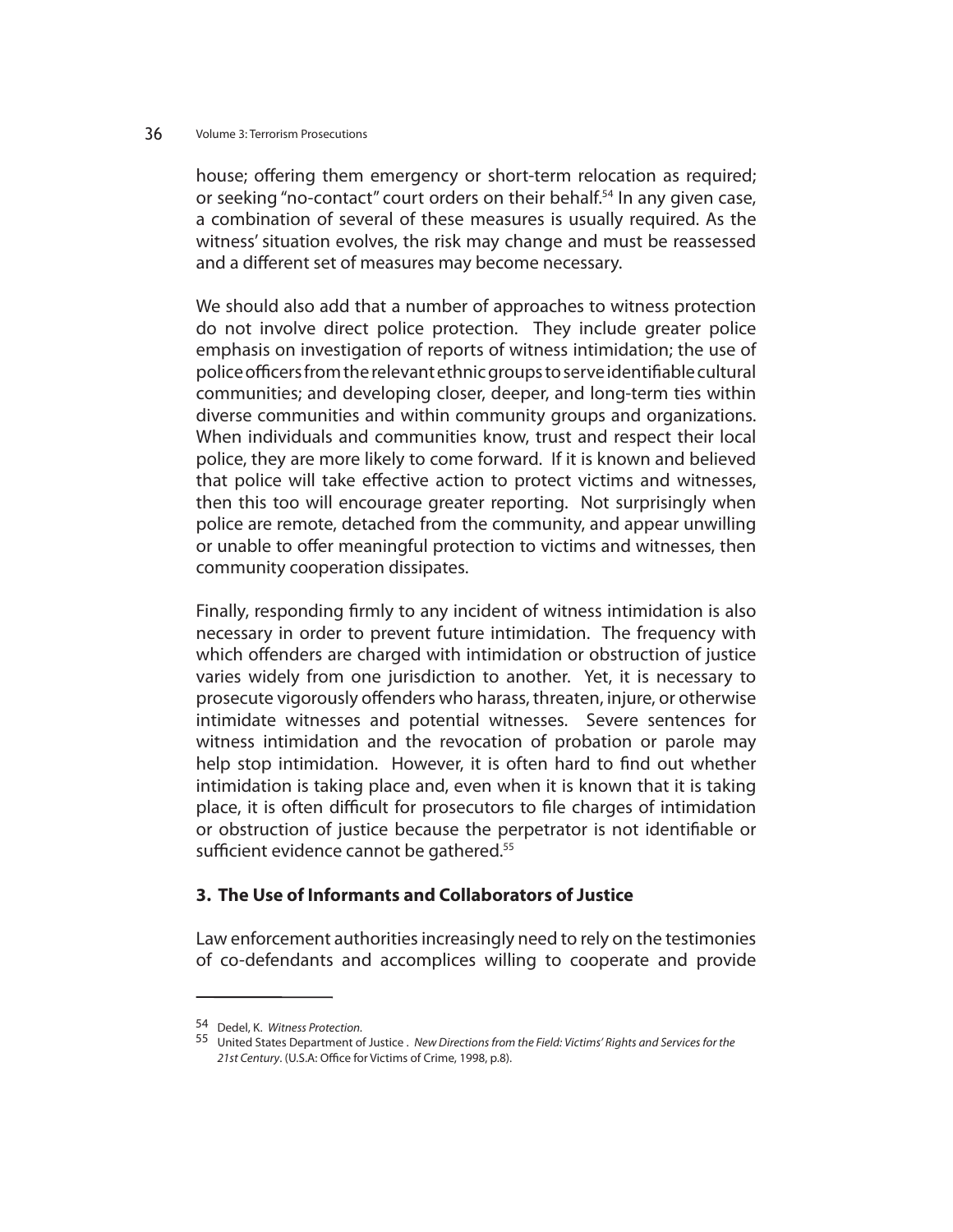evidence against their former associates.<sup>56</sup> Although some may argue that there is insufficient evidence to verify the effectiveness of that particular approach<sup>57</sup>, the use of criminal informants and accomplices is often depicted as essential to the successful detection and prosecution of terrorism and organized crime.<sup>58</sup> This is why various international agreements and conventions actively promote the development of a capacity to utilize these methods. $59$  In civil-law countries in particular, many of these procedural changes to criminal law have been difficult and have therefore been implemented cautiously. Laborde describes these changes necessitated by the fight against organized crime as "une révision déchirante des principes procéduraux classiques".60

Quite a few observers of this recent willingness to encourage the use of informants and collaborators of justice have noted that the practice is not without important issues, whether it is on the basis of moral or ethical concerns, criminal law principles, the integrity of the police agency itself, or the question of the poor reliability of the information and evidence the informants provide.<sup>61</sup>

Because of the importance of "accomplice testimony" in cases involving organized crime and terrorism, plea-bargaining and offers of immunity or leniency often play a crucial role in the gathering of evidence and the

<sup>56</sup> Council of Europe. Combating Organised Crime, p. 22. Schreiber, A.J. "Dealing with the Devil: An Examination of the FBI's Troubled Relationship with its Confidential Informants". Columbia Journal

of Law and Social Problems, 2001, vol. 34(4), pp. 301-368. **Facilitating Witness Co-operation in Organised Crime Cases. Fyfe, N. and J.** Sheptycki. Facilitating Witness Co-operation in Organised Crime Cases. Fyfe, N. and J Sheptycki. "International Trends in the Facilitation of Witness Co-operation in Organized Crime Cases".

<sup>58</sup> E.g., Laborde, J. État de droit et crime organisé. (Paris: Dalloz, 2005).

<sup>59</sup> E.g., United Nations Convention Transnational Organized Crime, 2000. Also, Council of Europe, Recommendation REC(2001)11 of the Committee of Ministers to member states concerning guiding principles on the fight against organized crime. Strasbourg, September 2001.<br>
60 Laborde, J. État de droit et crime organisé..<br>
61 Beernaert, M.-A. "De l'irrésistible ascension des 'repentis' et 'collaborateurs de Justice'

pénal", Déviance et Société, 2003, No. 27(1), pp. 77-91. Cohen, H. and R. Dudai. «Human Rights Dilemmas in Using Informers to Combat Terrorism: The Israeli-Palestinian Case», Terrorism and Political Violence, 2005, No. 17, pp.229-243. Fyfe, N. and J. Sheptycki. Facilitating Witness Co-operation in Organised Crime Cases. Harris, G.C. "Testimony for Sale: The Law and Ethics of Snitches and Experts", Pepperdine Law Review, 2000, Vol. 28 (1), pp. 1-74. Norris, C. and C. Dunnigham. "Subterranean Blues: Conflict as an Unintended Consequence of the Police Use of Informers", Policing and Society, 2001, Vol. 9, pp. 385-412. Montanino, F. "Unintended Victims of Organized Crime Witness Protection", Criminal Justice Policy Review, 1987, Vol. 2 (4), pp. 392-408.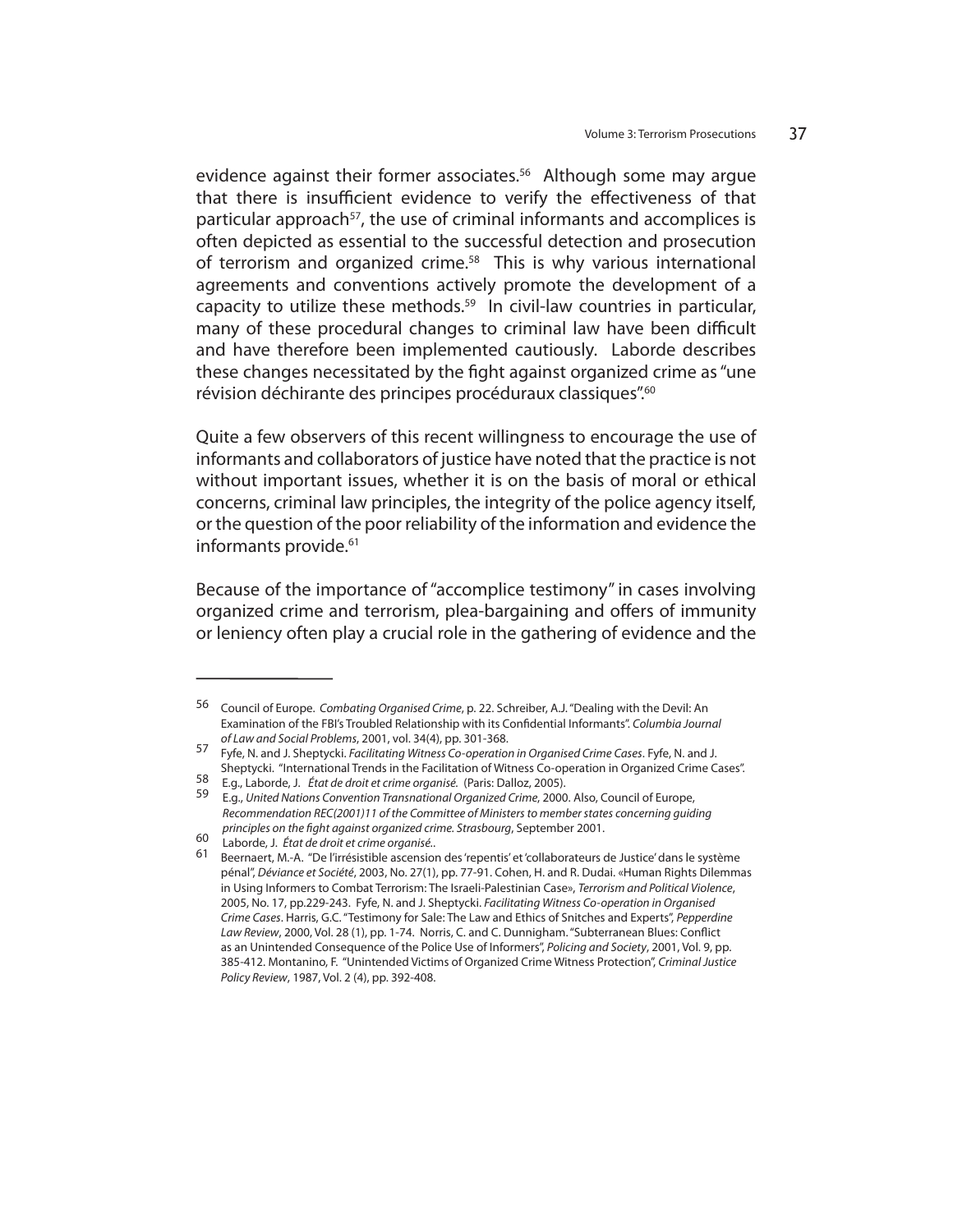successful prosecution of these cases. $62$  Therefore, in practice, witnessprotection measures, as a means to elicit cooperation from criminal informants, are intertwined with other measures such as plea-bargaining, immunity from prosecution, and reduced sentences. Legislation creating the "pentiti" appeared in Italy in the 1970s to help in the fight against the Red Brigades and, later, the Mafia.<sup>63</sup>, It recognized the possibility of exempting a criminal/accomplice from punishment when the information he provided to the authorities prevented an infraction that could have resulted in human death or serious injuries or granting leniency (reduction of punishment) to help identify the criminals responsible for an offence. Other countries imitated the example, often because they themselves were facing some serious terrorist threats (e.g. France in 1986).<sup>64</sup> In Europe (e.g. Italy, Germany, Ireland), many of these measures were first developed in response to terrorism and political violence (as a response partly to the difficulty of getting evidence and intelligence concerning tightly knit groups and the need therefore to obtain the collaboration of insiders/accomplices). The use of these measures varies from country to country. However, not all countries (e.g. France and Japan)<sup>65</sup> have provisions in their systems for plea-bargaining and offers of immunity In some countries these practices are not allowed while in others they do not have a statutory basis. Authorities must therefore rely on the use of discretion at various levels of the system.<sup>66</sup>

Informants have progressively become the property of the police agency, as opposed to the individual investigator.<sup>67</sup> Formal agreements are often

In the USA, it is possible for the prosecution to decide not to prosecute a witness for a crime he/ she has committed. In practice, this is rarely offered. In the rare cases where immunity is offered, it is only granted after the collaborator had rendered his/her collaboration. In a number of European states (Germany – with the consent of the court – Hungary, Greece, Moldova, Belgium, and Latvia), it is possible for the prosecutors to dismiss charges against an offender who has collaborated or stay the proceedings against him (see: Piancete, N. "Analytical Report", in Council of Europe, Terrorism: Protection of Witnesses and Collaborators of Justice, (Strasbourg: Council of Europe, 2006, pp. 7-65, p. 15). Because of the wide discretion they offer to prosecutors, witness immunity statutes in the USA often raise issues regarding their perceived and actual legitimacy (Fyfe, N. and J. Sheptycki . Facilitating Witness Co-

operation in Organised Crime Cases: An International Review, p. iv).<br>63 La Spina, A. "The Paradox of Effectiveness: Growth, Institutionalisation and Evaluation of Anti-Mafia Policies in Italy", in Fijnaut, C. and L. Paoli (eds.) (2004). Organized Crime in Europe -Concepts, Patterns and

Control Policies in the European Union and Beyond. (Dordrecht: Springer, 2004, pp. 641-676, p. 645). 64 Lameyre, X. and M. Cardoso, "La délation en droit pénal francais, une pratique qui ne dit pas son nom", in Brodeur, J.P. and F. Jobard (eds.). Citoyens et délateurs – La délation peut-elle être civique? (Paris: Éditions Autrement, 2005, pp. 144-154, p. 147).

Fyfe, N. and J. Sheptycki. *Facilitating Witness Co-operation in Organised Crime Cases*, p. 3.<br><sup>66</sup> Fyfe, N. and J. Sheptycki. "International Trends in the Facilitation of Witness Co-operation in Organized Crime Cases, pp. 335-337.

<sup>67</sup> Brodeur, J.P. and F. Jobard (Eds.). Citoyens et délateurs, p. 10.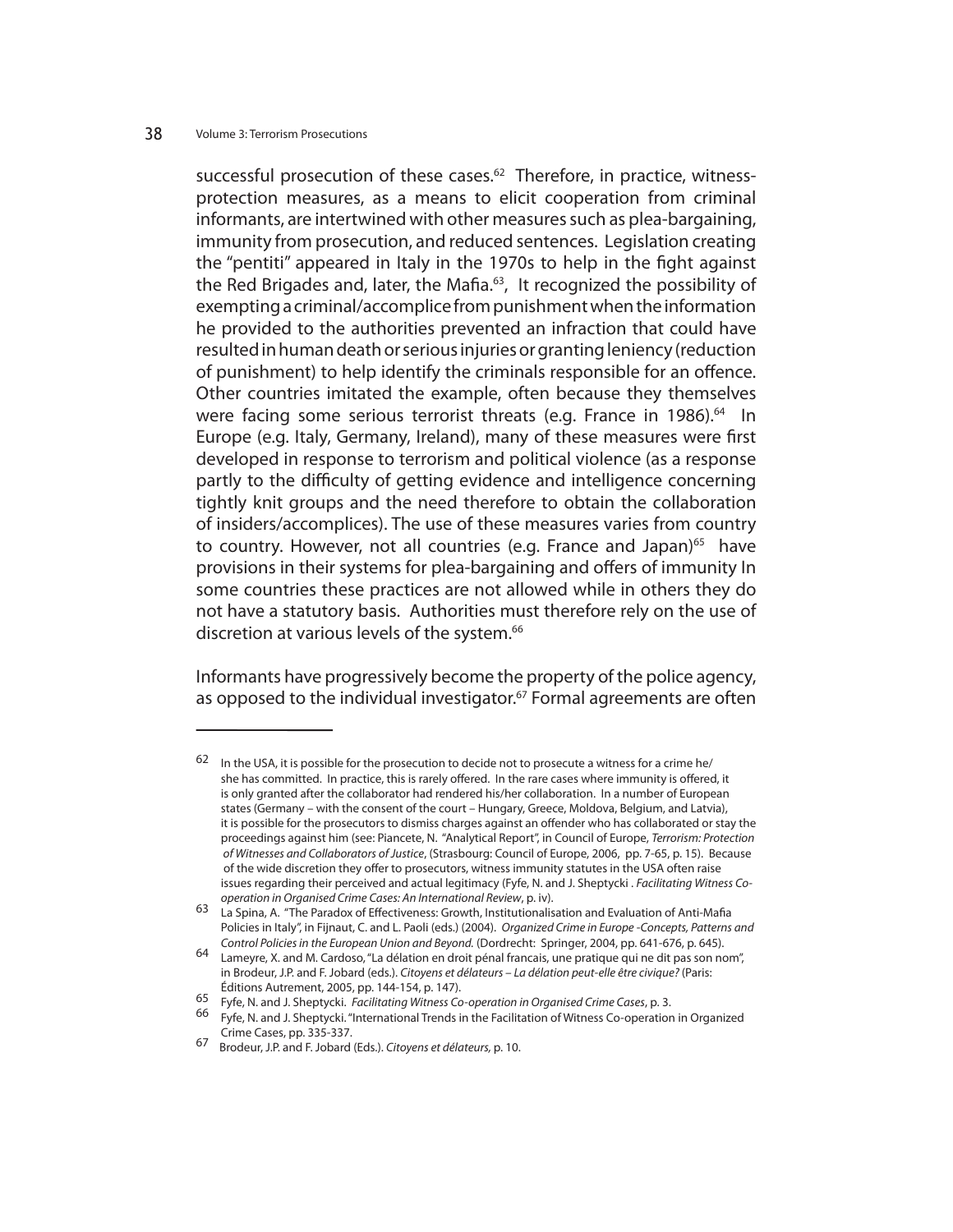struck between the informant and the police clarifying the obligations of both parties. One problematic aspect of these arrangements concerns the future criminal activities of informants.<sup>68</sup> In recent months, the matter has become a matter of public attention in the case of Richard Young, an R.C.M.P. informant who became a protected witness and then committed homicide, leading to calls for greater public scrutiny of the R.C.M.P. witness protection program.<sup>69</sup> The House of Commons' Public Safety Committee has since instigated a review of the existing program and legislation.<sup>70</sup>

There remains a need to provide a tight framework for the management of informants, in the form of guidelines, statutory regulations, or increased independent oversight.<sup>71</sup> Clark argues that, because of the high-risk nature of the relationship between informants and their handlers, such a relationship should always be the subject of intrusive and intelligenceled supervision and surveillance.<sup>72</sup> In cases potentially involving matters of national security, where public scrutiny of law enforcement activities is more difficult, there is an even greater need for independent oversight of practices relating to the use of informants and collaborators of justice.

Brodeur and Jobard, using the example of the Air India case, noted that police agencies and intelligence services tend to have different attitudes towards informants and protected witnesses.<sup>73</sup> The police use both, but often have a preference for witnesses who can help produce evidence (as opposed to only information or intelligence). Intelligence services, which must rely heavily on human intelligence (HUMINT) while dealing

<sup>68</sup> Fyfe, N. and J. Sheptycki. Facilitating Witness Co-operation in Organised Crime Cases. Also concerning exceptions for the criminal liability of informants, see: Dandurand, Y., Plecas, D., and D. C. Préfontaine. Statutory Exemptions from Criminal Liability for Law Enforcement Officers. (Vancouver: International Centre for Criminal Law Reform and Criminal Justice Policy, 2001).

<sup>69</sup> McArthur G. and G. Dimmock, "The secret agent who conned the Mounties: Richard Young's cruel charade", Globe and Mail, and Ottawa Citizen, March 22, 2007. Also: Editorial, "The Excessive Secrecy of

Witness Protection", Globe and Mail, April 7, 2007.<br>70 Also: Dimmock, G., "MPs launch probe into R.C.M.P.'s witness protection program", Ottawa Citizen, March 30, 2007.

<sup>71</sup> Clark, R. "Informers and Corruption", in Billingsley, R., Nemitz, T. and P. Bean (Eds.). Informers: Policing, Policy, Practice. (Portland: Willan Publishing, 2001, pp. 38-49, p. 49). Harris, G.C. "Testimony for Sale". Williamson, T. and P. Bagshaw. "The Ethics of Informer Handling", in Billingsley, R., Nemitz, T. and P. Bean (Eds.). Informers: Policing, Policy, Practice. (Portland: Willan Publishing, 2001, pp. 50-66, p. 63). Schreiber, A.J. "Dealing with the Devil", p. 360, Tak, P.J.P. "Deals with Criminals: Supergrasses, Crown Witnesses and Pentiti". European Journal of Crime, Criminal Law and Criminal Justice, 1997, Vol. 5 (1), pp. 2-26, p. 25.

<sup>72</sup> Clark, R. "Informers and Corruption", in Billingsley, R., Nemitz, T. and P. Bean (Eds.). Informers: Policing, Policy, Practice. (Portland: Willan Publishing, 2001, pp. 38-49, p. 49). 73 Brodeur, J.P. and F. Jobard (Eds.) Citoyens et délateurs, p. 15.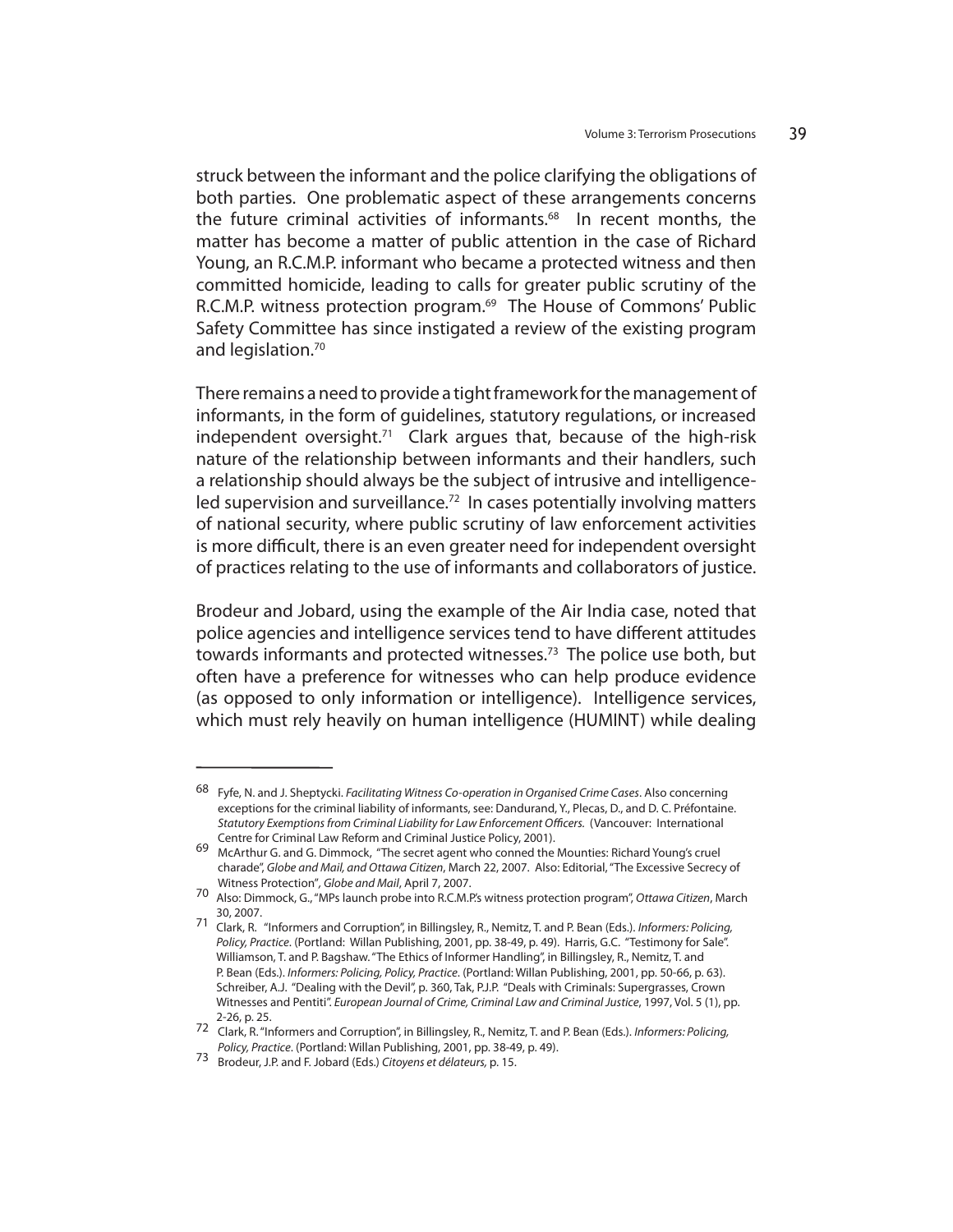with closed criminal or terrorist organizations, tend to have reservations about their informants becoming protected witnesses, in part because their testimony may reveal too much about the services' own practices. When protection must be extended, intelligence agencies may have to rely on other agencies in order to offer effective protection to their informants. Such practices are obviously shrouded under a thick veil of secrecy and it is therefore quite difficult to ascertain how effective or fair they really are.

One must remember that the reputation of an investigative agency or an investigator to protect their informants directly impacts their ability to recruit them. Failure to protect them can result in a lack of trust in law enforcement, thus resulting in fewer informants.<sup>74</sup> The need to protect informants often presupposes protecting their identity and taking measures to ensure the non-disclosure of informant information. The recruitment and handling of informants and collaborators is often problematic.<sup>75</sup> So are some of the controversial methods that are sometimes used by law enforcement to compel criminals to cooperate (e.g., various forms of blackmail, entrapment, and techniques to compromise them in relation to criminal organizations or their own accomplices and put them at risk or place them in precarious positions<sup>76</sup>). There are also difficulties also with cases involving an agent who is infiltrating an organization and to whom various deceitful or empty promises may have been made explicitly and implicitly during the investigation. For these reasons and many others, several experts insist that "investigation practices" and "prosecution practices" must be kept totally separate from "witness protection practices".77

## **4. The Vulnerability of Certain Individuals and Groups**

In England, a lot of work has been done in recent years to respond to the needs of "vulnerable and intimidated witnesses". Most of this work has been focused on facilitating the testimony of children and adults with mental or physical disabilities, but it also addresses the concerns of witnesses who feel intimidated either by the justice system itself or

<sup>74</sup> Mallory, S.L. *Informants: Development and Management*. (Nevada: Copperhouse Publishing, 2000, p. 73).<br>75 Boisvert, Anne-Marie. *La protection des collaborateurs de la justice*, p. 22.<br>76 In French, one refers to the "p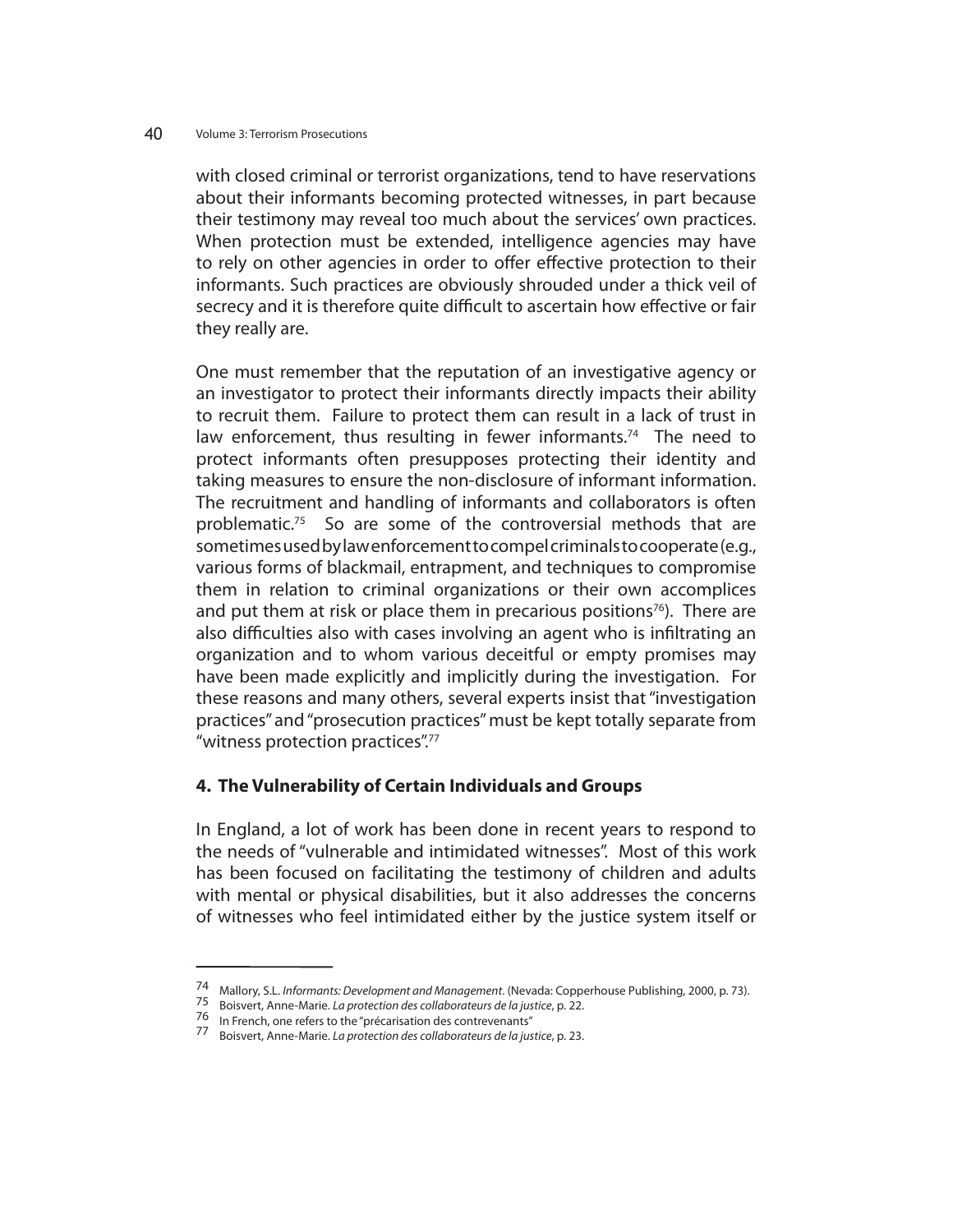by some individuals.<sup>78</sup> Groups identified as "vulnerable" share many common experiences and a number of factors may prevent them from becoming effective witnesses, including factors that make the experience particularly traumatic because of the nature of the crime or the character of the accused, problems with the nature of the criminal justice process and the various procedural requirements, and sometimes, an imbalance of power between the witness and the defendant, particularly when the latter belongs to a dangerous organization.<sup>79</sup> Criminal groups often go to great lengths to maintain their victims in a constant state of vulnerability and powerlessness. This is often the case, for example, with illegal immigrants illegally smuggled into the country and potentially subject to deportation. Their vulnerability to deportation can be purposefully manipulated and exploited by terrorist groups.

As an international phenomenon, terrorism has undergone many mutations. One of them is the growing reliance of terrorist organizations on their ability to obtain support through deception, coercion, and other means from diasporas, recent immigrants, and other religious or minority groups found in democratic and tolerant countries such as Canada. Canadians have become much more aware of how the vulnerability of certain minority groups in Canada increases the vulnerability of the country as a whole and that of its allies. The Canadian Security Intelligence Service Public Report for 1999 pointed out that Canadians mirror the population of the globe, therefore when violence grips some region torn by conflict, it often resonates in Canada<sup>80</sup>.

It is useless to deny the significance of the support that is sometimes provided to a terrorist organization by mobilized segments of a diaspora or a network of immigrants. Terrorist groups are known to rely on overseas-based communities both for support and for managing

<sup>78</sup> Kitchen, S. and R. Elliott. Key Findings from the Vulnerable Witness Survey. (London: Home Office, 2001). Home Office. Speaking up for Justice: Report of the Interdepartmental Working Group on the Treatment of Vulnerable or Intimidated Witnesses in the Criminal Justice System. (London: Home Office, 1998). Home Office. Consultation Paper: Achieving Best Evidence in Criminal Proceedings: Guidance for Vulnerable or Intimidated Witnesses, Including Children. (London: Home Office, 2000, Communication Directorate. Home Office. Key Findings from the Vulnerable Witness Survey. Findings 147. (London: Home Office, Research Development and Statistics Directorate, 2001). Home Office. Vulnerable Witnesses: A Police Service Guide. (London: Home Office, 2002).

<sup>79</sup> Reid-Howie Associates. Vulnerable and Intimidated Witnesses: Review of Provisions in Other Jurisdictions. Central Research Unit Crime and Criminal Justice Research Findings No. 60. (Edinburgh: Scottish Executive, 2002, p. 2).<br>80 CSIS 1000 Bublis Pers

CSIS, 1999 Public Report.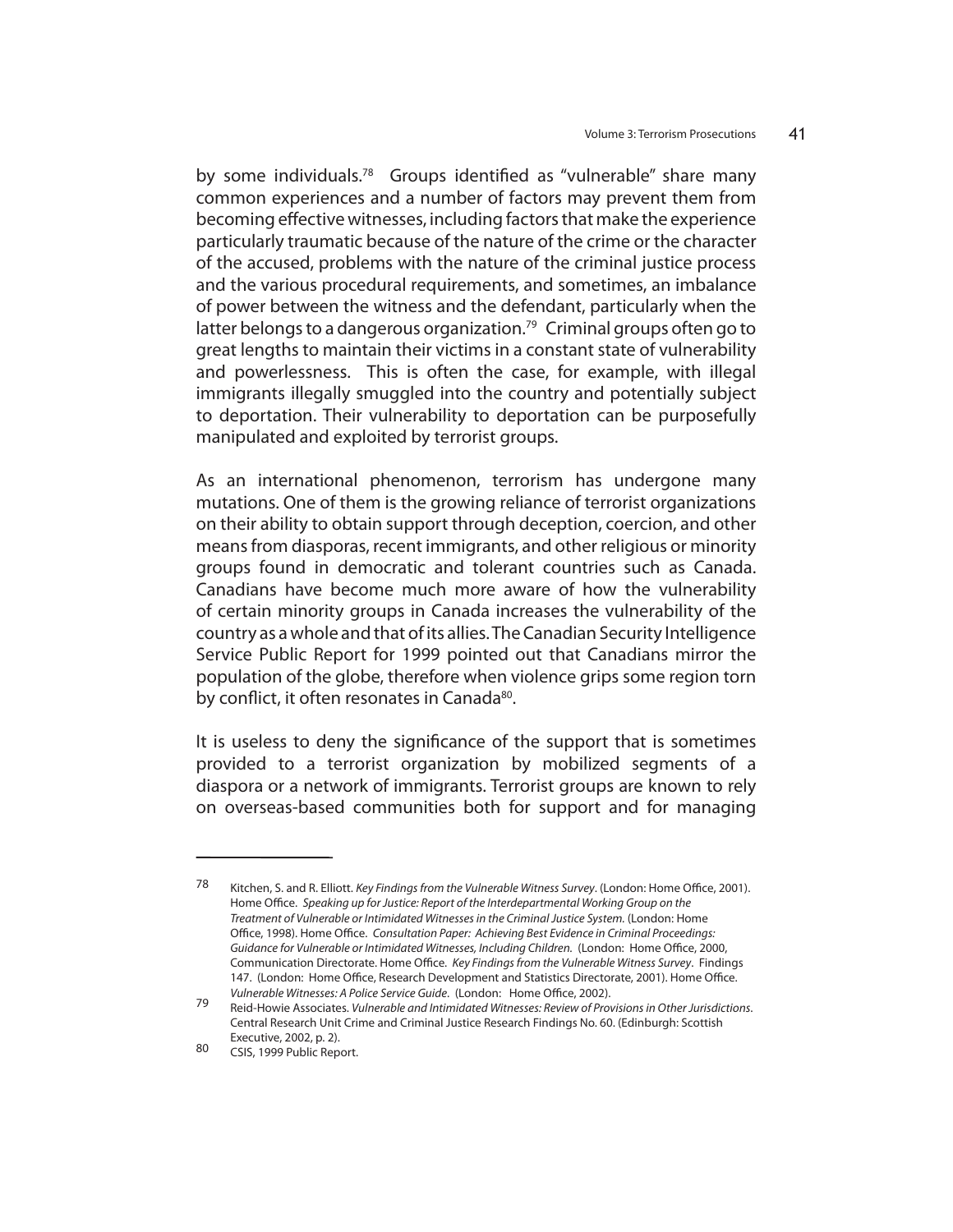their insurgent infrastructure. A typical infrastructure disseminates propaganda, raises funds, recruits, trains, and procures and ships technologies and weapons to its theatre of conflict. While some members of communities voluntarily contribute economically and participate politically in the activities of terrorist groups, many others are coerced into collaboration through the use of threats and violence either against themselves or against others in their home country.

It is apparently often the case that ethnic communities living in ethnic enclaves are less inclined to integrate with their host societies and thus become more susceptible to insurgent indoctrination and vulnerable to intimidation by terrorists and other criminals. Anything that contributes to the isolation or ghettoization of these groups increases the likelihood that they could be intimidated, victimized, recruited or exploited by criminal or terrorist organizations.

The tightening of counter-terrorism measures, in particular border control measures to prevent the movement of terrorists and other criminals, has also had an impact on the lives of illegal migrants and residents. Refugees and illegal immigrants are often automatically assumed to be security threats<sup>81</sup>. Although there may often be little official sympathy for the situation of these illegal immigrants, they constitute nevertheless a very vulnerable group. Anything that contributes to the further alienation and isolation of these individuals can indirectly facilitate their exploitation by terrorist groups. Furthermore, these illegal residents/immigrants normally have strong and immediate ties to other members of the same immigrant community. What happens to them and how they are treated can also contribute to feelings of alienation, exclusion and vulnerability within the community as a whole. Criminal and terrorist groups are of course known to blackmail illegal residents and their relatives (even if they are themselves legal residents) by threatening to denounce them to the authorities.

Within the last few years, the Canadian Parliament has adopted a new immigration and citizenship law, as well as major changes to the Criminal Code and other federal statutes to combat organized crime<sup>82</sup>, and a comprehensive Anti-Terrorism Act  $83$ . Various aspects of these

<sup>81</sup> Huysmans, J. "The European Union and Securization of Migration", Journal of Common Market Studies, 2000, 38 (5).

<sup>82</sup> Bill C-24, December 18, 2001.

 $\frac{62}{83}$  Bill C-24, December 18, 2001.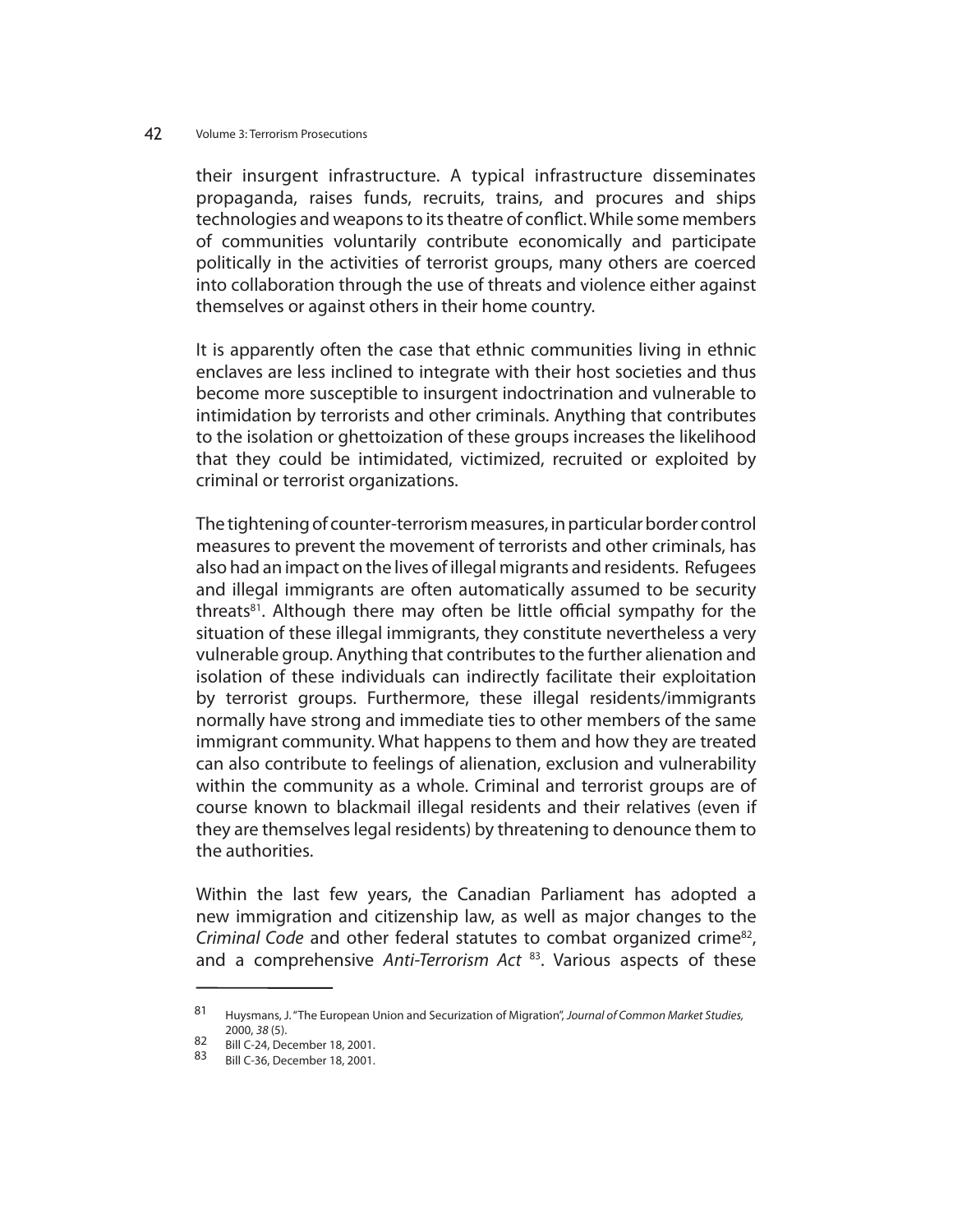laws have raised issues for many vulnerable groups which have expressed their concerns.84 They have asked for greater protection, especially from discriminatory stereotypes that associate minority groups and religions with terrorism. They have also argued that their own vulnerability has been directly increased by some specific counter-terrorism measures. As was acknowledged by the Commission of Inquiry into the Actions of Canadian Officials in Relation to Maher Arar, "Because terrorism investigations today are focused on specific communities there is an understandable concern that individuals and groups as a whole may feel unfairly targeted".<sup>85</sup>

Many measures adopted to combat terrorism can have detrimental effects on the situation of vulnerable groups. Their precise impact is an empirical question that has yet to receive some attention. However, it can be readily acknowledged that measures such as those adopted to authorize preventive arrests and short-term preventive detention introduce some real apprehensions within vulnerable communities. The same is true, for example, of the ability of the authorities to compel individuals to be examined in court during an investigation of a terrorist crime or conspiracy, possibly without providing for their effective protection after they have produced evidence. In the Air India case, R.C.M.P. Deputy-Commissioner Gary Bass suggested that resorting to the use of investigative hearings would allow those reluctant to come forward the protection they needed to tell the truth. He is quoted as saying: "The investigative hearing process offered the potential for individuals inclined to cooperate, but afraid of retribution, a vehicle to explain their cooperation within their community, by being able to explain that they had no choice but to testify truthfully."<sup>86</sup> However, that view is hard to defend since compelled witnesses are still exposed to potential retaliation by terrorists who would certainly continue to expect them to withhold the truth during their testimony. Furthermore, any investigative hearing would have been subject to a rebutable open court principle.<sup>87</sup>

Several of these measures clearly add to the already existing feelings of vulnerability and insecurity of members of vulnerable groups. They also

<sup>84</sup> For example: Canadian Islamic Congress. Canada's Relations with Countries of the Muslim World, A Position Paper presented to the House of Commons Standing Committee on Foreign Affairs and International Trade by the Canadian Islamic Congress, May 6, 2003.

<sup>85</sup> Commission of Inquiry into the Actions of Canadian Officials in Relation to Maher Arar, Report on the Events Relating to Maher Arar, Ottawa: Public Works and Government Services Canada, 2006, p. 357.<br>86 Quoted by Bolan, K., "R.C.M.P. official meets Air India families", Vancouver Sun, March 05, 2007.<br>87 Lie Bol/grosuver Sun

In Re Vancouver Sun [2004] 2 S.C.R. 332, two judges dissented and raised concerns that openness might result in risk to the safety of witnesses and other third parties.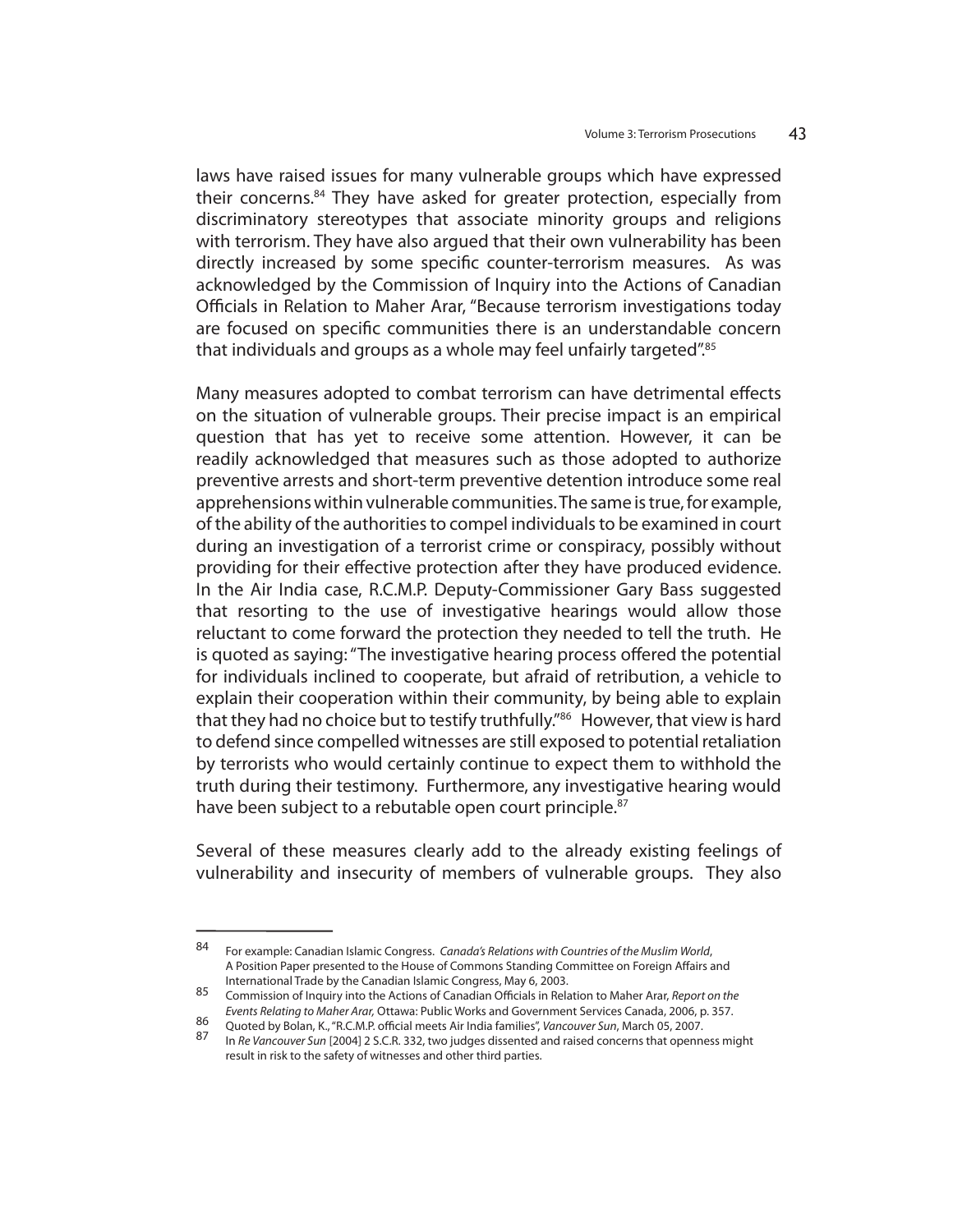convey a conflicting message by suggesting to those with information about potential terrorists that volunteering it to the authorities could result in their finding themselves subject to an investigative hearing, a preventive arrest or a charge under a broad array of new terrorism offences.

Nikos Passas<sup>88</sup> observed that the discourse of a "war on crime" or a "war against terrorism" "paves the ground for the acceptance of 'collateral damage'". The hardship imposed on vulnerable groups by criminal/ terrorist organizations as well as by our collective response to these activities is just too easily dismissed as part of that necessary "collateral damage". One of many forms of collateral damage may be a distrust of law enforcement and security officials by those within the affected communities that may have information that would be useful either to preventing or prosecuting terrorism.

Counter-terrorism strategies do not typically address the need to offer active protection to these vulnerable groups. A legalistic/instrumentalist approach to this question tends to prevail. As a result, the services of State protection programs are extended to victims of intimidation and exploitation in their capacity as witnesses and informants, but only to the limited extent that their participation is required by the justice system itself. Otherwise, intimidated individuals tend to be left to their own devices. One must therefore ask whether or not it is fair to expect members of these vulnerable groups to stand up alone against terrorist and criminal organizations without any assistance from the State.

In the fight against terrorism, recent immigrants and other minority groups that have potential ties with insurgent groups in foreign countries often find themselves on the front line of the struggle. Unfortunately, they are too easily labelled as part of the problem, as opposed to part of the solution i.e. as potential informants or witnesses. Their intimidation and exploitation by transnational terrorists and other criminal organizations is a pressing issue that does not receive enough attention. According to some observers, what policy makers have failed to grasp is that in a country such as Canada, several minority ethnic communities can find themselves on the front lines of a dangerous struggle, the victims of terrorists seeking money and support for their cause. Critics of current

<sup>88</sup> Passas, N. "Cross-Border Crime and the Interface Between Legal and Illegal Actors", Security Journal, 2003, 16 (1), pp. 19-37.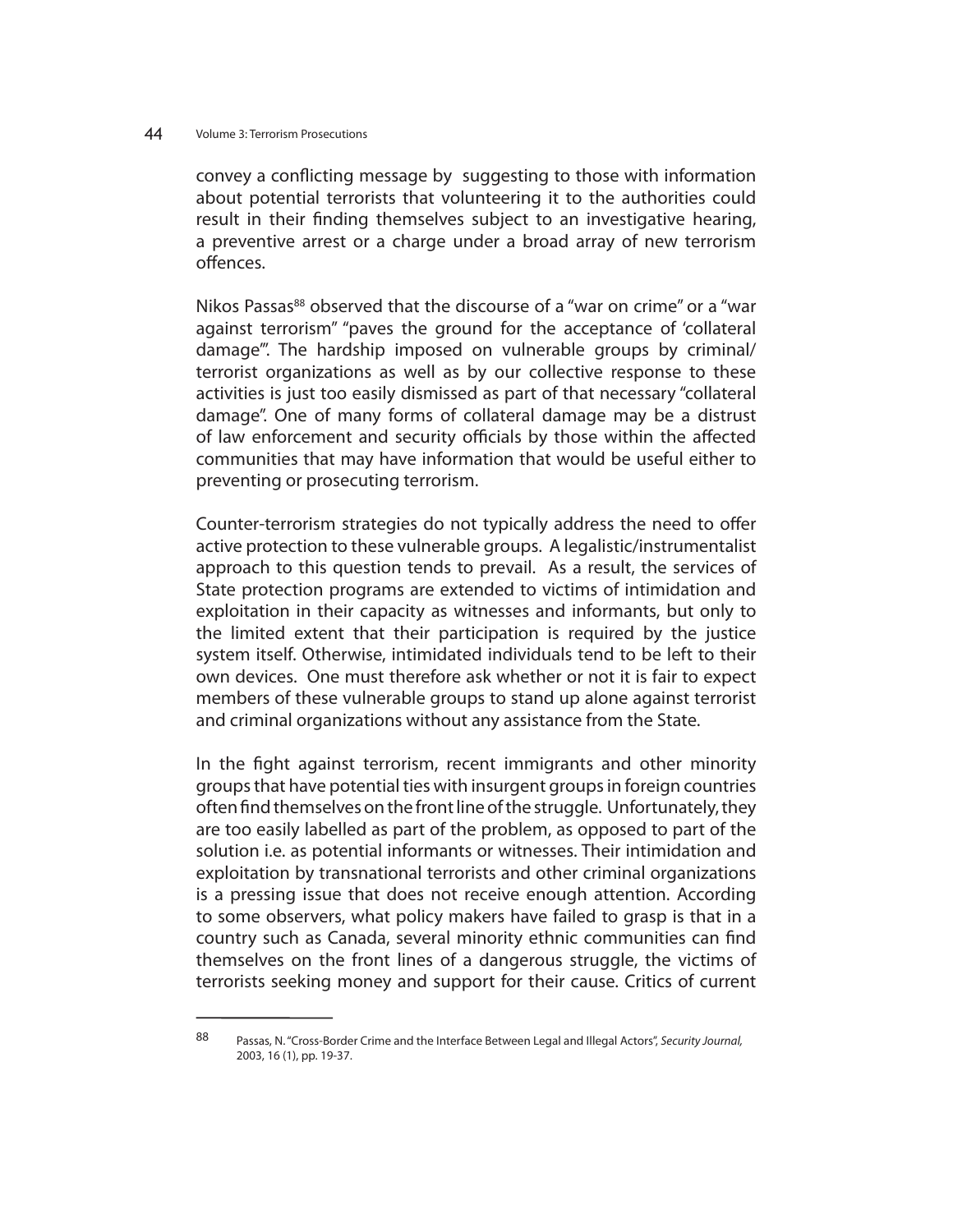policies contend that Canada welcomes refugees from war-torn lands, and then abandons them once they have arrived<sup>89</sup>.

Vulnerable groups frequently fear, not without cause, that sufficient protection will not be extended to them by law enforcement agencies if they request it or if they decide to denounce their oppressor or collaborate with law enforcement. In any case, they tend to entertain serious doubts about the amount of protection that can be offered to their relatives still in their country of origin.

We must find ways to strengthen the resiliency of these vulnerable groups and help them resist the pressure and intimidation to which they are often subjected by terrorists and criminals.

### **5. Protection Measures**

Physical, economic and psychological intimidation of witnesses and their relatives can and does take place in a variety of contexts. The successful prosecution of organized crime activities and acts of terrorism usually requires that effective measures be taken for the protection of witnesses, victims, and collaborators of justice. Effective protection of witnesses and collaborators of justice includes legislative and practical measures to ensure that witnesses can testify freely and without intimidation. These measures include the criminalization of acts of intimidation, procedural measures, the use of alternative methods of providing evidence, physical protection, relocation programs, permitting limitations on the disclosure of information concerning witness identity or whereabouts, and in exceptional circumstances, protecting the anonymity of the person giving evidence.

## **5.1 Assessing the Threat and the Need for Protection**

Authorities are often powerless to prevent witness intimidation. For one thing, ensuring proper protection for witnesses implies that the risk is identified and properly assessed. The level of risk faced by the witness dictates the nature and extent of the protective measures that must be

<sup>89</sup> Bell, S., "A Conduit for Terrorists", National Post, September 13, 2001. On the Tamil, for example, the Tamil community has been intimidated in Canada, see also: Bell, S. Cold Terror: How Canada Nurtures and Exports Terrorism Around the World, 2nd Edition. (Toronto: Wiley, 2006).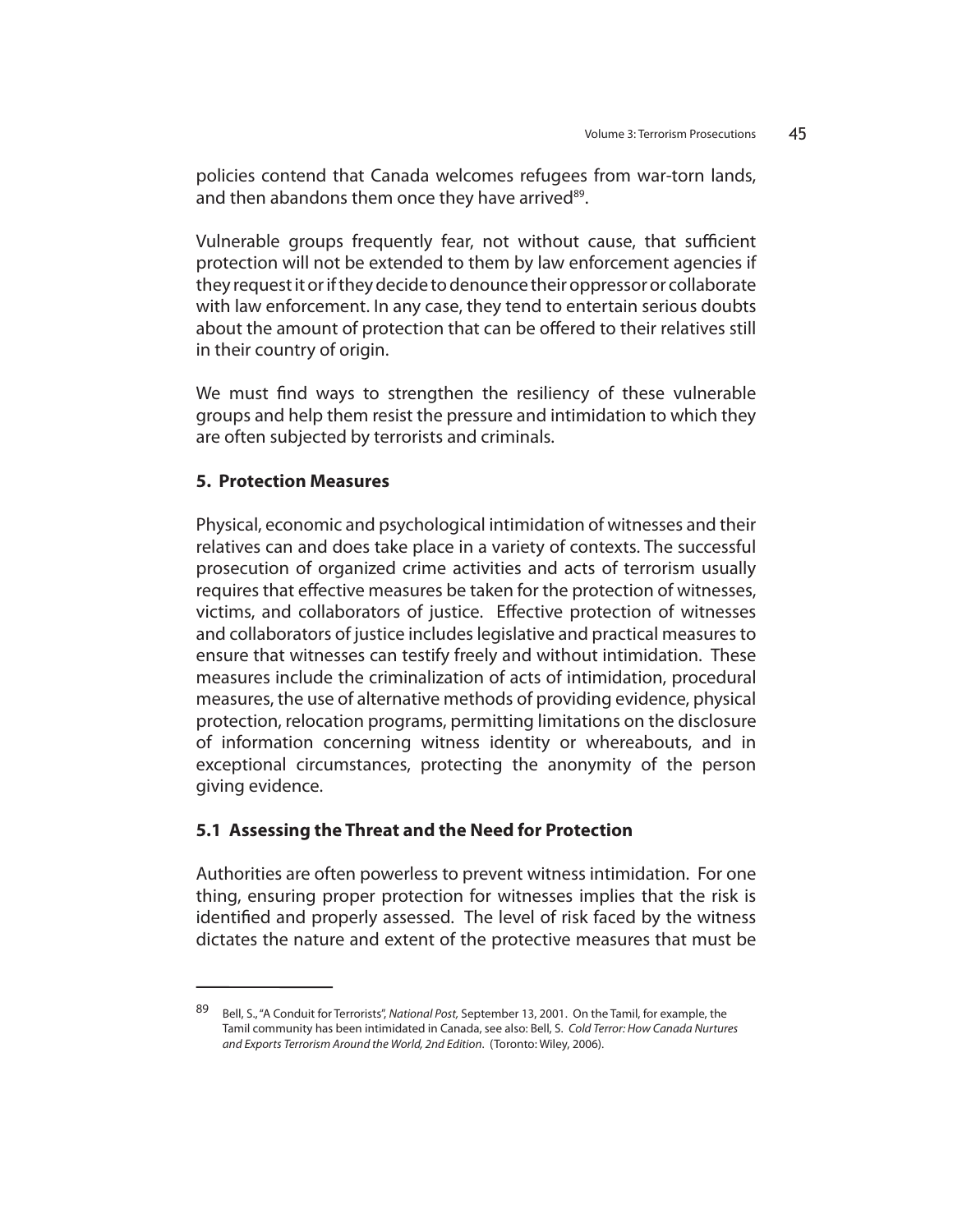taken. For instance, most witness protection programs have a requirement that a serious risk to the witness be established before protection services are offered. Risk assessment can be useful for allocating limited protection resources, but that presupposes that a reliable method exists to assess the nature of that risk.

A threat assessment is a set of investigative and operational activities designed to identify, assess, and manage persons who may pose a threat of violence to identifiable targets. One can distinguish among three major functions of a threat assessment: the identification of a potential perpetrator, the assessment of the risk of violence posed by a given perpetrator at a given time, and the management of both the subject and the threat that he or she poses to a given target.<sup>90</sup> There are situations, such as when there has been a failed attempt on the life of a witness, where the evaluation is relatively straightforward. However, risk assessment is not always that simple. In fact, assessing a threat is by no means a simple or exact process.

While a group that makes or poses a threat may be identified, not all potential aggressors are, or can be, identified. Assessment of the risk may be based on information whose validity and reliability is questionable. Management of the aggressors or potential aggressors may be difficult if they are individually unknown, cannot be located, or are operating in another country. The predictive capacity of threat assessment models is not absolute. The secretive nature of the groups involved, contextual vagaries, and the often ambiguous and unconfirmed nature of the intelligence gathered by security agencies make it extremely difficult to arrive at reliable conclusions.

In theory, the risk assessment is based on a number of factors: the potential vulnerability of the witness (age, gender, physical and mental condition); the proximity of the witness to the offender; the nature of the crime or crimes that were committed; the characteristics of the accused, including his/her criminal history, whether or not he/she has access to weapons, whether he/she is known to belong to a terrorist or criminal organization; whether his/her alleged accomplices are still at large; evidence of past attempts at intimidating witnesses or justice officials;

<sup>90</sup> Fein, R., Vossekuil, B. & Holden, G. Threat Assessment: An Approach to Prevent Targeted Violence. (Washington (D.C.): National Institute of Justice, 1995, p. 3).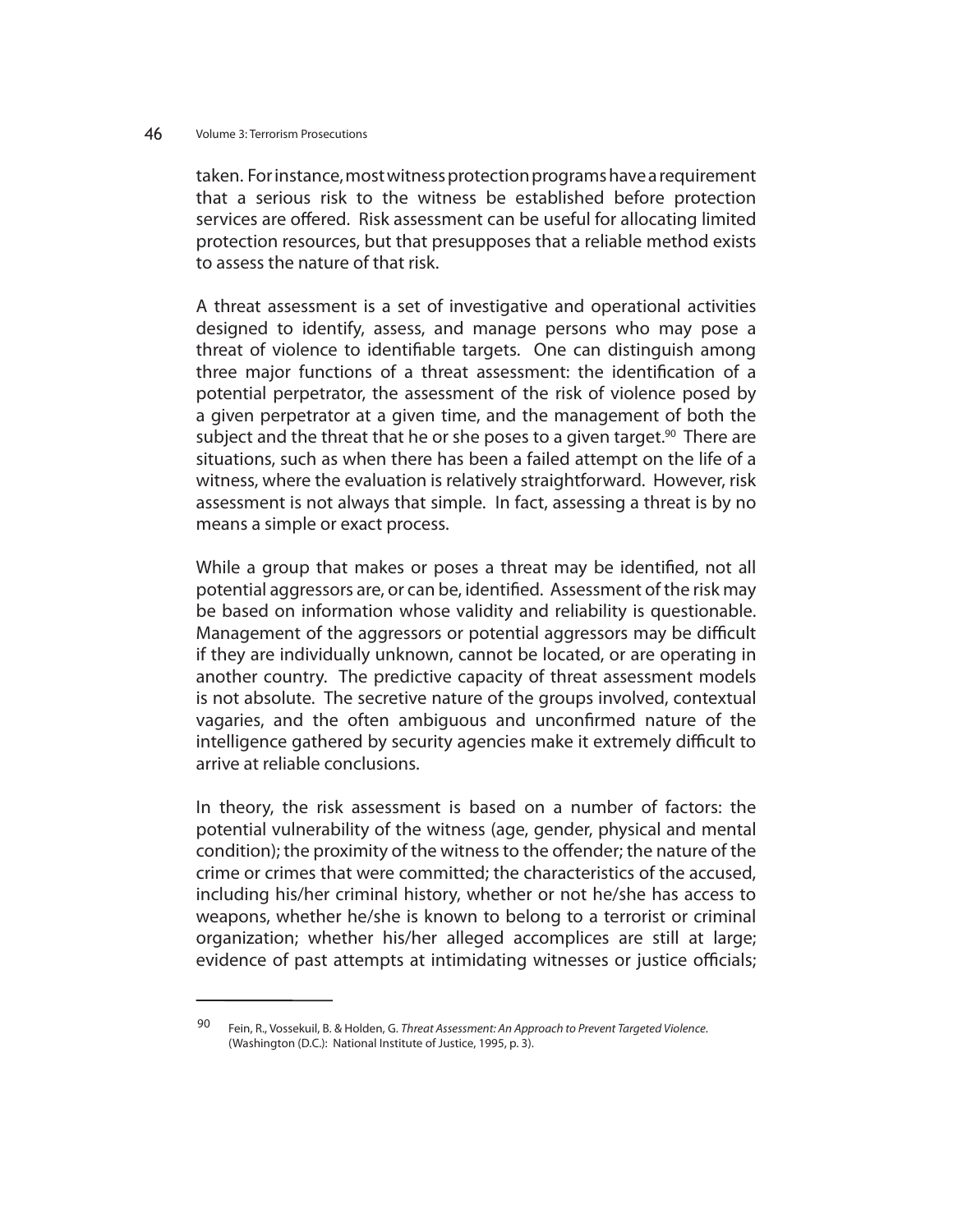and the presence and nature of any direct threat that might have been made by the suspect or his/her known associates.<sup>91</sup> In many instances, the nature of the potential risk is subject to change and too complex to be readily assessed by such a simple method.<sup>92</sup>

If the potential exists for a witness to be threatened or harmed, then there is a level of risk. The challenge is in identifying, analyzing, validating, evaluating, and quantifying the risk(s). Risk is contextual, dynamic, and exists along a continuum of probability.<sup>93</sup> Assessments should therefore be conducted periodically and their results should be shared with the witnesses so that they have a realistic understanding of the dangers they potentially face, without invalidating their feelings of fear and anxiety.<sup>94</sup>

It appears that current methods for assessing threats to witness are not particularly effective when the threat comes from a terrorist group. Organized criminal groups and terrorist groups use violence and the threat of violence differently as a strategy to achieve their goals. While both may use violence to send a message, make a statement, or instill fear, they do so in different ways. Also complicating the assessment of threats made by terrorist groups is the nature of the agency assessing the threat. Police agencies are traditionally oriented towards a focus on crime and criminals. Their efforts are not typically focused on collecting intelligence on political groups and their progressive radicalization. National intelligence agencies may have a greater capacity and expertise to assess threats made by terrorist groups against witnesses and potential informants. Police, when attempting to conduct an assessment of a threat posed by a terrorist group, can find themselves lacking some vital information, and thus draw incomplete or inaccurate conclusions.

## **5.2 Basic Witness Protection Measures**

Each year, only a few witnesses are offered the opportunity to participate in a formal witness protection program. Of these, some decide not to

<sup>91</sup> Fyfe, N. and McKay, H. "Police Protection of Intimidated Witnesses: A Study of the Strathclyde Police Witness Protection Programme". Fyfe, N. Protecting Intimidated Witnesses.<br>92 Dedel, K. Witness Protection, p. 21.<br>93 Borum, R., Fein, R. A., Vossekuil, B., and J. Berglund, J. "Threat Assessment: Defining an Approach for

Evaluating Risk of Targeted Violence". Behavioral Sciences and the Law, 1999, 17, 323-337.

Council of Europe. Protecting Witnesses of Serious Crime. Dedel, K. Witness Protection, p. 20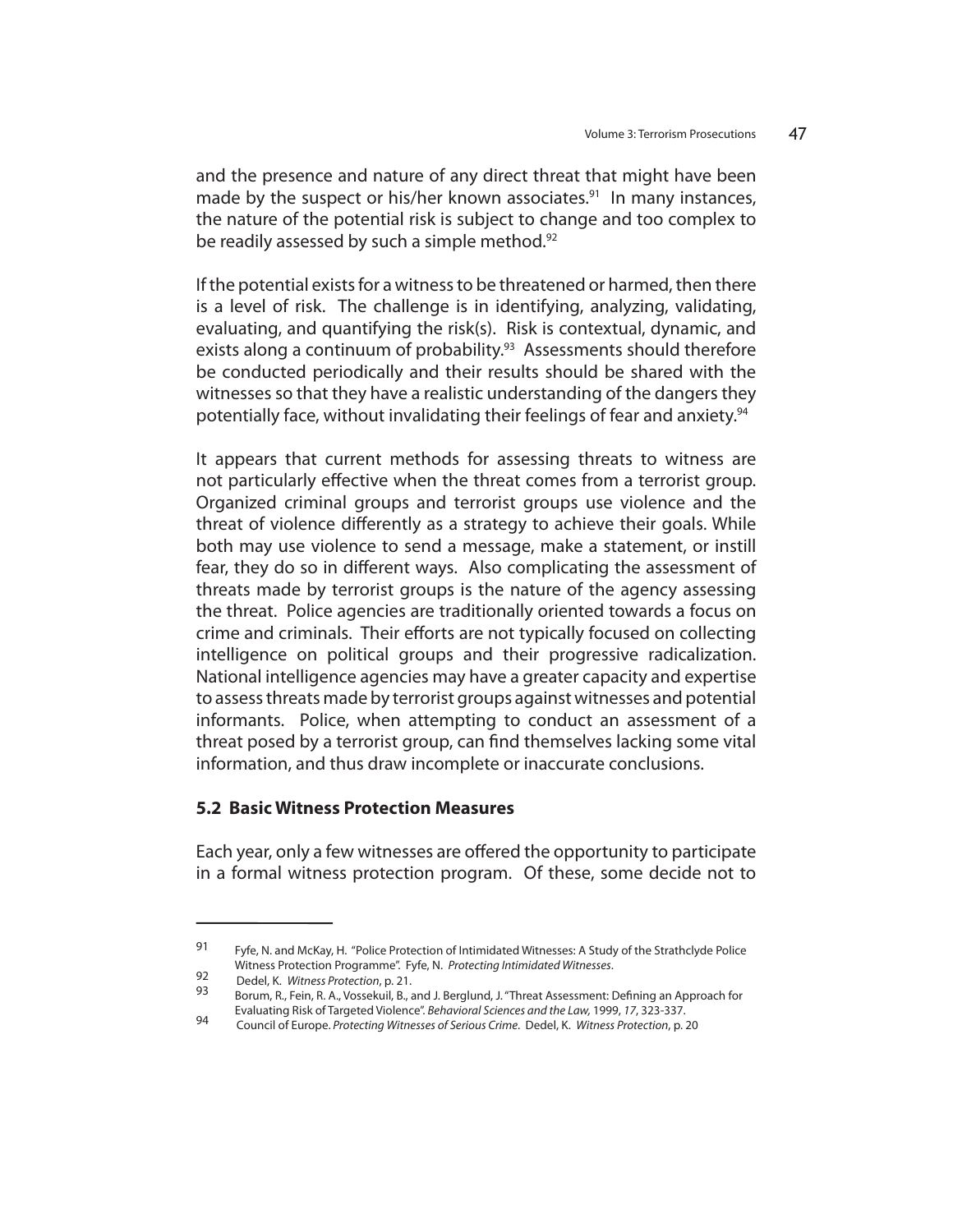accept the protection. In fact, the overwhelming majority of witnesses who are intimidated do not participate in a witness protection program, choosing to remain under the responsibility of local police services. Many of them decide to move and relocate somewhere not very far from where they used to live, sometimes because they think that this is the only effective way to protect themselves and their family.<sup>95</sup> They may also change jobs, move their children to another school, stop frequenting certain places (places of worship, restaurants, etc.), and change their mode of transportation (e.g. avoid public transportation, drive different routes, etc.). Many of them rely temporarily on friends and relatives to help them and provide temporary accommodation, even though they may hesitate to ask for that kind of assistance for fear of compromising someone else's safety.

The police can take a number of basic measures to protect witnesses against intimidation. They can minimize the information given over the radio identifying the witnesses; perform house-to-house calls on neighbours; interview witnesses in safe places, where they will not be recognized; enquire from witnesses whether they feel intimidated or whether they have been threatened; engage in surveillance of the witness at crucial times; escort the witness to work, court, etc; lend a personal alarm device; assist with emergency relocation; increase police patrols in the area where the witness lives; or even offer 24-hour police protection. For the police, this is often a question of resources and cost and they should be provided with clear guidelines on the provision of such protection to witnesses, including witnesses for the defence.

When witness protection resources become an issue, the private sector can and already does provide varying levels of witness protection. Alternate models of providing protection services can include specially trained private providers working with the police. Knowing that the police are often unable to protect them, many witnesses and collaborators of justice in Canada contract privately for their personal security. Some report that advantages of private protection include a customer service orientation featuring round-the-clock, immediate access to a known and trusted contact, flexible "on-demand" services, and a clear articulation and agreement of services to be provided**.** 

<sup>95</sup> Fyfe, N. Protecting Intimidated Witnesses, p. 104.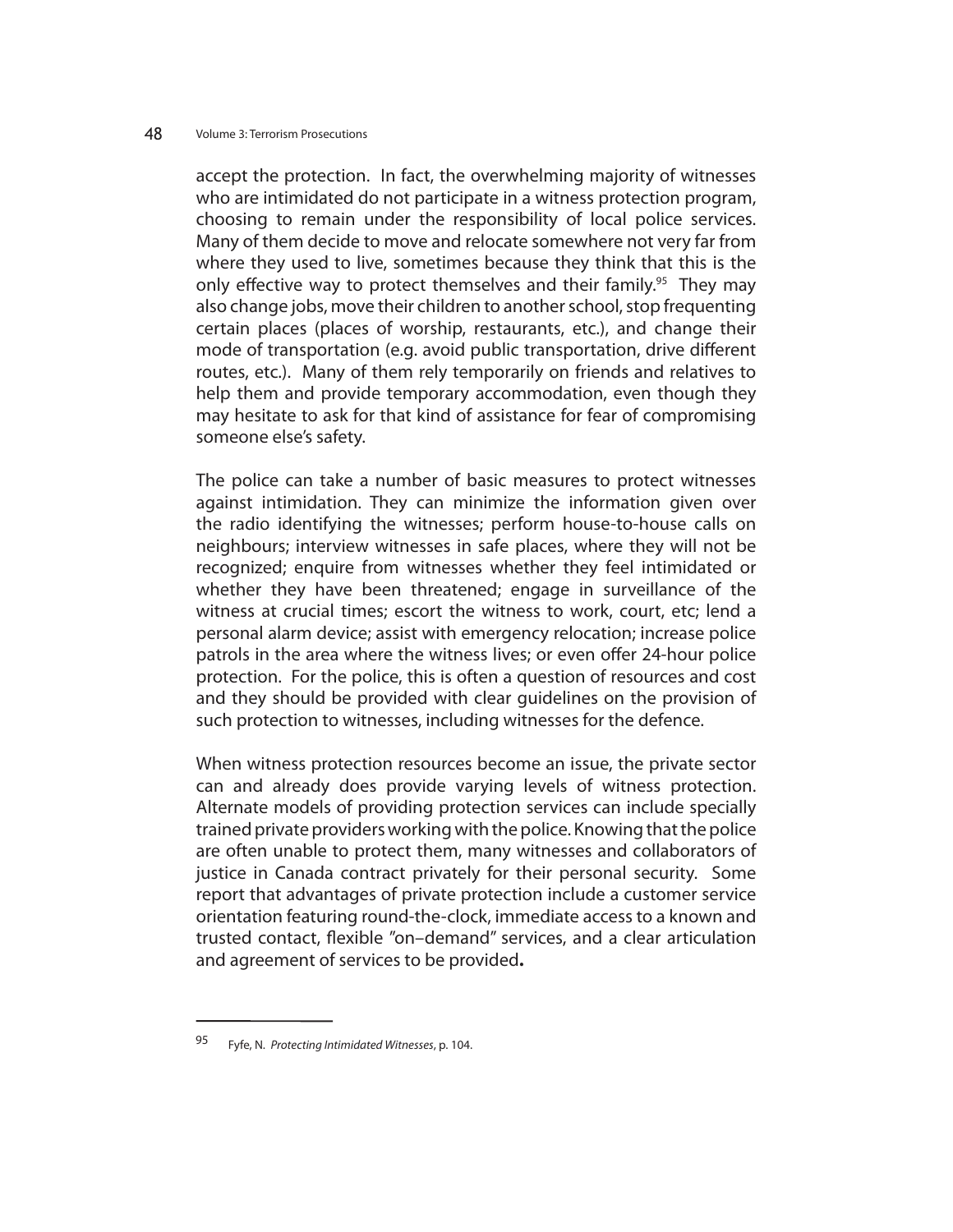The police also resort in some cases to protective custody, even if the method is not one that will necessarily encourage witnesses to collaborate with the authorities. Many countries have provisions in their laws to permit the detention of a material witness (someone who has unique information about a crime). In the USA, there is a federal statute on material witnesses<sup>96</sup> and there are statutes in most individual states as well. The material witness statute permits the detention of any person who may have information pertaining to a criminal investigation for the purpose of testifying before a grand jury or during a criminal proceeding. Under the federal statute, it is possible to obtain a warrant for the arrest of a material witness if: (1) the testimony of the individual is material, and (2) it is impracticable to secure the person's presence by subpoena. Some witnesses can be detained for their own protection. There is, however, a clear possibility of abuse of the provisions concerning the detention of material witnesses, in particular those who are being detained as a form of "investigative detention" while the investigation is ongoing.<sup>97</sup> Most experts in witness protection would probably argue that compelling material witnesses to testify (by arresting and/or detaining them) is among the least effective measures for obtaining useful evidence from a threatened witness. Since there is no proof that compelling witnesses to testify is effective (e.g., via arrest, investigative hearings), it should really only be used as a last resort.<sup>98</sup>

Protective measures can also be taken at the level of the courts. Some witnesses may be unable to testify freely if they are required to testify in open court in the usual manner. In these circumstances, according to the International Defence Attorneys' Association, "the interests of justice may require that steps be taken to limit public access to the testimony or identity of the witness, and to give the witness some protection from the accused in the courtroom.<sup>"99</sup> The court may restrict public access to the witness's identity or testimony through a number of measures, including having a witness testify under a pseudonym; expunging names and identifying information from the Court's public records; or having all members of the public, including members of the media, excluded from the courtroom during the testimony of a witness. The use of screens, closed-circuit television and video links are the main methods by which a witness, while testifying, can be protected from the accused.

<sup>96 18</sup> U.S.C. s 3144 (2000).

<sup>97</sup> Studnicki, S. M. and J.P. Apol. "Witness Detention and Intimidation: The History and Future of Material Witness Law". St. John's Law Review, 2002, No. 76, pp. 483-533, p. 520.<br>98 Dedel, K. *Witness Protection*, p. 32.<br>99 International Criminal Defence Attorneys Association. *Protection of Witnesses*. Position Paper

presented during the United Nations Preparatory Conference on ICC Rules of Procedure and Evidence, 26 July - 13 August 1999, July 15, 1999, p. 3.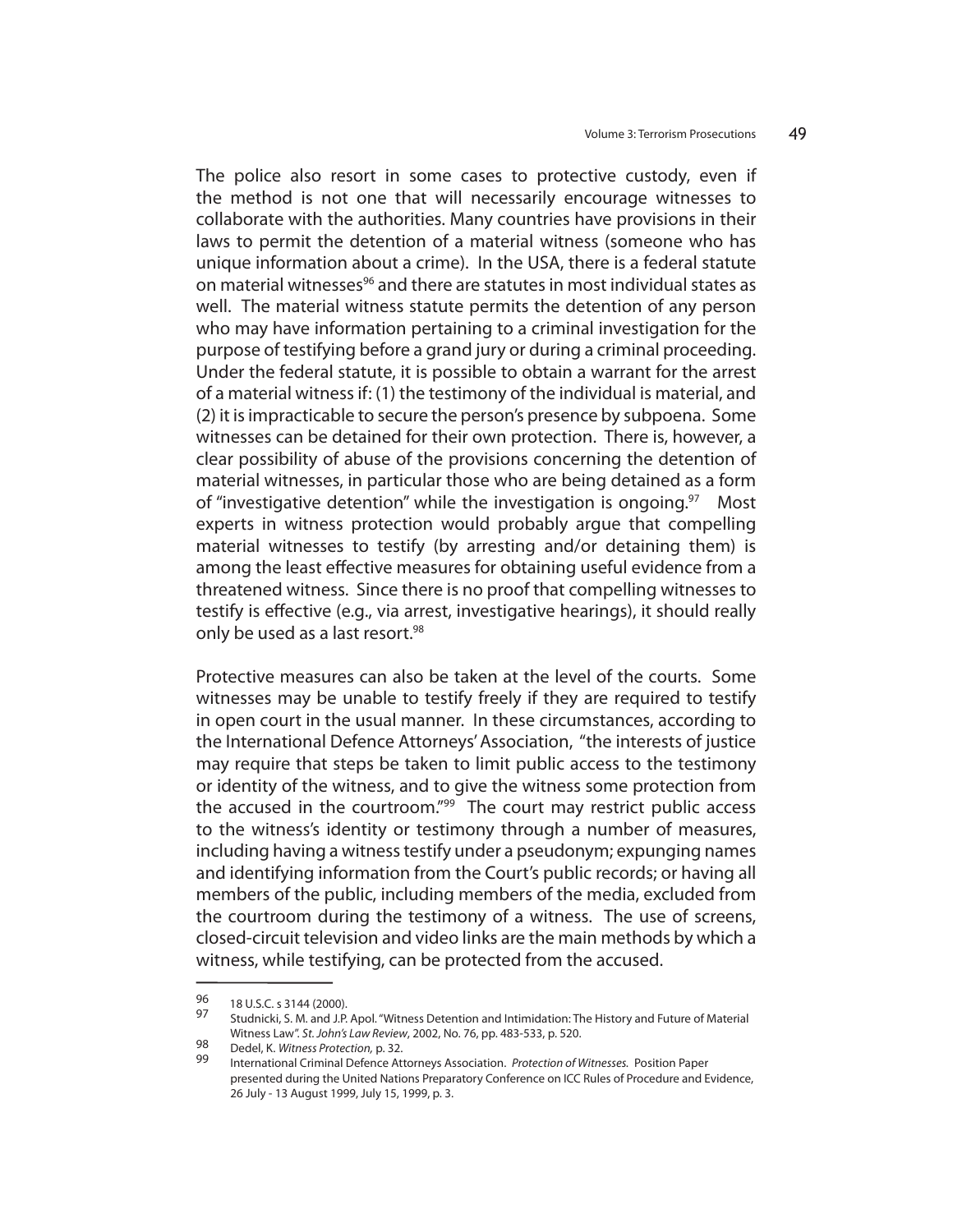The Supreme Court of Canada has recognized that limitations on public access to the identity or testimony of a witness can assist the administration of justice in a number of ways, including:

- maximizing the chances that witnesses will testify because they will not be fearful of the consequences of publicity;
- protecting vulnerable witnesses (e.g., child witnesses, police informants, and victims of offences allegedly committed by organized groups);
- encouraging the reporting of sexual offences; and,
- protecting national security.<sup>100</sup>

The use of practical measures such as videoconferencing, teleconferencing, voice and face distortion, and other similar techniques is encouraged.101

Allowing witnesses to conceal their address or occupation may also assist in their protection. In France, for example, some witnesses (those who can contribute an important element of evidence and were not involved in the offence) can be allowed to testify without having to reveal their address. They are allowed to give the address of the police instead of their own.102

Some protection measures are also necessary when a witness is being detained. Witnesses who are incarcerated can be particularly vulnerable. Their protection poses some distinct challenges to the authorities.<sup>103</sup> In a review of current practices with respect to "jailhouse witnesses", a report prepared for the Los Angeles County District Attorney's Office refers to a number of challenges that can be encountered in trying to ensure the safety of incarcerated witnesses and prevent their intimidation by criminal elements.<sup>104</sup> Some of the most frequent ones come from the presence in the institution of other inmates who want to prevent them from testifying or who may themselves intimidate or harm the witnesses. Co-mingling

<sup>100</sup> C.B.C. v. Dagenais 94 C.C.C. (3d) 289 (S.C.C.), 1994, at 320-321.<br>101 ISISC-OPCO-EUROPOL. Harmonisation of Witness Protection Legislation, p. 10. Also, Nijboer, J. "Children and Young Persons in the Criminal Justice System: The Council of Europe Recommendation

on Witness Protection and Rights of the Defence", Criminal Law Forum, 1999, No. 10, pp. 443-465.<br>102 Laborde, J. État de droit et crime organisé. Lameyre, X. and M. Cardoso, "La délation en droit pénal francais, une pratique qui ne dit pas son nom", p. 150.<br>103 Deireart Arme Marie Jacquete tier de callebratique

<sup>103</sup> Boisvert, Anne-Marie. La protection des collaborateurs de la justice, p. 16.<br>104 Cooley, S. Jailhouse Witness Protection Task Force: Final Report. (Los Angeles: District Attorney's Office, August 2004).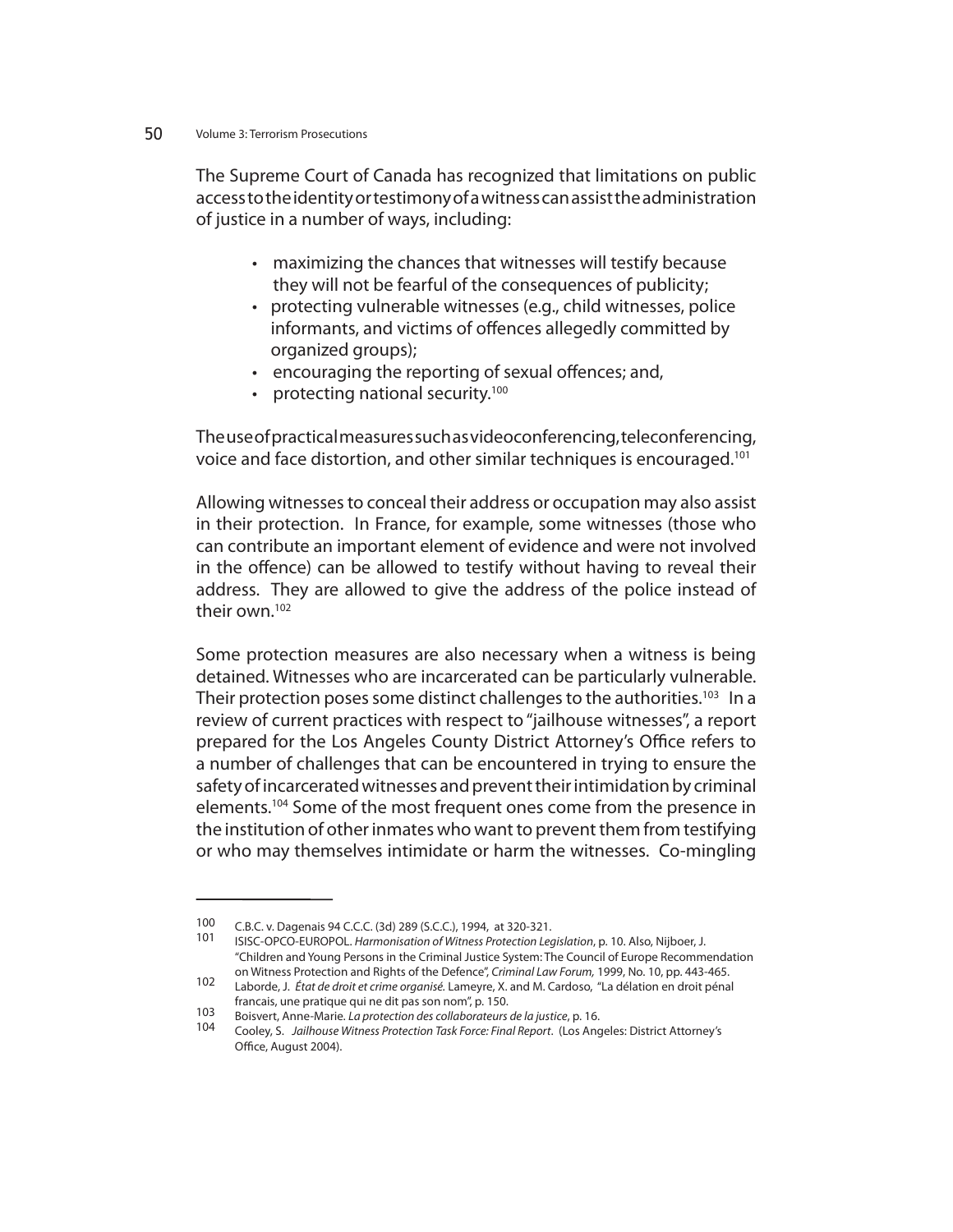of protected witnesses with the general population inmate is generally inadvisable. Co-mingling of protected witnesses with other inmates cannot only during incarceration but also during their transportation to court or in the court lockups. This can of course create opportunities for violence, threats, and intimidation. Witness-safety issues around communication with the outside world (telephone, letters) and visits must be examined carefully. Weaknesses in information management systems, either at the institution or at the court level, can significantly add to the risks faced by the protected witness. Dangerous mistakes can also occur because of poor communication between prison authorities and professionals from other agencies who share a responsibility for the protection of the witnesses.105

Intimidation of protected witnesses who are detained can be very hard to detect, particularly when it occurs indirectly. There is often a need to take measures to protect the families of custodial witnesses.<sup>106</sup> In some instances, the corruption or the intimidation of prison personnel can introduce a huge element of risk for the witnesses who are being detained. It is therefore often necessary to limit the circle of individual staff members who have access to the protected inmates and to information about them. In some instances, detained witnesses may be transferred to another province/state or country for their protection, provided that the necessary agreements exist between the jurisdictions.

In some jurisdictions, correctional authorities have established a special "witness protection unit" with special security measures and better quality of accommodation for inmates. It is also possible to have alternative housing and transportation options for endangered witnesses. No matter where these protected witnesses are being held, it is usually necessary to limit their mobility within the institution and to minimize contact between them and other inmates. However, having a separate detention facility for protected witnesses may not always be practical, although it greatly simplifies a number of protection issues. Furthermore, having a separate facility does not address all issues relating to the witnesses' temporary detention near or at the court facilities where they are expected to testify. Wherever the witnesses are being detained there are some challenges relating to their transportation to and from the place where the hearings/ trials are conducted.

<sup>105</sup> Cooley, S. Jailhouse Witness Protection Task Force.<br>106 Desligated the Light Committee on the National Co

Parliamentary Joint Committee on the National Crime Authority. Witness Protection. (Canberra: Australian Government Publishing Service, 1998, p. xii).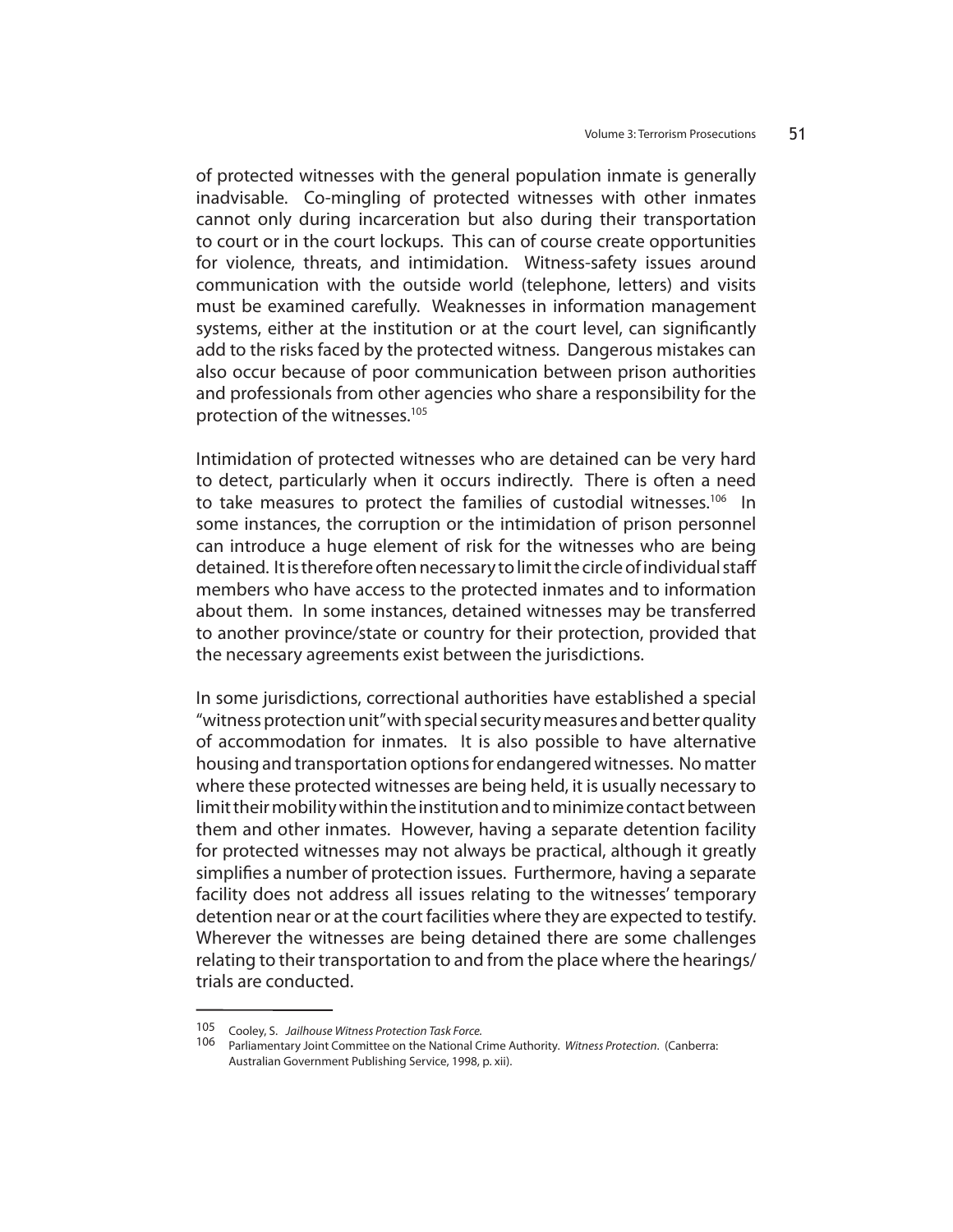It is often recognized that, because protected witnesses must serve their sentence under harsher circumstances than would otherwise be the case, their situation should receive special consideration at the time of making parole or release decisions.<sup>107</sup> Sometimes, special arrangements concerning their supervision on probation or parole must be made. Protected witnesses serving a prison sentence must be given clear assurance as to the arrangements proposed for their protection upon release.108

All of the practical measures mentioned so far require that the professionals from law enforcement, court services, sheriff's office or detention facilities who become involved with the witness be made aware of the risks faced by witnesses and be properly trained to deal with the risks involved. Sufficient training is very seldom offered in Canada. Within the R.C.M.P., training is offered to the witness protection coordinators who also have access to a handbook on witness protection. The R.C.M.P. also has a national program on human sources development and human sources handling. However, there are no nationally recognized training program or standards for witness protection.

# **5.3 Procedural Measures**

In addition to the measures mentioned above, other procedural measures have been considered and sometimes introduced in national legislation and practices in order to protect witnesses. These measures must ensure an appropriate balance between the need to protect the safety of witnesses and the obligation to safeguard the defendants' right to a fair trial.

One of these measures revolves around procedural means of recognizing pre-trial statements*.* In most European countries, pre-trial statements given by witnesses and collaborators of justice are recognized as valid evidence in court, provided that the parties have the opportunity to participate in the examination of witnesses.<sup>109</sup> A report by a Council of Europe Group of Experts suggests that one may assume that, in a system where pre-trial statements of witnesses or testimonies of anonymous witnesses are generally regarded as valid evidence during proceedings, these procedures can provide effective protection of witnesses. The need

<sup>107</sup> Parliamentary Joint Committee on the National Crime authority, 1988, Witness Protection, p. xv.<br>108 Parliamentary Joint Committee on the National Crime Authority, 1988, Witness Protection, p. xv<br>109 Piancete, N. "Analy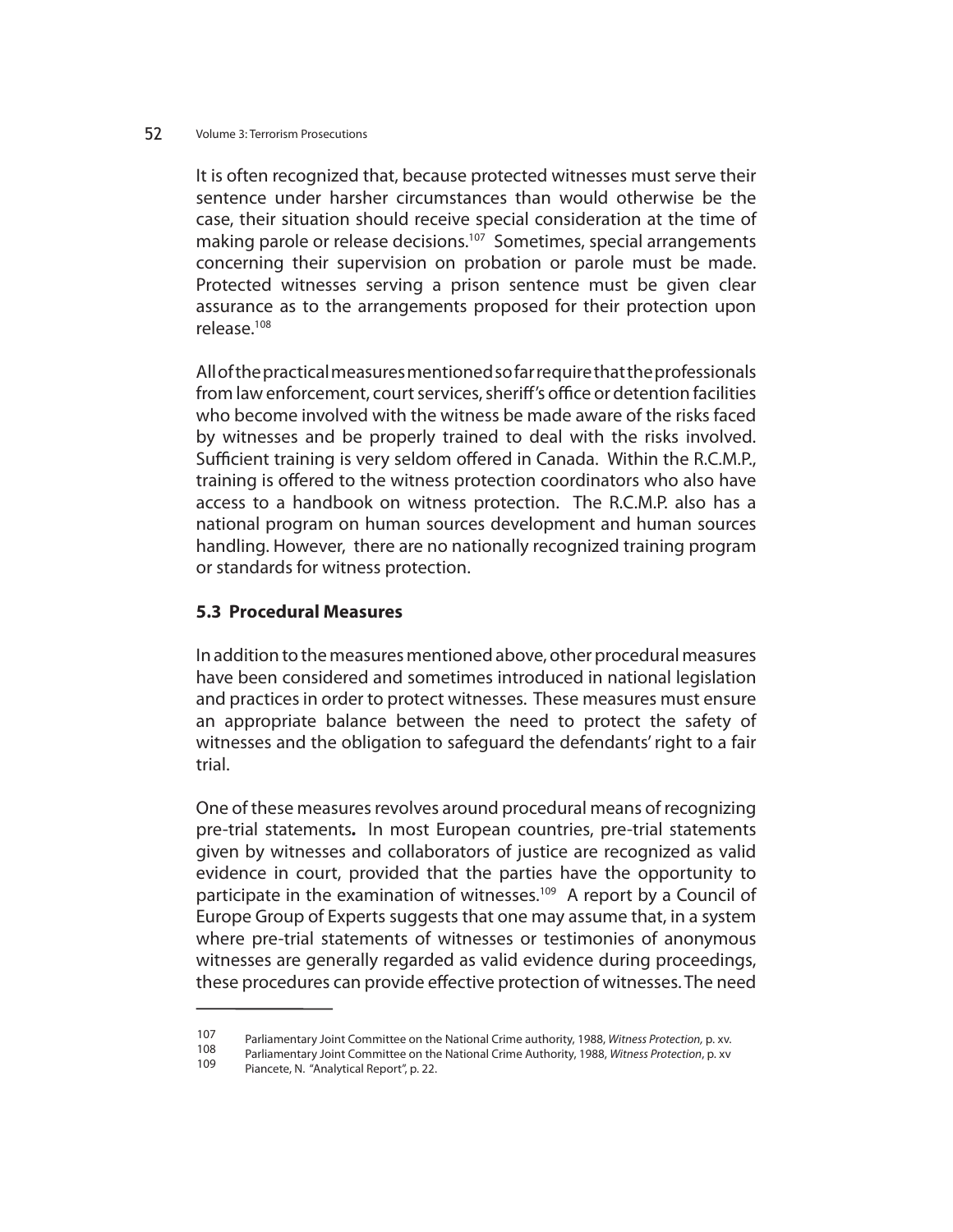for actual witness protection, it was argued, was probably lower under those circumstances, than when these procedures do not exist in the justice system.<sup>110</sup>

Another promising procedural approach to witness protection consists of better managing the disclosure process and the risks that it represents to witnesses and potential witnesses.<sup>111</sup> Defense lawyers have a right to obtain witness statements at the time of disclosure, but these statements can eventually be used against witnesses and increase their vulnerability. For example, Kim Bolan, a journalist who followed the Air India trial very closely, reported that photocopies of statements by some Sikh witnesses were made and circulated in the Sikh community and family members and friends of the witnesses were approached about the statements: "Some were given copies of confidential disclosure material to keep"<sup>112</sup>.

However, disclosure may be more of a problem in some cases than in others. For instance, a survey in the United Kingdom of crime witnesses found on high-crime estates facing non-life-threatening forms of intimidation found no evidence to support the commonly held view that disclosure is the cause of "low-level" witness intimidation.<sup>113</sup> In none of the cases in which in-depth interviews were conducted was the timing of the intimidation linked to the disclosure of case material to the defense.

Another form of procedural protection for witnesses is sometimes available in other countries, even if quite controversial. "In light of growing concerns over witness intimidation and national security, courts and legislatures throughout the world have recently been called upon to curtail the right of confrontation by withholding the true identities of prosecution witnesses from the accused, permitting them to testify anonymously and prohibiting cross-examination that could reveal their true identity".114 In some countries, it is possible to use statements of anonymous witnesses as evidence in court although, generally speaking, convictions may not be based on anonymous testimonies alone. This is usually limited to cases where there is reason to believe that the witness would be seriously endangered.

<sup>110</sup> Council of Europe. Combating Organised Crime, p. 22.<br>111 For instance the ICTV considers delaying the disclosure

<sup>111</sup> For instance, the ICTY considers delaying the disclosure of witness identity prior to trial as a measure

that can be taken by the court to achieve the appropriate level of protection for a particular witness.<br>112

<sup>112</sup> Bolan, K. Loss of Faith, p. 242<br>113 Maynard, W. *Witness Intimidation: Strategies for Prevention.*<br>114 Lusty, D. "Anonymous Accusers: An Historical and Comparative Analysis of Secret Witnesses in Criminal Trials". The Sydney Law Review, 2002, No. 24, pp. 361-426, p. 362.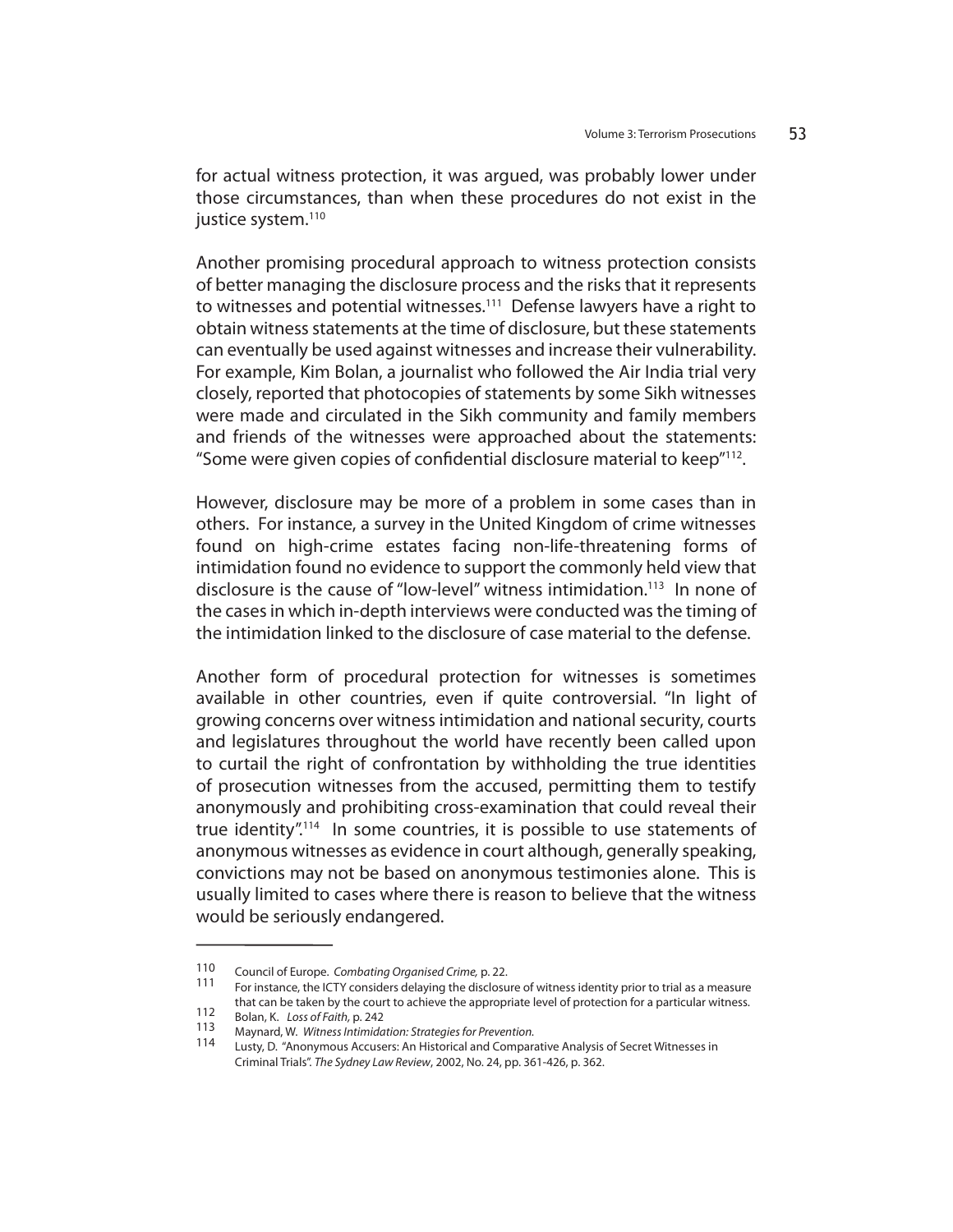In many European countries, in exceptional circumstances and in accordance with European Human Rights law, anonymity of persons who provide evidence in criminal proceedings may be granted, in order to prevent their identification. Resulting decisions have been controversial, involving fundamental issues for criminal justice. In many civil law countries, the decision to grant the status of anonymous witness rests with the "judge of instruction", who must ascertain the risk to the witness as well as the identity, credibility, and reliability of the witness.<sup>115</sup> This is done in an interview from which the accused, his/her attorney, and the public prosecutor can be excluded. When excluded, the latter may follow the interview through an audio-link with a voice transformer (or other secure means) and the defense must have an opportunity to ask questions (whether through the audio-link or by putting the questions before the investigation judge before the interview).116 It is also often possible to grant partial anonymity to witnesses at risk. The defendant is given an opportunity to question the witnesses directly, but the witnesses do not have to state their name and address (only the trial judge is informed of their identity). Some disguise preventing the accused from recognizing the witness - a measure primarily used to protect the identity of undercover police officers - is sometimes used to protect witnesses.

The European Court of Human Rights has often agreed to the legality of the use of anonymous informants during preliminary investigations, but it has also emphasized that the use of the information thus obtained at the trial presents a problem with respect to fairness.<sup>117</sup> Even when permitted by law, the procedure for granting partial or full anonymity to a witness tends to be rarely used because of how, in practice, it can limit the admissibility of various elements of their testimony.<sup>118</sup> In some cases, if the examination of a witness in the presence of a defendant poses imminent danger to the health of the witness, then he/she can be heard in the absence of the defendant, in order to prevent both direct verbal or physical threats to the witness as well as more subtitle intimidation by the defendant, such as ominous looks or gestures.<sup>119</sup>

<sup>115</sup> For an examination of the rich body of case law from which is emerging some important principles of international human rights law on witness anonymity: Lusty, D. "Anonymous Accusers: 363.

<sup>116</sup> Council of Europe. Combating Organised Crime, p. 19.<br>117 Council of Europe. Transition Consigl Investigation To

<sup>117</sup> Council of Europe. *Terrorism: Special Investigation Techniques.* p. 31.<br>118 Council of Europe. Combating Organised Crime, p. 20.<br>119 Council of Europe. Combating Organised Crime, p. 20.

Council of Europe. Combating Organised Crime, p. 20.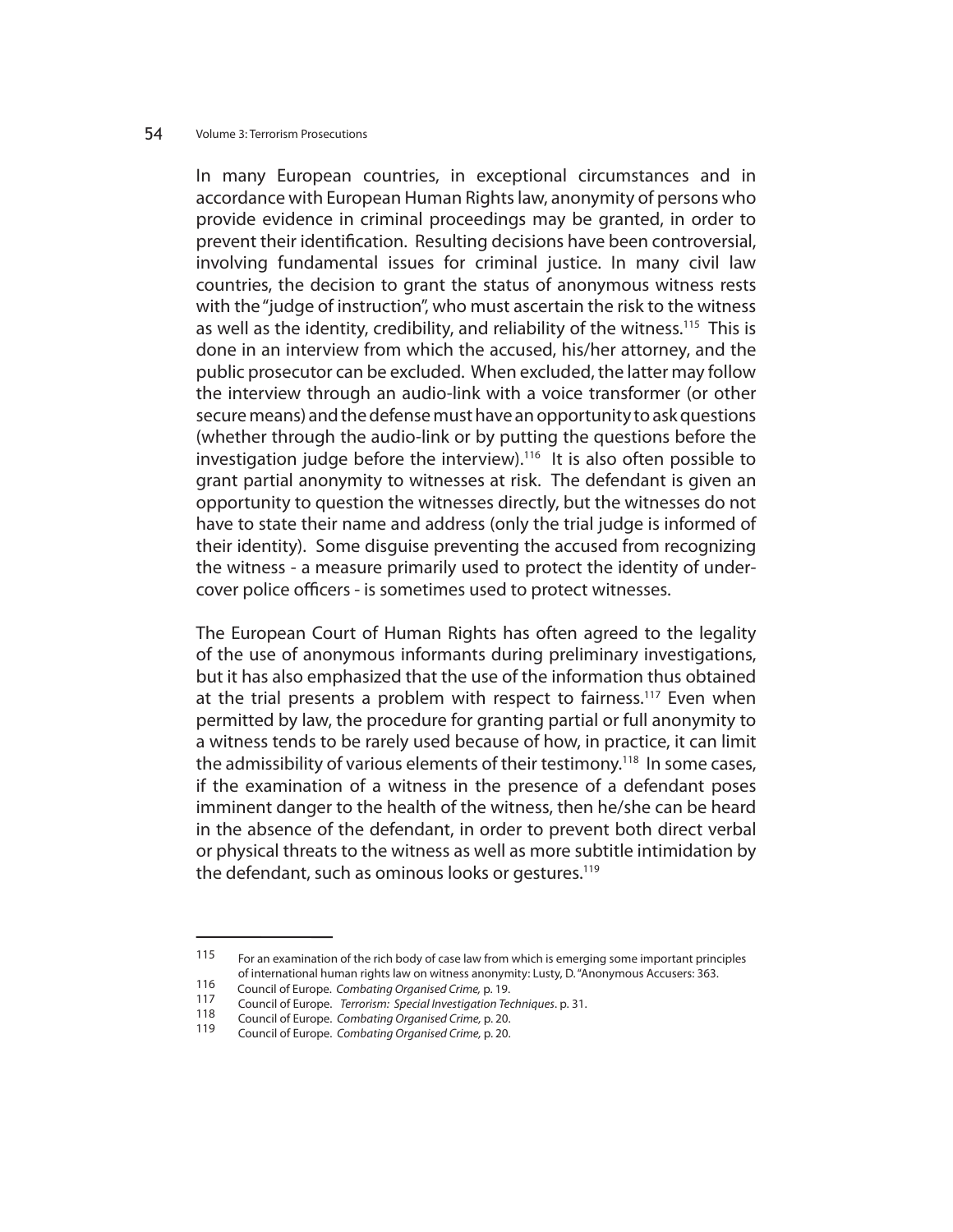Anonymous testimonies raise obvious issues about the rights of the defendants to a fair trial. The European Court on Human Rights has set some limits on the use of anonymous testimony<sup>120</sup>. The judge must know the identity of the witness and have heard under oath the testimony and determined that it is credible, and must have considered the reasons for the request of anonymity; the interests of the defense must be weighed against those of the witnesses and the defendants and their counsel must have an opportunity to ask questions of the witness; a condemnation cannot be based on the strength of the testimony of that witness alone.<sup>121</sup> The admissibility of such anonymous testimony depends, according to the European Court on Human Rights, on the circumstances of the case and three principles that emerge from case-law.  $122$   $123$  Is anonymity justified by compelling reasons? Have the resulting limitations on the effective exercise of the rights of the defense been adequately compensated for? Was the conviction exclusively or substantially based on such an anonymous testimony? Special rules on anonymity have been legislated in Belgium, France, Germany, the Netherlands, Moldova, and Finland.124 In some of this legislation (e.g. Moldova), the testimony of an anonymous witness must be corroborated to be considered valid.

As mentioned previously, witness anonymity during criminal proceedings is very controversial. There are significant issues surrounding the legitimacy and legality of the use of such measures<sup>125</sup> and, in the word of one vocal critic of this approach: "Arguments in favour of witness anonymity are based on the contention that prejudice to the accused can be minimized and that which remains can be justified through a purported 'balancing' of competing interests in the administration of justice. The problem with this approach, despite its superficial appeal, is that it is unfairly balanced against the accused from the very outset".<sup>126</sup>

<sup>120</sup> European Court on Human Rights, *Visser vs. The Netherlands*, 14 February, 2002<br>121 Lameyre, X. and M. Cardoso, "La délation en droit pénal francais, une pratique qui ne dit pas son  $nom''$ , p. 152.

<sup>&</sup>lt;sup>122</sup> Council of Europe. *Terrorism: Special Investigation Techniques*, p. 31<br><sup>123</sup> The European Court of Human Rights, through its judgments, has played an important role by "establishing legal limits within which the battle against organized crime in Europe must be waged", in particular with respect to the use of undercover agents and anonymous witnesses. (Fijnaut, C. and L. Paoli (eds.) Organized Crime in Europe -Concepts, Patterns and Control Policies in the European

Union and Beyond. (Dordrecht: Springer, 2004, p. 628).<br>124 Piancete, N. "Analytical Report", p. 19.<br>125 Fyfe, N. and J. Sheptycki. Facilitating Witness Co-operation in Organised Crime Case. Spencer, J. and M. Spencer. Witness Protection and the Integrity of the Criminal Trial. Paper presented at the Conference on Modern Criminal Investigation, Organized Crime and Human Rights, Durban, South Africa, December 3 - 7, 2001.<br>126 - Justic D. "Angruppeus Agrup

Lusty, D. "Anonymous Accusers, p. 423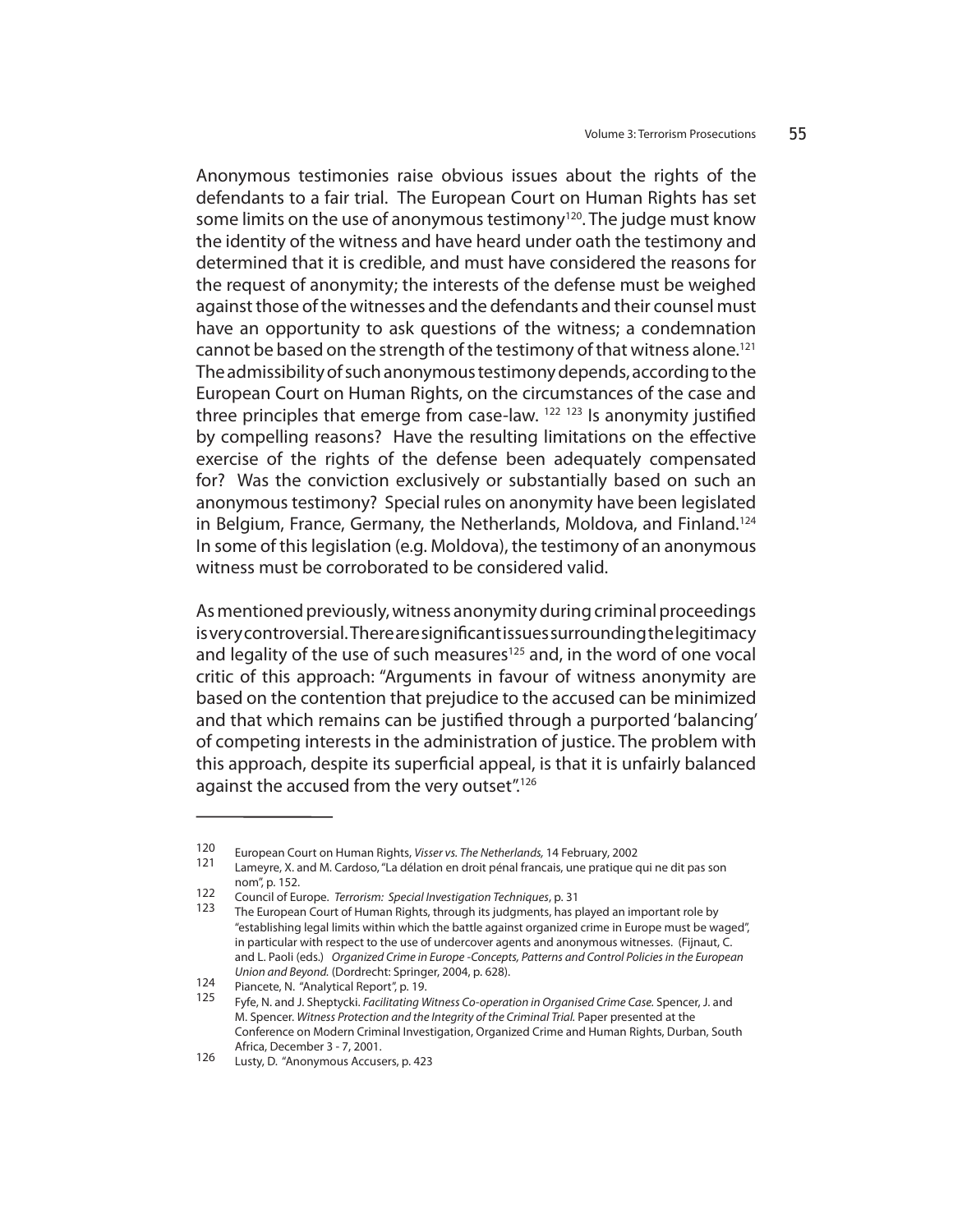The International Criminal Defence Attorneys' Association, in its submission to the United Nations Preparatory Conference on the International Criminal Court Rules of Procedure and Evidence, stated that: "complete witness anonymity is only appropriate in instances where the individual is an informant who aided in the discovery of admissible evidence, but is not testifying against the accused in the proceeding".127

### **6.0 Witness Protection Programs**

Witness protection programs offer a way to safeguard the investigation, the criminal trial, and the security of the witnesses. Their main objective is to safeguard the lives and personal security of witnesses and collaborators of justice, and people close to them. The programs include procedures for the physical protection of witnesses and collaborators of justice such as, to the extent necessary and feasible, relocating and re-documenting them and permitting, where appropriate, non-disclosure or limitations on the disclosure of information concerning the new identity and whereabouts of such persons. Even if it is not uncommon for a witness to be rewarded for cooperation with law enforcement authorities (financially, by charge reduction as a result of plea bargaining, or leniency at the time of sentencing), witness protection programs are not some kind of reward for the witness for cooperating with the authorities.<sup>128</sup>

The Council of Europe recently published a review of witness protection programs in 27 European countries based on a questionnaire sent to Member States.<sup>129</sup> That review revealed that the rules governing the protection of witnesses and others who participate in criminal proceedings are fairly recent, except in a few countries like Belgium and Italy, which pioneered the use of these measures.<sup>130</sup> However, at this time most European countries have legislation that offers the possibility of protective measures for victims, witnesses, and collaborators of justice. Across Europe, there are attempts to harmonize various aspects of

<sup>127</sup> International Criminal Defence Attorneys Association. *Protection of Witnesses*, p. 2, 128 Although it is not hard to understand how it may be necessary for the authorities to provide an incentive for cooperation, this must be done cautiously. The presence of certain incentives can in fact compromise the value of the testimony or its credibility.

<sup>129</sup> Council of Europe. Terrorism: Protection of Witnesses and Collaborators of Justice.<br>130 Piacente, N. "Analytical Report", p. 11.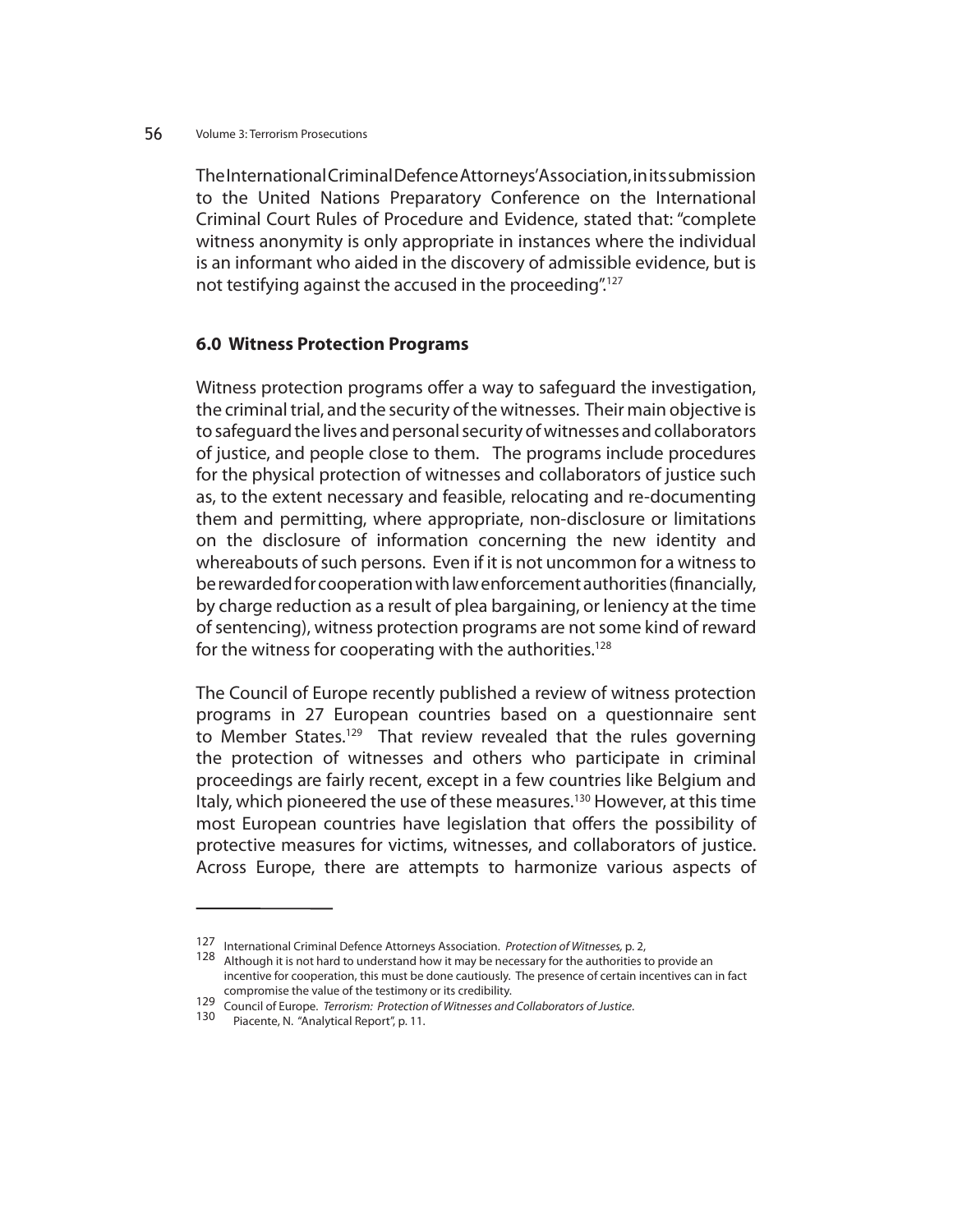witness protection programs as part of larger efforts to improve internal cooperation in criminal matters.131

Existing protection programs do not differ widely in terms of the kind of protection they offer, although there are some differences among them in terms of eligibility criteria, the administrative process, and the modalities of the programs. There are also some significant differences in terms of who is responsible for their operation. In many countries, witness protection is largely seen as a police function<sup>132</sup>, whereas in others the judiciary and various government departments play a key role. In Canada, the national witness protection program is seen primarily as a police program.

Protection in existing programs tends to be extended to witnesses only in cases involving the most serious crimes, and not necessarily always in cases involving the most serious threats. This is because the logic behind such programs, given their cost and the need to establish priorities, is based primarily on the desire to facilitate the cooperation of the witness and not on the premise that the State has an obligation to protect all witnesses or that witnesses have a right to be protected.

# **6.1 Characteristics of Programs**

Programs styled after the US witness protection program have been developed throughout Europe and in various other parts of the world. Most have a legislative basis<sup>133</sup>, but a few, like the one in the United Kingdom do not. In the absence of a legislative basis, these are treated as a police activity.

In Canada, there are varying approaches to the protection of witnesses in criminal trials. The most sophisticated is the federal witness protection program, which is operated by the Royal Canadian Mounted Police, and which accepts witnesses from various municipal and provincial police

<sup>131</sup> Council of Europe. Terrorism: Protection of Witnesses and Collaborators of Justice. Dandurand, Y., Colombo, G., and N. Passas. Measures and mechanisms to strengthen International Cooperation among Prosecution Services, Working Paper IV. In Report of the Second Summit of Attorneys General, Prosecutors General and Chief Prosecutors, Doha, Qatar, November 14-16, 2005.

<sup>132</sup> Fyfe, N. Protecting Intimidated Witnesses. Fyfe, N. and J. Sheptycki. "International Trends in the Facilitation of Witness Co-operation in Organized Crime Cases", p. 333.

<sup>133</sup> The United Nations Office on Drugs and crime has developed a Model Witness Protection Bill to facilitate the development of legislation at the national level. United Nations Drug Control Programme . Model Witness Protection Bill 2000. (Vienna: UNDCP, 2002).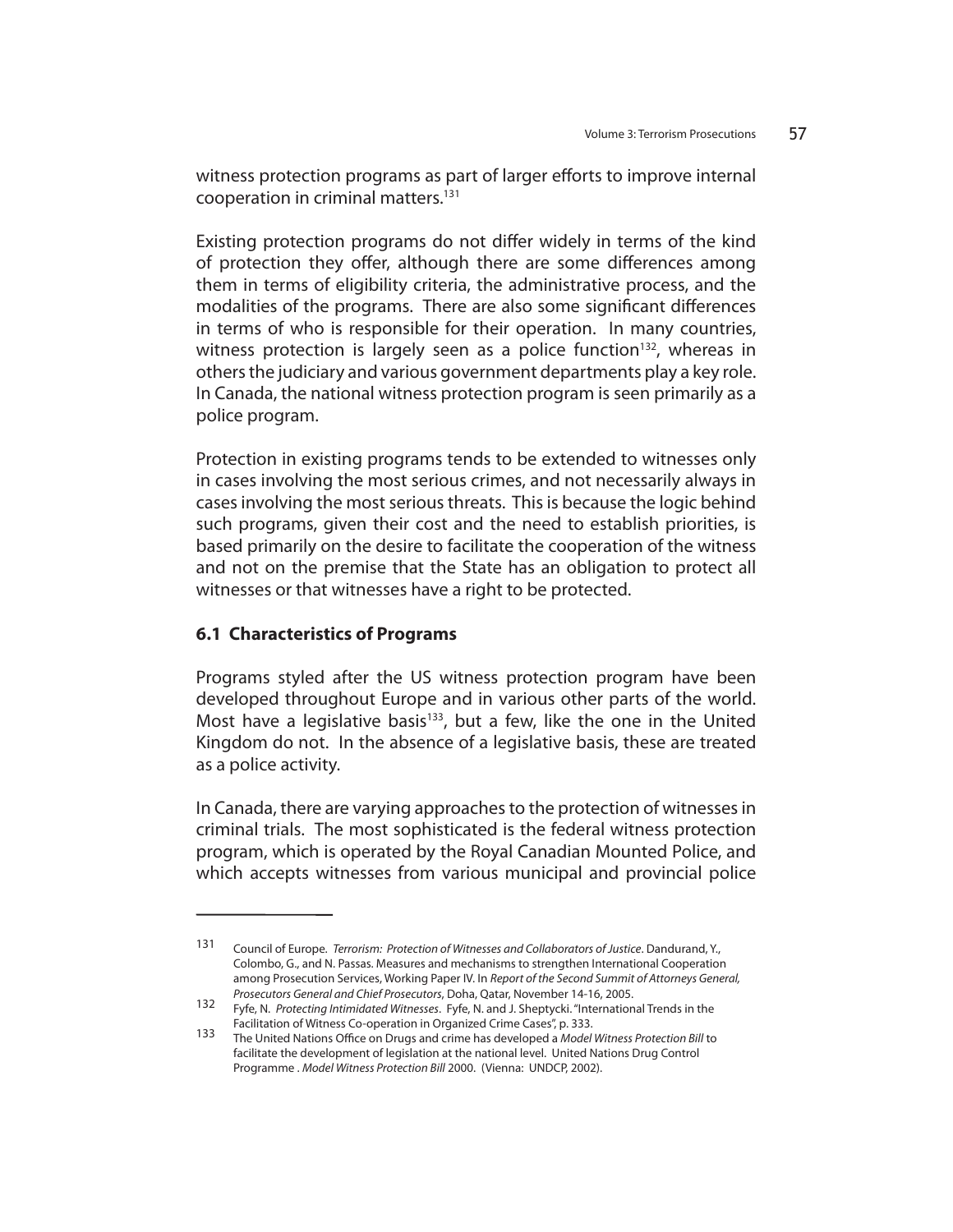agencies across the country. In this program, witnesses are given entirely new identities and relocated to new homes. Depending on the unique nature of the case at hand, these witnesses may be relocated to another part of the province, a different province, or in some instances, moved to entirely different countries. In Canada, each year, approximately 40 percent of new admissions into the witness protection program are relocated outside of the province of origin.<sup>134</sup> In the case of relocation to a new country, loosely formalized arrangements exist with cooperating countries, and amongst country-level witness protection agents, to accept protected witnesses from other parts of the world. For instance, witnesses from the EU may find themselves relocated to Australia, Canada, South Africa, or the United States. In all instances of relocation, in or out of Canada, the originating province or local police authority pays for the costs of the relocation.

Where relocation is used to protect the witness, police witness protection agents accompany the witness and help them get settled for the first few days in their new home. Often, but not always, local police are informed that a protected witness has been placed within their jurisdiction.

Protection measures should be proportional to the seriousness of the risk faced by the individual. In situations where the facts do not warrant a full identity change and relocation, or where it is determined that the individual is not suited to the federal program by virtue of such variables as a substance abuse problem, or long-term immersion in a criminal lifestyle, it may be decided to offer a lower level of protection. In these instances, provinces will provide a local police authority with a modest sum of money, usually in the range of \$500 to \$2,000, and an open plane ticket for delivery to the witness. The witness is told to find their own place to hide until the time of trial, and to provide for their own income. Police will transport the witness back for trial, but will not provide any form of support once the witness has provided their testimony and the trial is concluded. In some instances, police and government will provide some form of minimal support past the time of trial, up until the end of the appeal period for the charge.

The third, and least sophisticated form of protection, is to place the witness in a hotel either in town, or within the region, sometimes with or without police physical protection, and support them until time of trial. Once the witnesses have given their evidence at trial, all support is removed.

<sup>134</sup> Lacko, G. The Protection of Witnesses.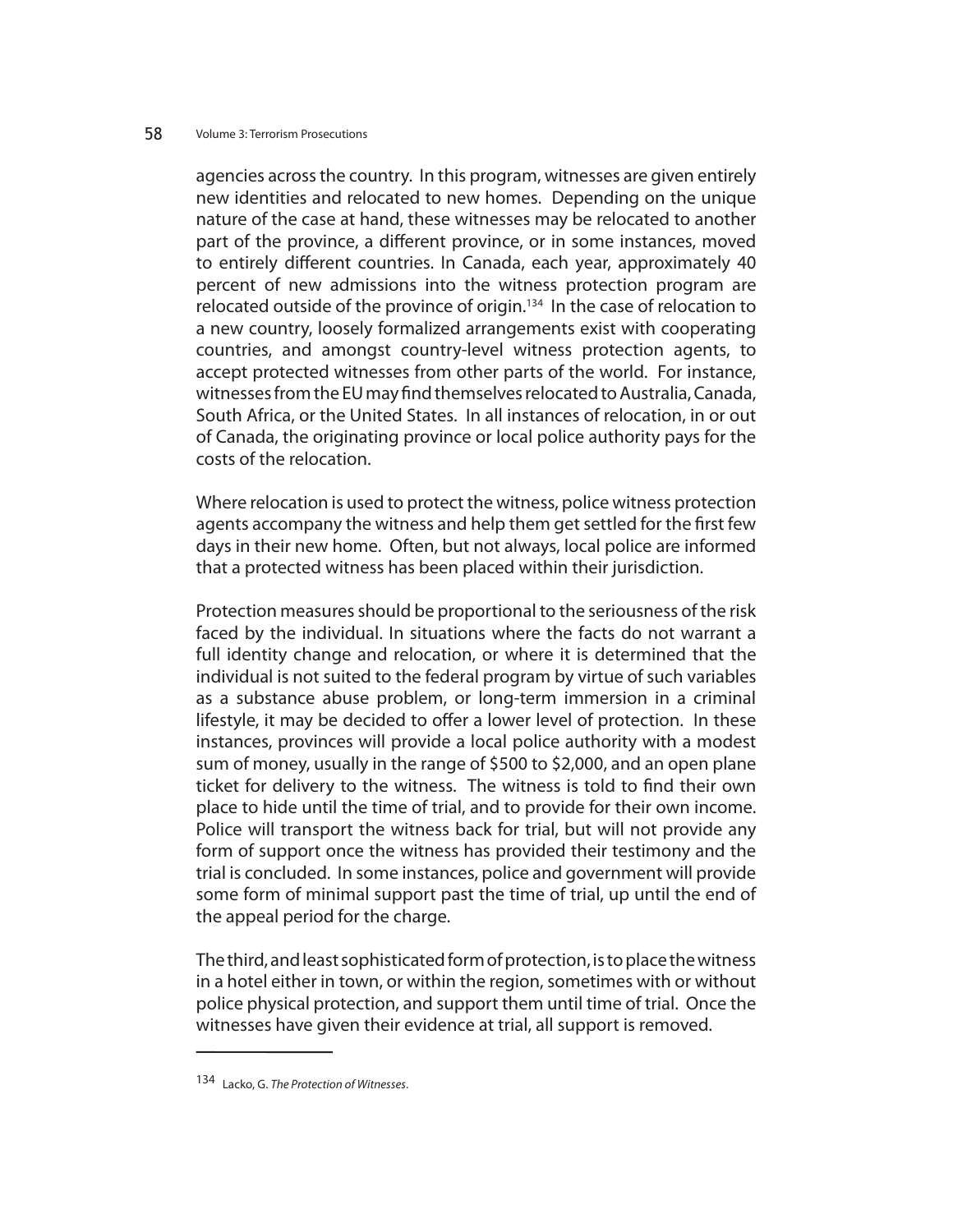*Procedures for admission into a protection program:* The initiative to consider placing an individual in a protection program usually comes from the individual or from the police. In countries where that decision does not belong to the police, another procedure is in place to review applications/requests for admission into the program. In such cases, the request for protection must include information on the nature of the investigation, the role of the candidate in the criminal activity, and the danger or threat faced by the individual. Some countries have established central "assessment boards" while others rely on senior prosecutors or various prosecution authorities. In some countries, the prosecution service is hardly, if ever, involved in the decision. Often, the protection service is not represented officially in the decision-making body, but gives information and advice to it. When an individual is accepted, a certain amount of planning is required, which results in some kind of "protection plan" commensurate with the level of threat.

In most countries that have a formal approval process, there are also provisions for a simplified process for authorizing temporary protection measures in urgent circumstances. Issues of cost often come up in relation to decisions concerning these temporary measures.

Most witness protection programs consider the suitability of the witness to "fit" in the program, whether the witness is stable or has significant emotional, psychological and chemical dependency/abuse issues, or whether they will compromise the protection program.

Prior to acceptance into the witness protection program, the police typically conduct a biographical review of the witness to identify and assess both the level of threat to the person, and any encumbrances that may hinder their entry into the program. Often times, an in-depth interview of the witness forms part of that assessment. The interview serves to help determine the suitability of the candidate for entry into the program, assess the likelihood that they will succeed in the program, and identify who else might be at risk of harm should the witness testify. In the case of individuals who are involved in a criminal lifestyle, the interview is also used to debrief the witness on crimes they may have knowledge of or involvement in.

Generally, the suitability of a witness for admission into a protection program is determined on the basis of these factors: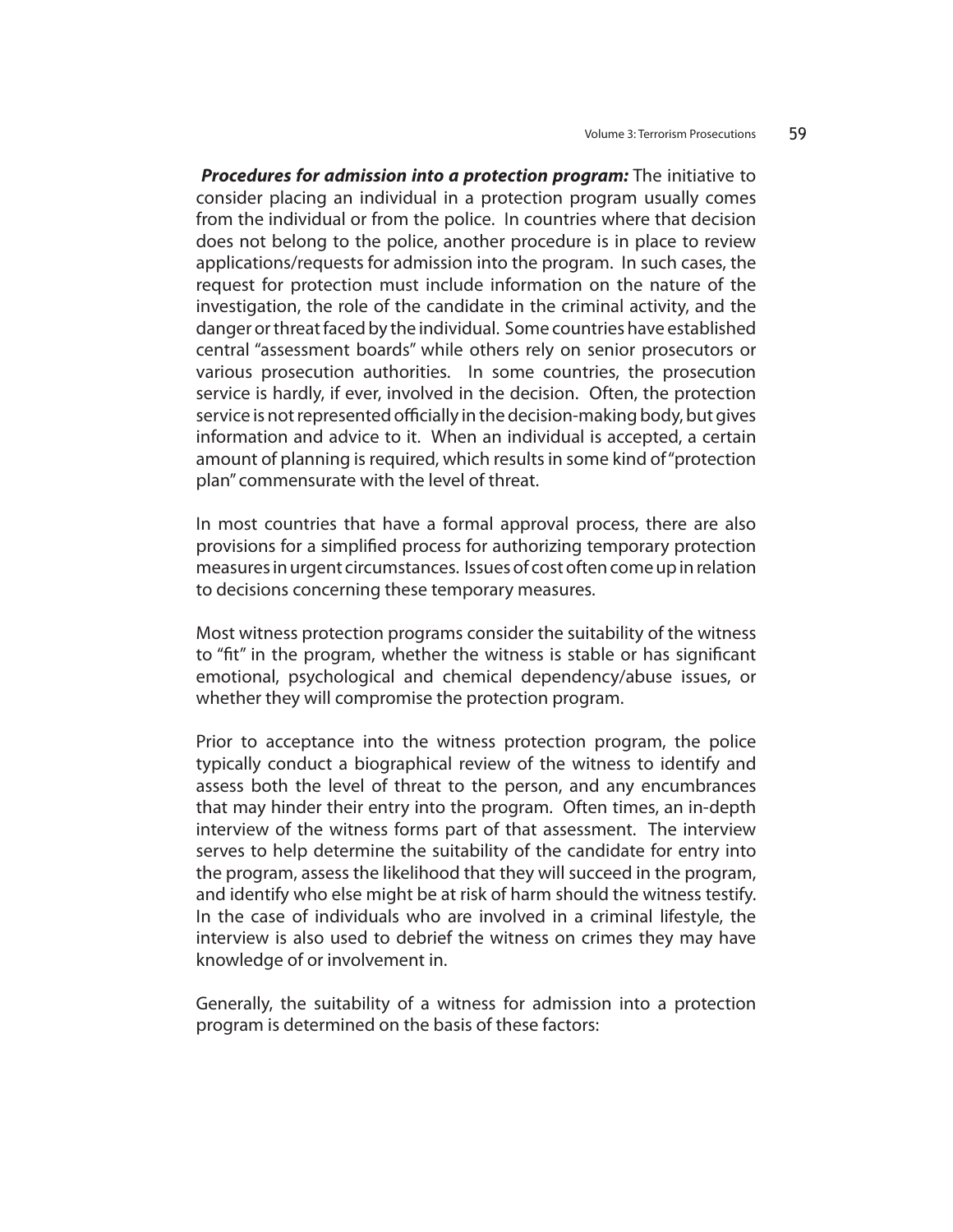- The seriousness of the offence being tried (must be a serious indictable offence)
- The importance of the evidence the witness has to offer at trial, and that the witness's testimony is credible, significant, and certain in coming
- How essential the witness is to the success of the trial, or if the evidence can be presented by other means or other witnesses
- Availability and suitability of options other than full protection
- Whether the witness has agreed, in writing, to testify at trial
- Whether there is a direct, overt or significant potential threat to the life and safety of the witness, or their family if the witness testifies
- The level of risk that this threat may materialize or be carried out
- Whether the management and protection of the witness is beyond the normal scope of local police ability/capacity
- Whether there is a substantial likelihood of conviction if this witness testifies. $135$

Witnesses must voluntarily agree to enter the program. The voluntary aspect is important because protected witnesses must play an active role in ensuring their own safety and preventing harm to themselves and persons close to them.<sup>136</sup> This does not mean that the individual is completely free; in fact, the candidate may already be in detention. One barrier to entry into the program relates to child custody and access for the non-custodial parent. In the situation of a single parent attempting entry into the program, written permission from the other

parent must first be obtained. Police report instances where a parent has multiple children from different partners. These instances pose significant challenges for all involved.

*Relatives that may join the protected witness:* The risk for relatives of endangered witnesses can also be high. If family members must also protected, each individual must freely choose to enter the program and must be suitable for the program. The more relatives are involved, the

<sup>135</sup> The United States Witness Security Program, administered by the US Marshals Service, uses very similar criteria for admission to their "WITSEC Program", and the European Union has proposed similar admission criteria in their draft European programme for the protection of witnesses in terrorist and transnational organized crime cases.

<sup>136</sup> Council of Europe. Combating Organised Crime, p. 26.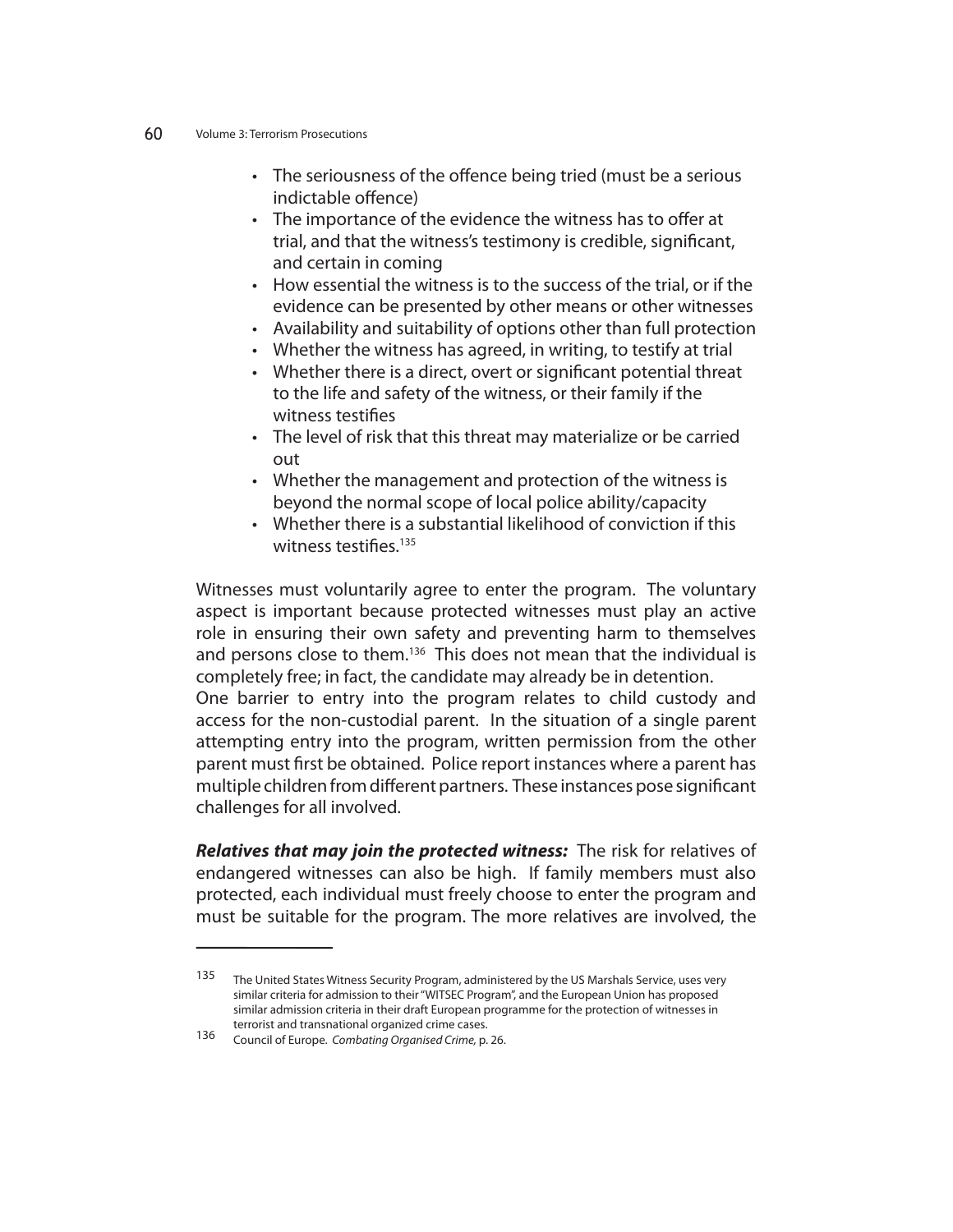more difficult it is to make them comply with the code of conduct and the conditions of the program.<sup>137</sup>

*Foreign nationals:* The protection and relocation of foreign nationals can offer some special challenges<sup>138</sup>, but in the case of terrorism and transnational crime, the role of these foreign witnesses and informants is often crucial. In at least one country, Italy, since July 2005, foreigners who cooperate with the police and prosecutors to prevent terrorist organizations from committing crimes may be eligible for special residential status.139

*Protection agreements:* In the Canadian federal program, witnesses sign a formal contract with the government. Each contract is individually negotiated and articulates what the government will do by way of support and protection of the witness in return for the witness testifying at trial. An agreement should specify the obligation of the protection service to protect the individual and his/her relatives, as well as the duration of the protection measures. The duration of the protection measures may depend upon risks as evaluated by the protection service. The agreement should also outline the obligation of the witness to keep secret their former identity, old address, role in criminal proceedings, etc.; refrain from activities that would increase the risk against them; cooperate fully in the criminal proceedings; try to find employment quickly; and make arrangements for outstanding accounts, contracts and financial obligations. The agreement should explain clearly the conditions under which the protection will be ended.

The European Union draft program for the protection of witnesses in terrorist and transnational organized crime cases proposes that protection of a witness may be terminated if he/she compromises themselves by:

- Committing a crime
- Refusing to give evidence in court
- Failing to satisfy legal or just debts
- Behaving in a manner that may compromise his/her security and/or the integrity of the program

<sup>137</sup> Council of Europe. Combating Organised Crime, p. 27.<br>138 Abdel-Monem, T. "Foreign Nationals in the United States Witness Security Program: A Remedy for

Every Wrong?", The American Criminal Law Review, 2003, Vol. 40 (3), pp. 1235-1269.<br>139 Piancete, N. "Analytical Report".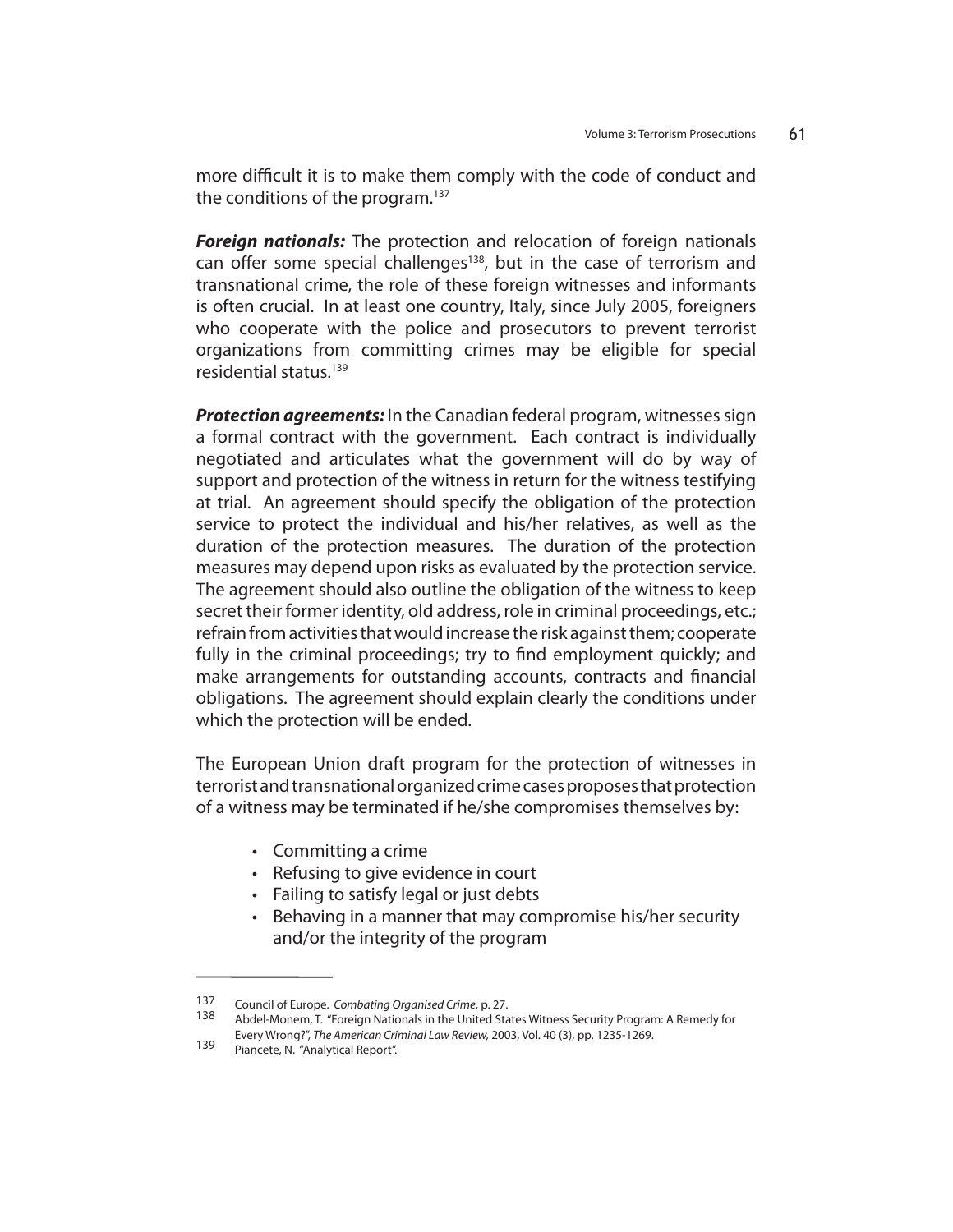• Stepping outside the guidelines/rules laid down as part of the protection program or by contravening the terms set out in the written agreement (protection pre-entry agreement).

In addition, protection may be terminated if it is determined that the threat no longer exists.<sup>140</sup>

Measures can be taken to prevent a protected witness from getting involved in crime while under protection: (a) relocation to areas not affected by criminal organizations that might recruit the witness; (b) if in prison, relocation to special detention facilities where other collaborators are held; (c) assistance with job search; temporary support measures; change of personal data; special attention to the grievances of the witness and his/her family; and (d) strict surveillance and control of the witness, family members and associates.<sup>141</sup>

The protection agreement must be drafted in language that the individual can read and understand.<sup>142</sup> Ideally, the agreement should be discussed with the witnesses and it should be possible for them to elect to retain the services of legal counsel.

**Duration:** The duration of one's participation in the program is in large part determined by the length of the investigation and the criminal proceedings. On average, the minimum length of the witness participation in a protection program is two years.<sup>143</sup> The average duration was two to five years in the three programs reviewed in the best practices document prepared for the Council of Europe<sup>144</sup>. "The general principle is that a protected witness should be enabled to live a normal life as much as possible and as soon as possible".<sup>145</sup> After that, the witness protection agency will let participants leave the program and take care of themselves completely again, the moment this can be done safely.

<sup>140</sup> ISISC-OPCO-EUROPOL. Harmonisation of Witness Protection Legislation.<br>141 Piancete, N. "Analytical Report", p. 37.<br>142 Council of Europe. Combating Organised Crime, p. 30-31.<br>143 Heijden, T. van der. Witness Protection Conference on the Investigation of Crime: Modern Criminal Investigation, Organized Crime and

Human Rights, Durban (S.A.), Dec. 3-7, 2001.<br>Council of Europe. Combating Organised Crime.

<sup>145</sup> Council of Europe. Combating Organised Crime, p. 39.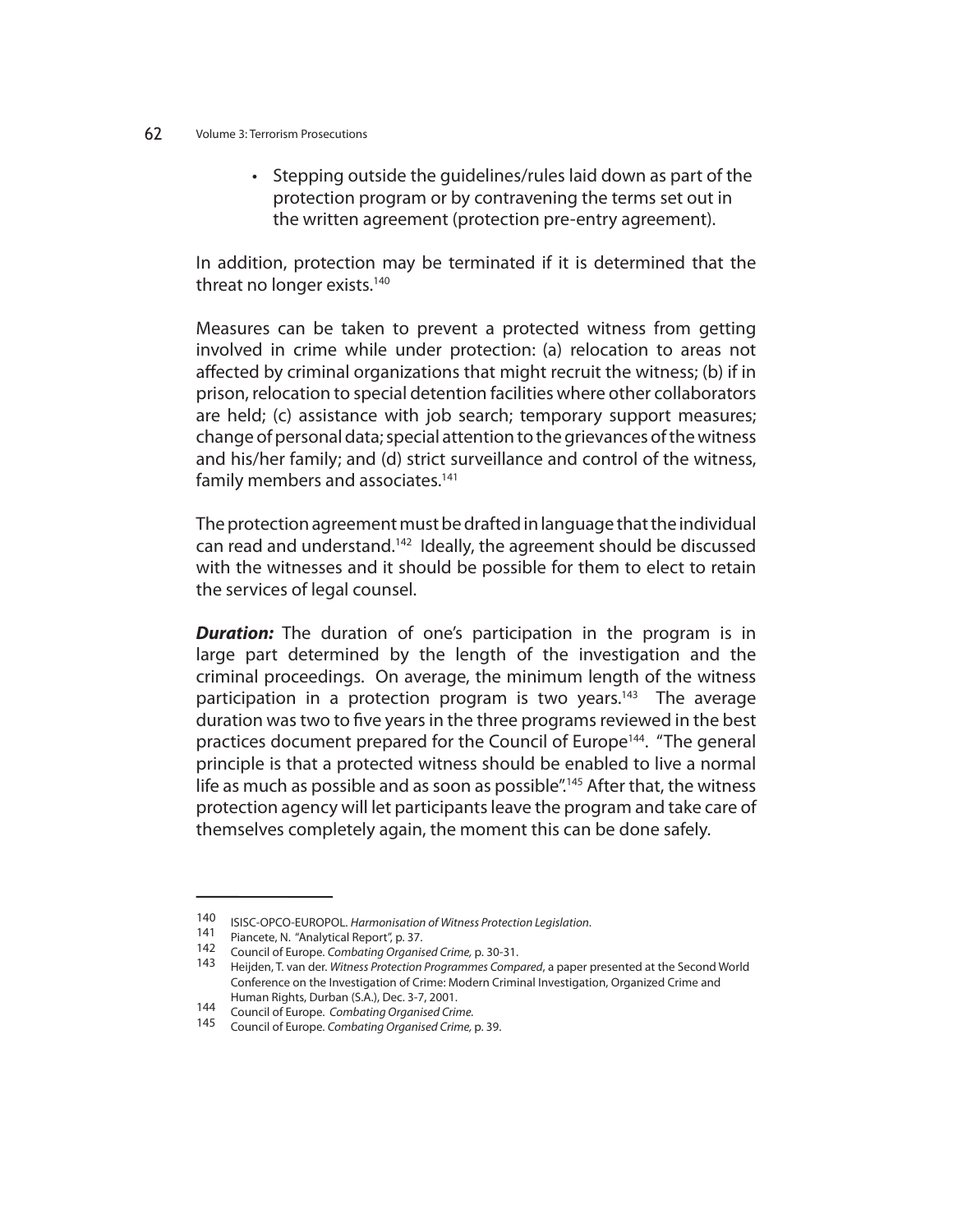**Protection of identity:** It is often necessary to take measures that are in conflict with privacy and access-to-information regulations in order to prevent people from locating the protected witnesses. Essentially, these measures will circumvent the usual measures in place to provide transparency, reliability, and continuity of information about individuals.146 Many countries are hesitant to provide witnesses with a new identity and use this kind of measure sparingly. In some countries, a change of identity may deprive the individuals of their constitutional right to vote or to run for public office. Problems may also occur also in relation to family law (divorce, child custody) and the law of succession. Some observers refer to the "unintended victims" of witness relocation: communities that may suffer from the threat represented by the relocated criminals; people and organizations unable to recover unpaid debts from witnesses and their dependants; parents and relatives unable to access children taken into protection with a relocated partner.<sup>147</sup>

Termination: Protected witness can typically withdraw from a protection program voluntarily or their participation may be terminated by the agency. Typically, an involuntary termination occurs when the protected individual commits a new offence or is otherwise not in compliance with the protection agreement, including for having compromised his/ her new identity. Proper notification of a decision to terminate the protection must be communicated to the individual in question and he or she should be provided with an opportunity to challenge or appeal the decision. Legal representation should ideally be available in such circumstances, but this is not always the case.

Appeals and complaints: Theoretically, the rights of protected witnesses to challenge or appeal decisions made by the witness protection agency that affect them are not limited and can include internal appeals and reviews, civil action, judicial review of decisions, and complaints to mechanisms of civilian oversight of the police. In practice, protected witnesses are rarely in a good position to affirm these rights.

### **6.2 Interagency Collaboration**

Interagency competition and conflicts frequently create difficulties with the use of informants and the operation of witness protection programs.<sup>148</sup>

<sup>146</sup> Boisvert, A-M. La protection des collaborateurs de la justice, p. 12.<br>147 Fyfe, N. and J. Sheptycki. "International Trends in the Facilitation of Witness Co-operation in Organized Crime Cases", p. 322.

<sup>148</sup> Norris, C. and C. Dunnigham. "Subterranean Blues".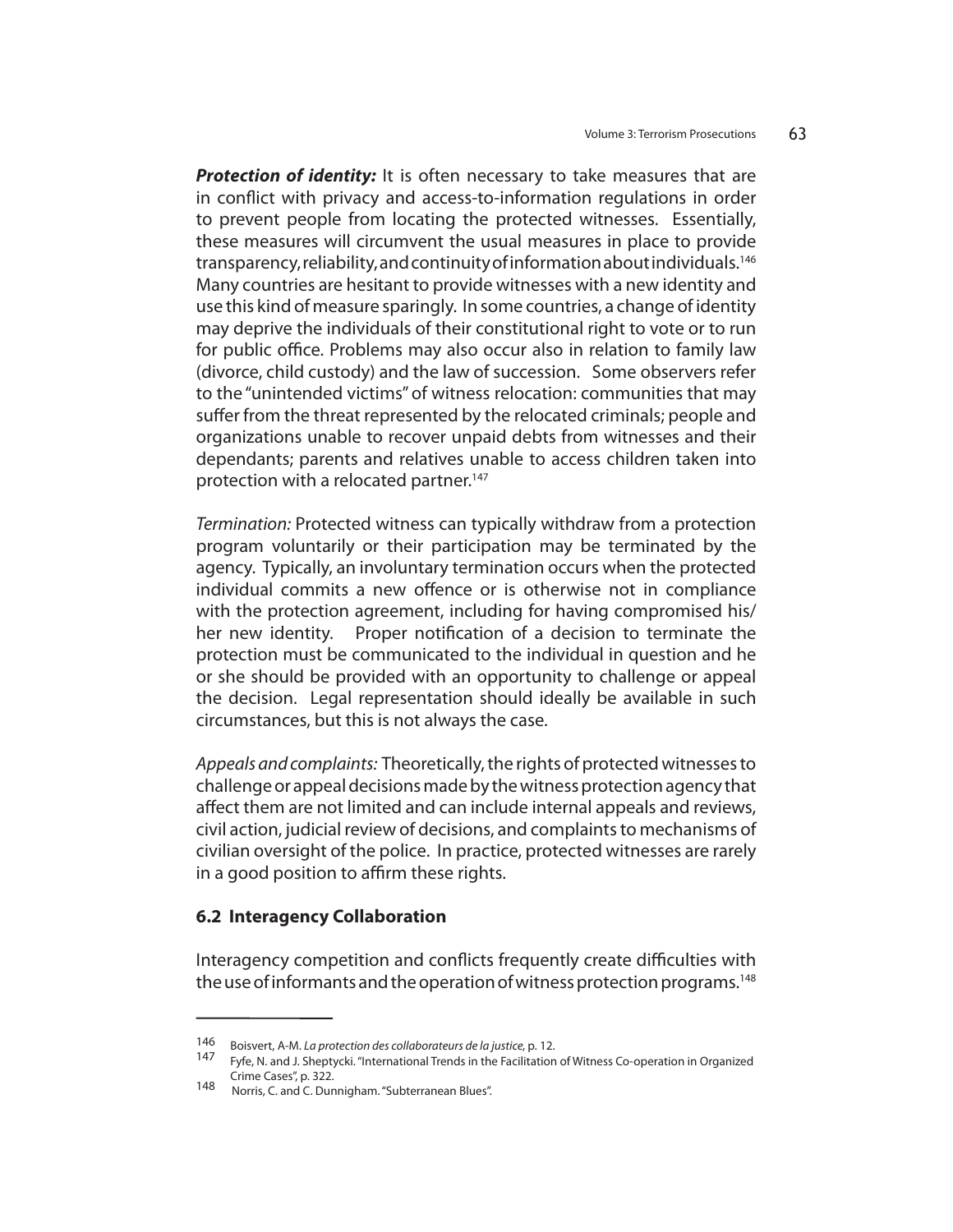Inter-agency cooperation is essential to the success of prosecutions based on the testimony of protected witnesses.<sup>149</sup> Cooperation is required in identifying cases of intimidation. Cooperation is crucial in cases involving witness relocation. It is essential to have efficient, prompt, and secure communication among the agencies involved and safety precautions within each agency to protect the confidentiality of the information that must be exchanged. Careful attention must therefore be given to mechanisms that foster effective inter-agency cooperation. This is as true at the inter-jurisdictional level (within a country) as it is at the international level.

Several protection measures (e.g. identity protection) require the collaboration of several agencies throughout the government, often at different levels of government. Mechanisms are required to help mobilize these various agencies and ensure that they collaborate towards the common justice objective. All those involved must share the objective of victim protection.<sup>150</sup> In Canada, federal-provincial cooperation is often required in creating a new identity for a protected witness (health insurance, vital statistics, and driver's licenses are the responsibility of the provincial governments, while social insurance numbers, criminal records, and passports fall within the responsibilities of federal government departments). In her review of the Québec system, Anne-Marie Boisvert recommended new federal-provincial discussions for greater collaboration between the two levels of government, particularly about federal detention and changes of identity.<sup>151</sup>

The flow of information among the various agencies involved tends to be problematic. The police and intelligence agencies are notoriously reluctant to share information about their own informants. Intelligence agencies may not necessarily entrust the police with the protection of agency informants.

<sup>149</sup> Brouwer, G.E.. Review of the Victoria Police Witness Protection Program; Dedel, K. Witness Protection, p. 33. Fyfe, N. Protecting Intimidated Witnesses, p. 67; Greer, S. "Where the Grass is Greener? Supergrasses in Comparative Perspective", in Billingsley, R., Nemitz, T. and P. Bean (Eds.). Informers: Policing, Policy, Practice. (Portland: Willan Publishing, 2001, pp.123-140, p. 136). Maynard, W. Witness Intimidation:

Strategies for Prevention.<br>150 Boisvert, A.-M. La protection des collaborateurs de la justice, p. 12.<br>151 Boisvert, A.-M. La protection des collaborateurs de la justice, p. 17.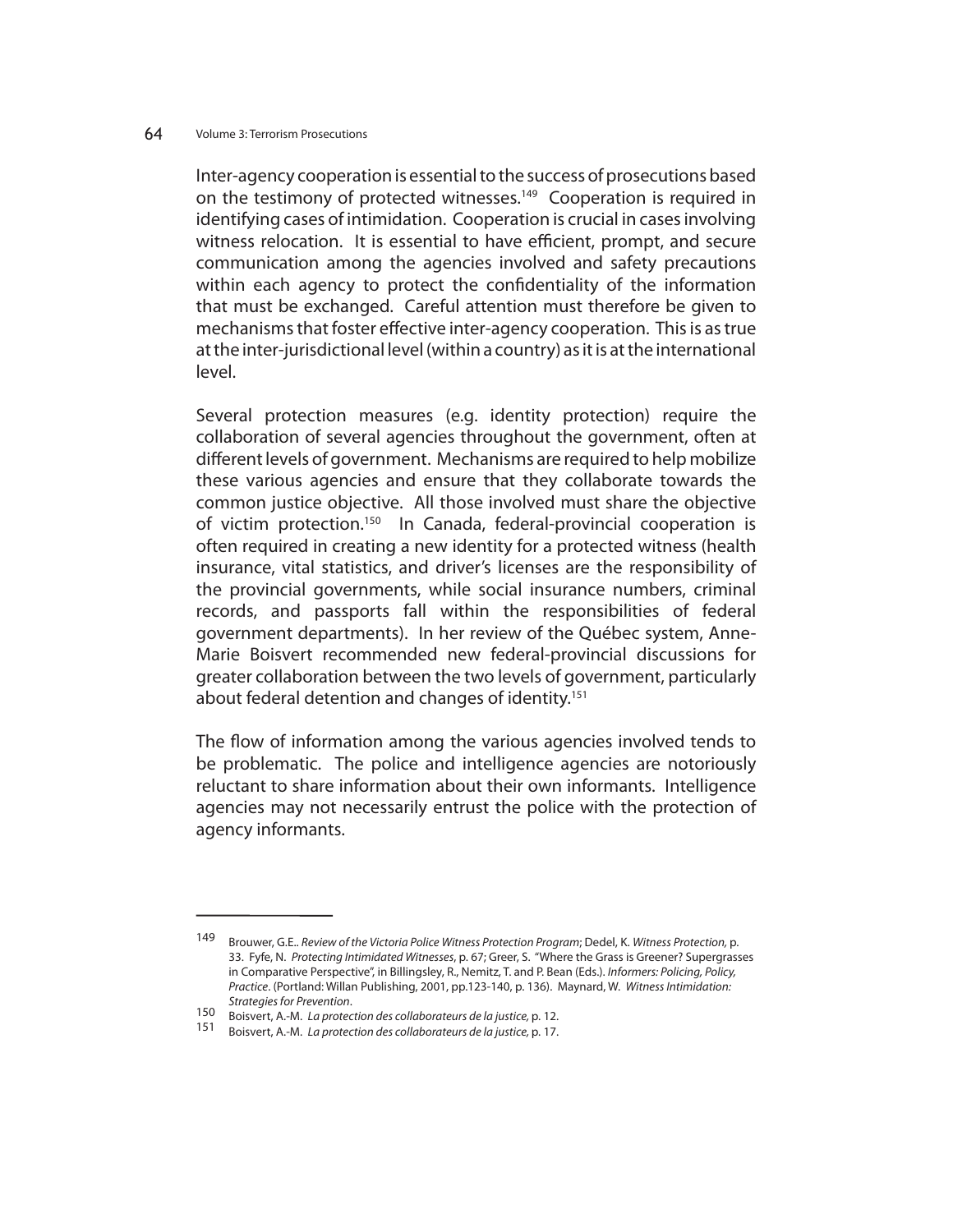### **6.3 Management of Witness Protection Programs**

At the federal level, the law gives the responsibility of managing the federal witness protection program to the Commissioner of the R.C.M.P. At the provincial level, the situation varies. In Ontario, the Ministry of the Attorney General has a special team of police officers seconded from police forces or retired police officers. The province of Quebec operates its own program. In British Columbia, since 2003, Police Services, the R.C.M.P. and the municipal police departments of the province have established a Integrated Witness Protection Unit in order to provide a consistent approach to witness protection based on highly trained resources in witness management and a process and a system to designed to reduce both the risk to the police department and the protected witnesses. The unit includes a few officers from municipal police departments and operates under R.C.M.P. policies as part of the Source Witness Protection Unit.

In the US, at the federal level, it is the Office of Enforcement Administration, at the Department of Justice, that makes the decision concerning entry into the witness protection program, in consultation with the US Marshals' Service. The latter evaluates the risks and ensures the protection of witnesses. There is a growing consensus internationally that it is preferable for witness protection to be kept separate from the agency conducting the investigation or prosecution. Following her review of the witness protection system in the province of Québec, Marie-Anne Boisvert also recommended the creation of a bureau within the Ministry of the Attorney General.<sup>152</sup>

A Council of Europe study of best practices in witness protection concluded that it is important to separate witness protection agencies from investigative and prosecutorial units, with respect to personnel and organization. This is necessary in order to ensure the objectivity of witness protection measures and protect the rights of witnesses. The independent agency is responsible for admission into the protection program, protective measures, as well as continued support. Since the investigative agency is usually most knowledgeable about the criminal background of the applicant, the nature of the investigation, and the crime involved, it often assists the protection service in the assessment of the threat to the applicant and their immediate relatives".<sup>153</sup>

<sup>152</sup> She also suggested the broad terms of the mandate of the proposed bureau. Boisvert, A.-M. La protection des collaborateurs de la justice: éléments de mise à jour de la politique québécoise, p. 21.<br><sup>153</sup> Council of Europe. Combating Organised Crime, p. 38.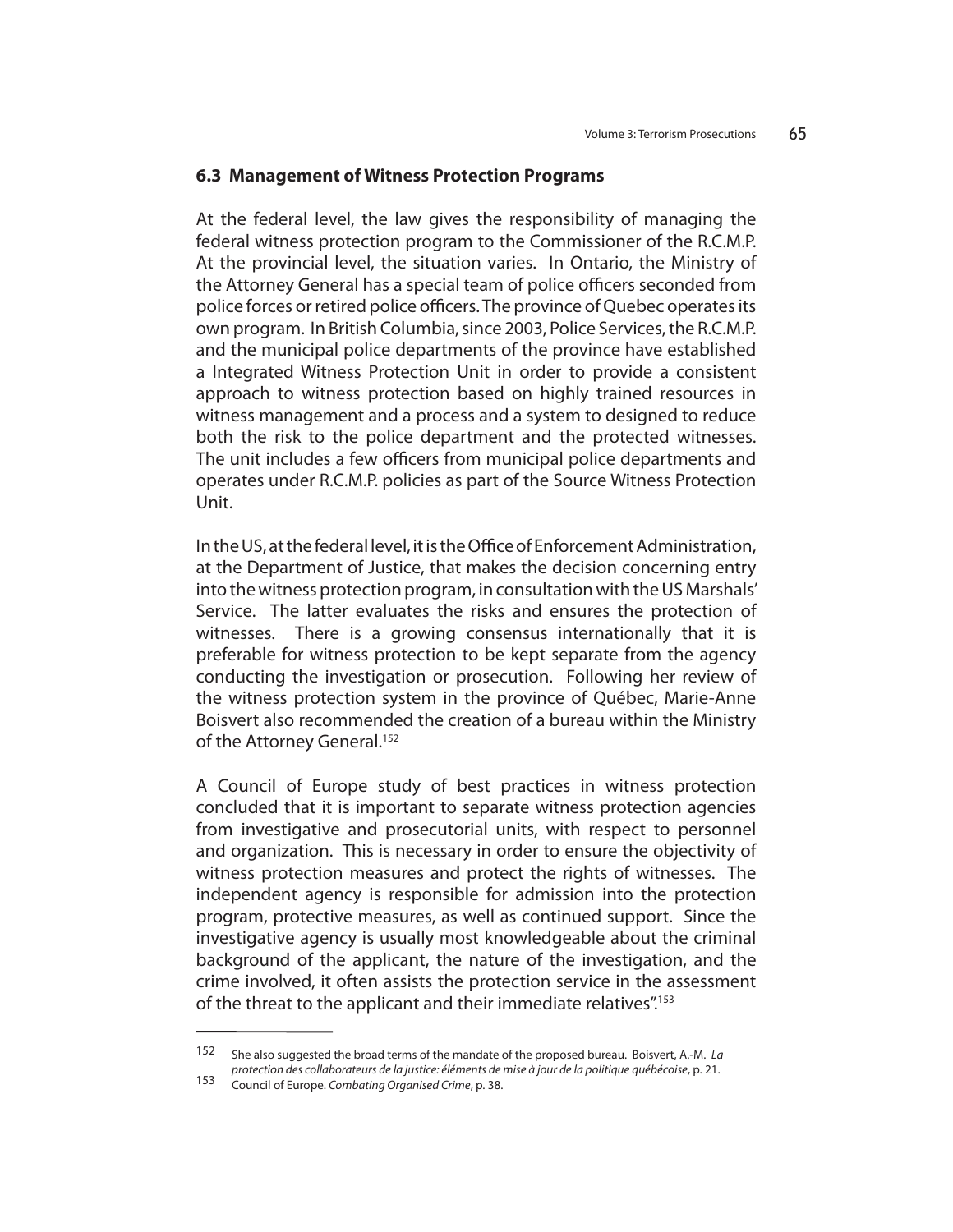A review of existing programs in Europe identified three main necessary characteristics of agencies charged with implementing witness protection: (1) they must cooperate very closely with law enforcement agencies, presumably on the basis of well defined protocols; (2) the agency (or the part of the law enforcement agency) responsible for witness protection should operate independently of the other elements of the organization to protect the confidentiality of the measures taken to protect a witness; (3) the staff dealing with the implementation of the protective measures should not be involved either in the investigation or in the preparation of the case where the witness is to give evidence.<sup>154</sup>

The ISIC-OPCO- Europol Working Group recommended that specialized witness protection units be established with adequate administrative, operational, budgetary, and informational technology autonomy.155 The group of experts emphasized that such units should not be involved in the investigation or in the preparation of the cases where the witness/ collaborator of justice is to give evidence.<sup>156</sup>

In our view, serious consideration should be given to creating a national and autonomous witness protection program in Canada and providing it with adequate resources. A program that would be kept separate from normal police functions would offer greater protection to witnesses and would hopefully be more credible than the current program in the eyes of witnesses and potential witnesses. The establishment of such a program would require addressing a number of practical, logistical and communication issues, as well as the collaboration and participation of the provinces, the R.C.M.P. and other Canadian police forces.

## **6.4 Costs of Programs**

Witness protection is expensive. The costs are made up for the most part by the following: the protection service (especially staff salaries), removals and temporary residences, economic subsistence, housing, and medical costs.157 The study of best practices conducted on behalf of the Council of Europe examined the cost of programs in three countries. In one, the costs were between 80,000 and 160,000 US\$ per year (occasionally as much as \$250,000). In another country, the average witness with a family

<sup>154</sup> Piancete, N. "Analytical Report", pp. 46-49.<br>155 ISISC-OPCO-EUROPOL. Harmonisation of Witness Protection Legislation, p. 7.<br>156 ISISC-OPCO-EUROPOL. Harmonisation of Witness Protection Legislation, p. 8.<br>157 Heijden, T.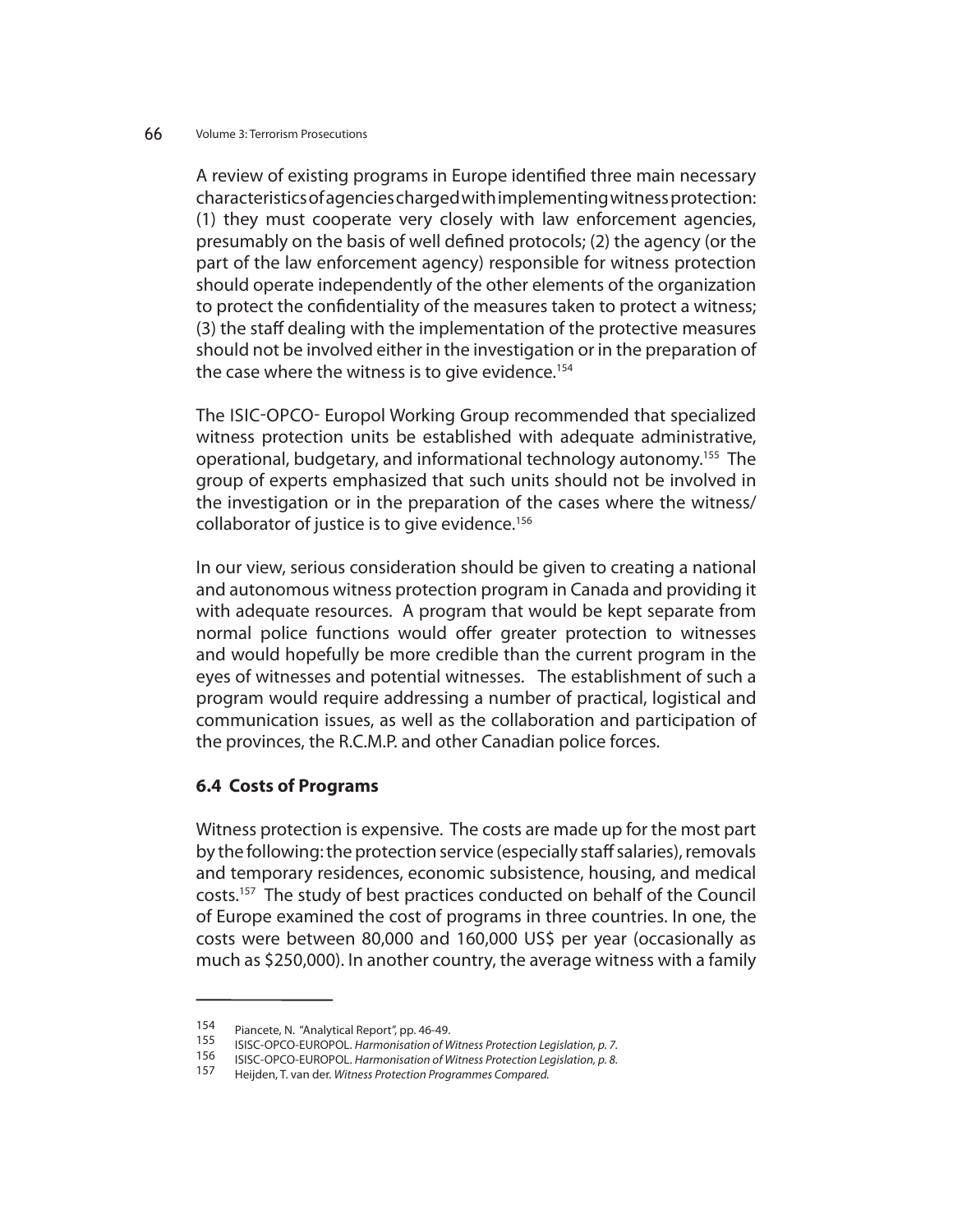of three people cost 80,000 US\$. The costs fell mainly in the following categories: the protection services  $-$  salary of staff; removals and temporary residences; economic subsistence; housing; medial costs; legal assistance. The same study concluded that: "Although witness protection is not cheap, the costs are reasonable compared to labour-intensive investigative measures such as infiltration or long-term surveillance. The strong impression is that witness protection is more effective and efficient than those other methods, especially in the case of organized crime".158

Factors that influence the costs of witness protection programs include: whether the witness has a family that also needs protection, the length of time the witness spends in temporary accommodation, the witness' standard of living, the changing nature of the threat against the witness, and the entitlement of the witness to financial assistance.<sup>159</sup>

The high costs of protection measures explain in part why the use of available measures is most limited to serious crimes and strategically important cases. It is not always sufficient to fund these protection programs out of regular police budgets. Such a practice may lead to poor decisions about whether or not to protect certain individuals or whether or not to proceed with certain investigations. Speaking on behalf of the Canadian Association of Police Chiefs (CAPC), Superintendent Schumaker of the Winnipeg Police Service complained that the current national witness protection program is "simply unaffordable", particularly for smaller police services. "The message from the CAPC", he added, "is that we need a restructured, more inclusive witness protection program with federal funding, from which all police agencies in this country, big or small can draw".160 A clear government commitment is therefore required, with an allocation of adequate resources.<sup>161</sup>

### **6.5 Accountability**

There are many seemingly intractable accountability issues associated with the use of informants and witness protection programs.<sup>162</sup> Because

<sup>158</sup> Council of Europe. Combating Organised Crime, p. 41.<br>159 Fyfe, N. and McKay, H. "Police Protection of Intimidated Witnesses", p. 287.<br>160 Schumaker, G.B., Appearing on behalf of the Canadian Association of Police Chief the House of Commons Standing Committee on Public Safety and National Security, May 8, 2007, p. 2.

<sup>161</sup> Boisvert, A.-M. La protection des collaborateurs de la justice, p.12.

<sup>162</sup> Fyfe, N. Protecting Intimidated Witnesses, p. 65. South, N. "Informers, Agents and Accountability", in Billingsley, R., Nemitz, T. and P. Bean (Eds.). Informers: Policing, Policy, Practice. (Portland: Willan Publishing, 2001, pp. 67-80).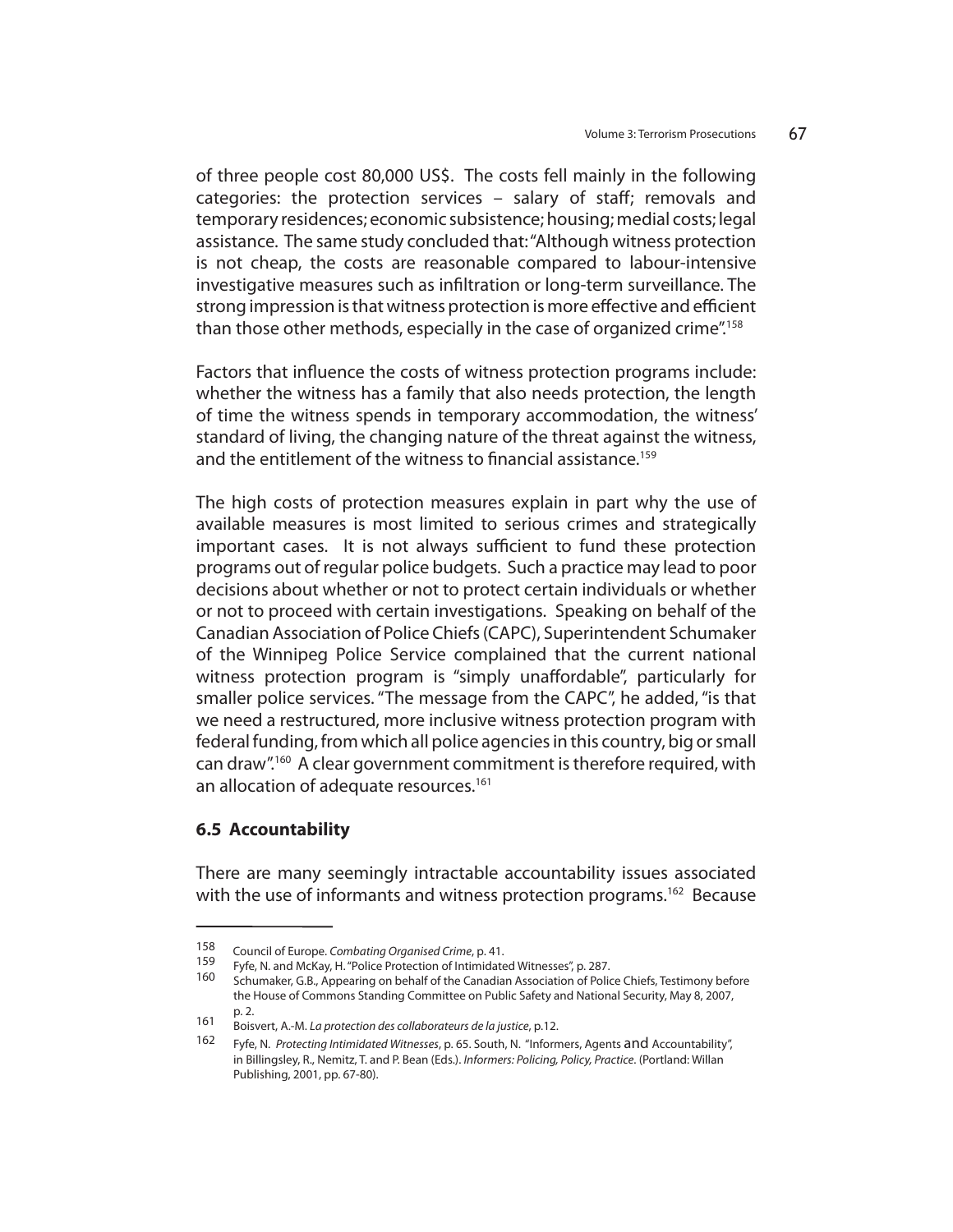of the secrecy that must surround these activities, there is very little room left for proper accountability or oversight mechanisms. Even the financial accountability of the police-based programs tends to be problematic as it is hard to obtain information on the cost of the programs, the amount spent on particular cases, and the compensation offered to informants and witnesses. Countries vary in terms of the measures that they have in place to hold to account those responsible for these programs. In some countries, including Canada, an annual report must be submitted to Parliament (or another public authority). Several countries require their programs to publish a report on their activities.<sup>163</sup> However, none of these arrangements is particularly satisfying from the point of view of accountability.

Witnesses and informants who are very vulnerable, particularly those who are up against terrorist organizations, are typically not in a position to negotiate the terms of their cooperation with the authorities. The authorities may or may not always honour these terms and when they do not, there is very little recourse available to the witnesses. There is even less recourse available to witnesses who are denied protection when the police are not able or prepared to proceed with a given case or when they decide that they no longer need a particular witness. As many of the decisions concerning witness protection and the use of informants are still left to the discretion of the police or the prosecutors, it is important to balance these discretionary decision making powers with adequate protection for the rights of the witnesses and informants.

Regular police oversight mechanisms seem to be insufficient for dealing with some of the complex accountability issues that arise out of various witness protection practices or the use of informants and agents.<sup>164</sup> Police complaint mechanisms are available to witnesses and some of them have used these mechanisms. However, in practice, because these witnesses are still dependent on the police for their protection, the mechanisms do not offer a satisfactory and practical redress mechanism for them. Furthermore, witnesses who have entered a protection program usually have limited means of complaining about how they are treated without jeopardizing their new identity or exposing themselves to more danger.

<sup>163</sup> Fyfe, N. and J. Sheptycki. *Facilitating Witness Co-operation in Organised Crime Cases*, p. 33.<br>164 In his testimony before the House of Commons Standing Committee on Public Safety and National Security the Chair of the Commission for Public Complaints Against the Royal Canadian Mounted Police, Mr. Paul Kennedy, noted the limitations of the current complaint process for protected witnesses, and the statutory obstacles to the Commission's access to the relevant information, Tuesday, May 29, 2007.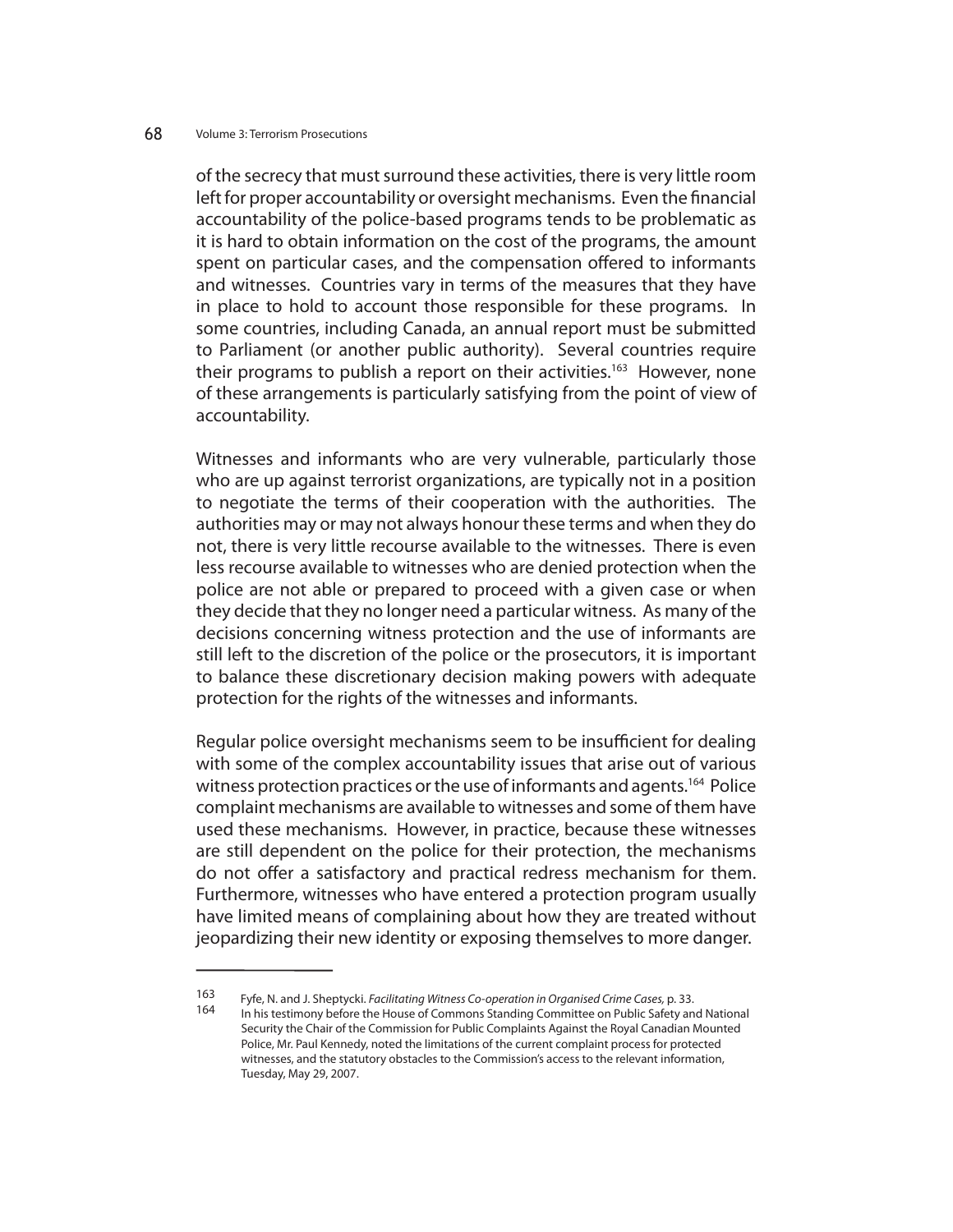### **6.6 Effectiveness of Programs**

Ineffective protection measures can affect the outcome of prosecutions and trials, and affect public confidence in the efficacy and fairness of the courts.<sup>165</sup> There is very little research on the effectiveness of these programs, and the evidence relating to the cost effectiveness of these programs is very weak. However, anecdotal evidence of their success in obtaining convictions in cases where protected witnesses are used is generally positive.166

The three national programs reviewed in the Council of Europe survey of best practices<sup>167</sup> were apparently very effective: not a single participant or relative of protected witnesses has become the victim of an attack by the source of the threat. According to the study: "The effectiveness is underlined by the fact that there have been attacks, some of them fatal, on relatives not participating in a protection programme and on witnesses who chose to leave the programme at a moment when the responsible protection agency did not consider the situation safe".<sup>168</sup> In all three cases, serious attempts by criminals to trace protected witnesses were documented. In some instances, it became necessary to relocate the participants and their relatives a second time. Exact figures on the number of convictions gained on the basis of statements made by protected witnesses were not available in any of the countries studied. As the study cautioned, "successes in the combating of organized crime should not be attributed to witness protection measures alone but to the combination of a witness protection programme and a system of regulations concerning the collaboration of co-defendants with the justice authorities".<sup>169</sup>

In the rare cases where it was possible to interview protected witnesses after their relocation, they usually indicated that, without protection measures, they would not have agreed to or have been able to testify.170 Then again, witnesses seldom regard giving evidence as a positive or satisfying experience.

<sup>165</sup> Brouwer, G.E. *Review of the Victoria Police Witness Protection Program*, p. 3.<br>166 Fyfe, N. and J. Sheptycki. *Facilitating Witness Co-operation in Organised Crime Cases*, p. 27.<br>167 Council of Europe. *Combating Orga*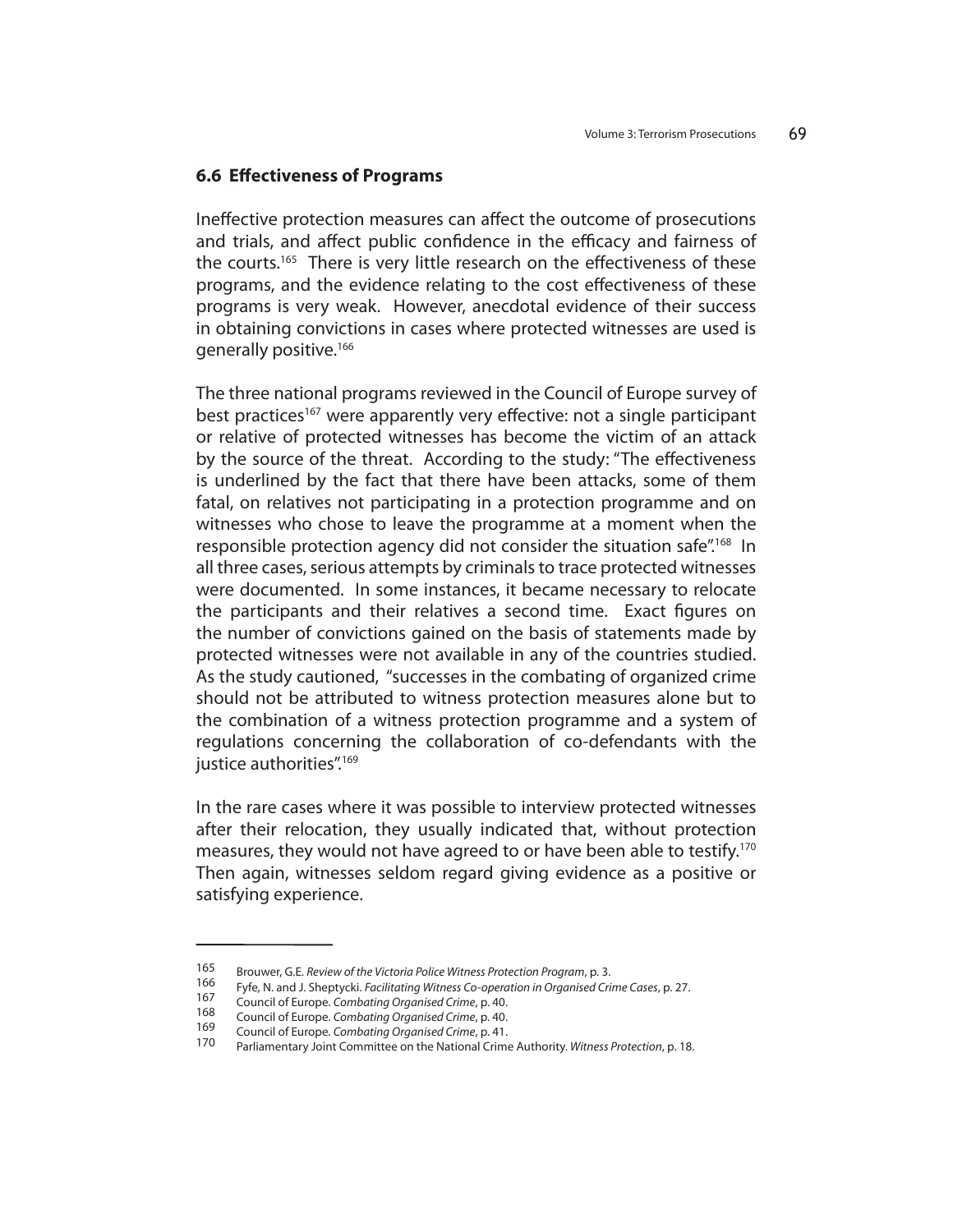Satisfaction of participants in a protection program is rarely measured systematically. A rare exception to this is the survey of 300 witness security program participants in the US by the Office of the Inspector General, which apparently revealed that the great majority of respondents agreed that adequate measures had been taken to ensure their protection.171

Fyfe and McKay conducted an evaluation of the Strathclyde Police witness protection program, including interviews with 14 protected witnesses. It is the only police force in the U.K. to have a formal witness protection program.172 The witnesses complained of mental distress and there was evidence that their experience had seriously affected their mental health.<sup>173</sup> In terms of witness intimidation, it was unclear what signals relocation sends to intimidators. Witness relocation "may reinforce the problem of intimidation by demonstrating the power of intimidators to 'purify' communities of those viewed as 'grasses' because of their cooperation with the criminal justice system".174

The few attempts made to assess the effectiveness of existing witness protection programs have assessed the outcomes of the programs mainly in terms of the physical security of witness (whether or not they were injured or attacked while in the program) and their participation in the legal process (including whether their participation led to a conviction of the accused). However, as Fyfe and Sheptycki<sup>175</sup> convincingly argued, evaluations of witness protection programs should look not only at conviction data and witness safety/satisfaction data but also at other aspects of the programs and their potential impact, intended or unintended.

Having reviewed existing data, Fyfe and Sheptycki concluded that, in spite of claims that are frequently made about the cost-effectiveness of witness protection programs or, more generally, the use of criminal

<sup>171</sup> United States Department of Justice, Office of the Inspector General. United States Marshals Service – Administration of the Witness Security Program. Executive Summary. (Washington: Office of the Inspector General, U.S. Department of Justice, 2005).<br>172 February Markay U. (Delive Department on of Intimidate

Fyfe, N. and McKay, H. "Police Protection of Intimidated Witnesses", p. 292.<br>173 Fyfe, N. and McKay, H. "Police Protection of Intimidated Witnesses", p. 296<br>174 Fyfe, N. and McKay, H. "Police Protection of Intimidated Witn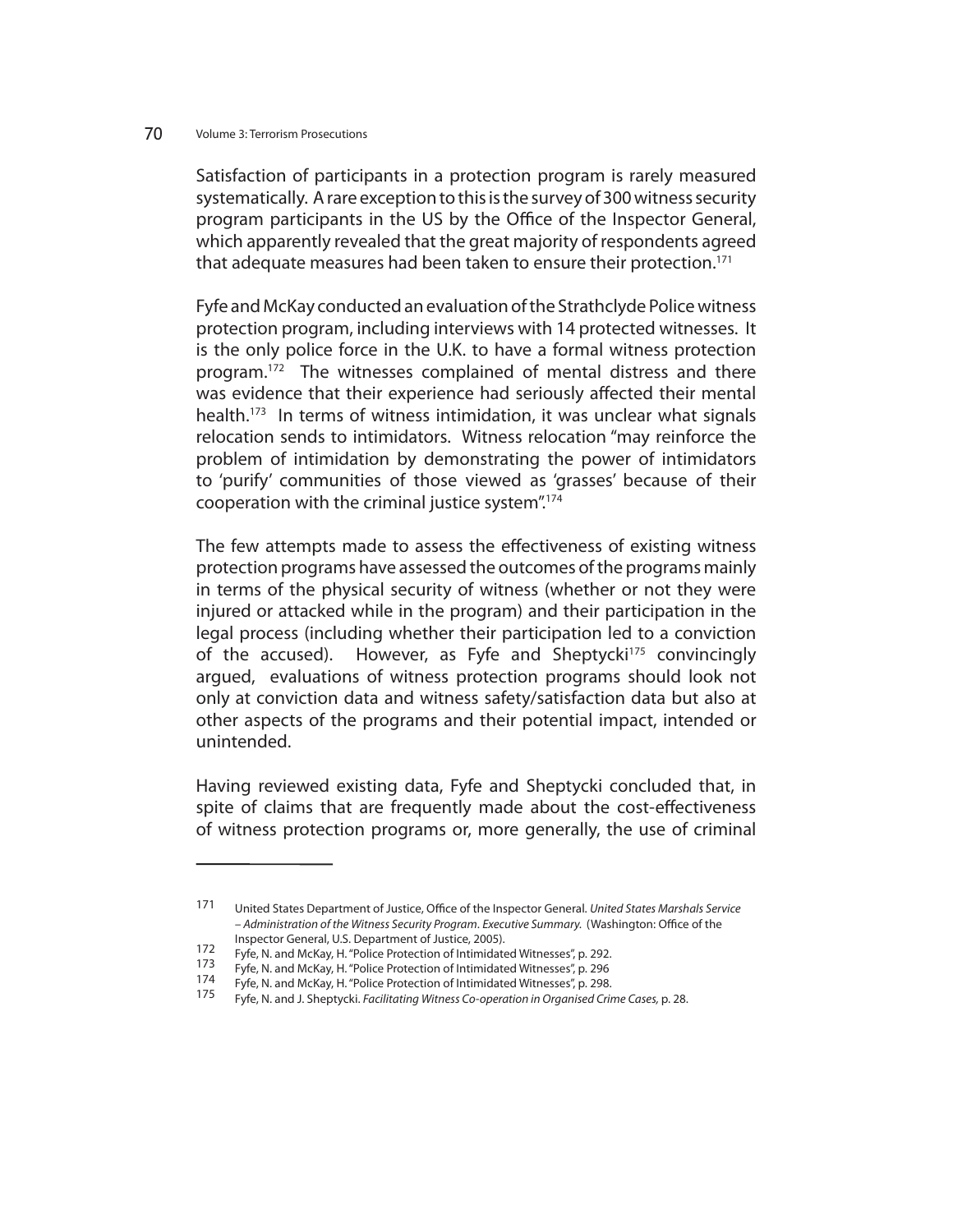informants in criminal investigations and prosecutions, the evidence is far from conclusive. Expediency, they added, should not be confused with cost-effectiveness, particularly where some of the many negative effects of the use of criminal informants are weighed against the benefits of some current practices.<sup>176</sup>

## **7. International Cooperation for Witness Protection**

As many terrorist groups operate across borders, the threat they represent to witnesses and collaborators of justice is not confined within national borders. Physical and psychological intimidation of witnesses and their relatives can take place in a variety of contexts. Furthermore, at times, witnesses may need to move to another country or return to their own country during lengthy criminal proceedings. Finally, there are cases where a State, because of its size, means or other circumstances, may not be able on its own to ensure the safety of witnesses.

For all these reasons, cooperation in the protection of witnesses and their relatives has become a necessary component of normal cooperation between prosecution services. Furthermore, international cooperation may also be required at times in order to protect interpreters, the prosecutors themselves, and/or other judicial and correctional personnel.

Because of the dynamic nature of transnational crime and terrorism, countries must constantly refine and perfect their strategies. The different modalities and tools of cooperation are meant to be complementary and, as cooperative relationships are being built, they can lead to integrated approaches to cooperation and to strategic approaches to the investigation and prosecution of crimes across international borders. More proactive, intelligence-led approaches are required to detect and disrupt criminal and terrorist conspiracies, dismantle terrorist networks, and apprehend and punish criminals.<sup>177</sup> Intelligence-led approaches, however, must depend on reliable information from informants and witnesses and, to a large extent, on the effective communication and analysis of that information both within a country and across borders.

<sup>176</sup> Fyfe, N. and J. Sheptycki. Facilitating Witness Co-operation in Organised Crime Case, p. 29.<br>177 See, for example, Council of Europe. "Crime Analysis", in Combating Organised Crime, Best Practice

Surveys of the Council of Europe. (Strasbourg, Council of Europe Publishing, 2005, pp. 105-144).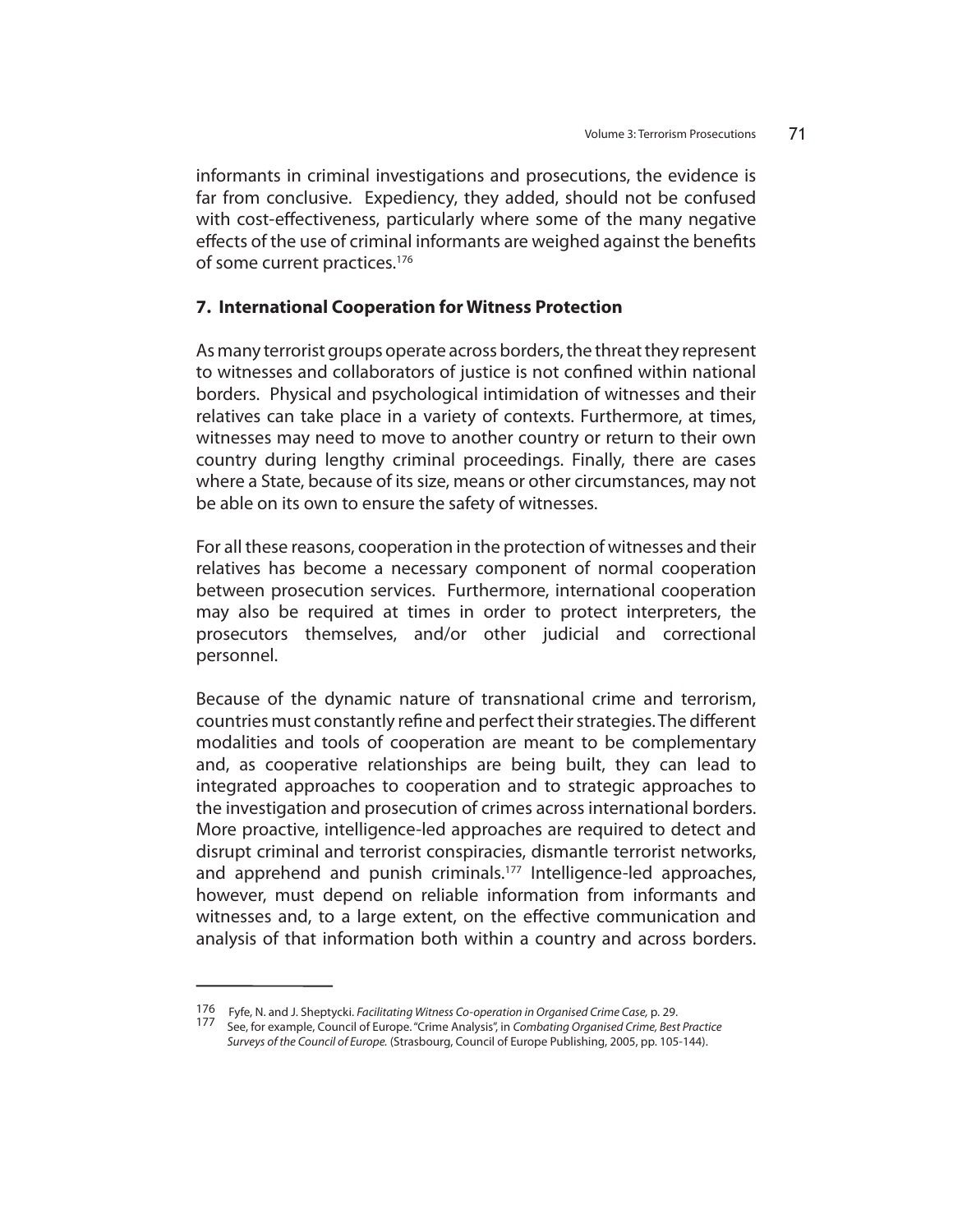That sharing of information, of course, introduces a whole new set of challenges for the protection of these sources of information.

The importance of operational cooperation across borders among law enforcement agencies investigating and prosecuting crimes with a transnational dimension must be acknowledged, and it is now specified in a number of international instruments<sup>178</sup>. The development of joint operational activities offers one of the most promising new forms of international cooperation against terrorism and organized crime. Nevertheless, several outstanding issues remain in making that kind of cooperation fully functional on a broader scale. Practical problems in the organization of joint investigations include the lack of common standards and accepted practices, the actual supervision of the investigation, the prevention of intelligence leaks, and the absence of mechanisms for quickly solving these problems.179

To ensure greater international cooperation in offering effective witness protection at home or across borders, law enforcement and prosecution agencies often need to develop arrangements with other jurisdictions for the safe examination of witnesses at risk of intimidation or retaliation.

Developing a capacity to protect witnesses and even relocate them across borders must often be considered. Article 24 (para. 3) of the UN Convention against Transnational Organized Crime and article 32 (para. 3) of the UN Convention against Corruption require States Parties to consider entering into agreements or arrangements with other States for the relocation of witnesses.

Proactive law enforcement strategies and complex investigations frequently involve resorting to special investigative techniques.<sup>180</sup> In fact, the relevance and effectiveness of techniques such as electronic surveillance, undercover operations, the use of agents and informants, and controlled deliveries can probably not be overemphasized. These techniques are especially useful in monitoring/documenting the activities

<sup>178</sup> Article 19, of the United Nations Convention against Transnational Organized Crime requires States Parties to consider concluding bilateral or multilateral agreements or arrangements whereby, in relation to matters that are the subject of investigations, prosecutions or judicial proceedings in one or more States, the competent authorities concerned may establish joint investigative bodies.

See also similar language in article 49 of the UN Convention against Corruption.<br>179 See Schalken, T. and M. Pronk. "On Joint Investigation Teams, Europol and Supervision of their Joint Actions", European Journal of Crime, Criminal Law and Criminal Justice, 2002, Vol. 10/1, 70-82.

<sup>180</sup> See: Council of Europe. Terrorism: Special Investigation Techniques. (Strasbourg: Council of Europe Publishing, 2005).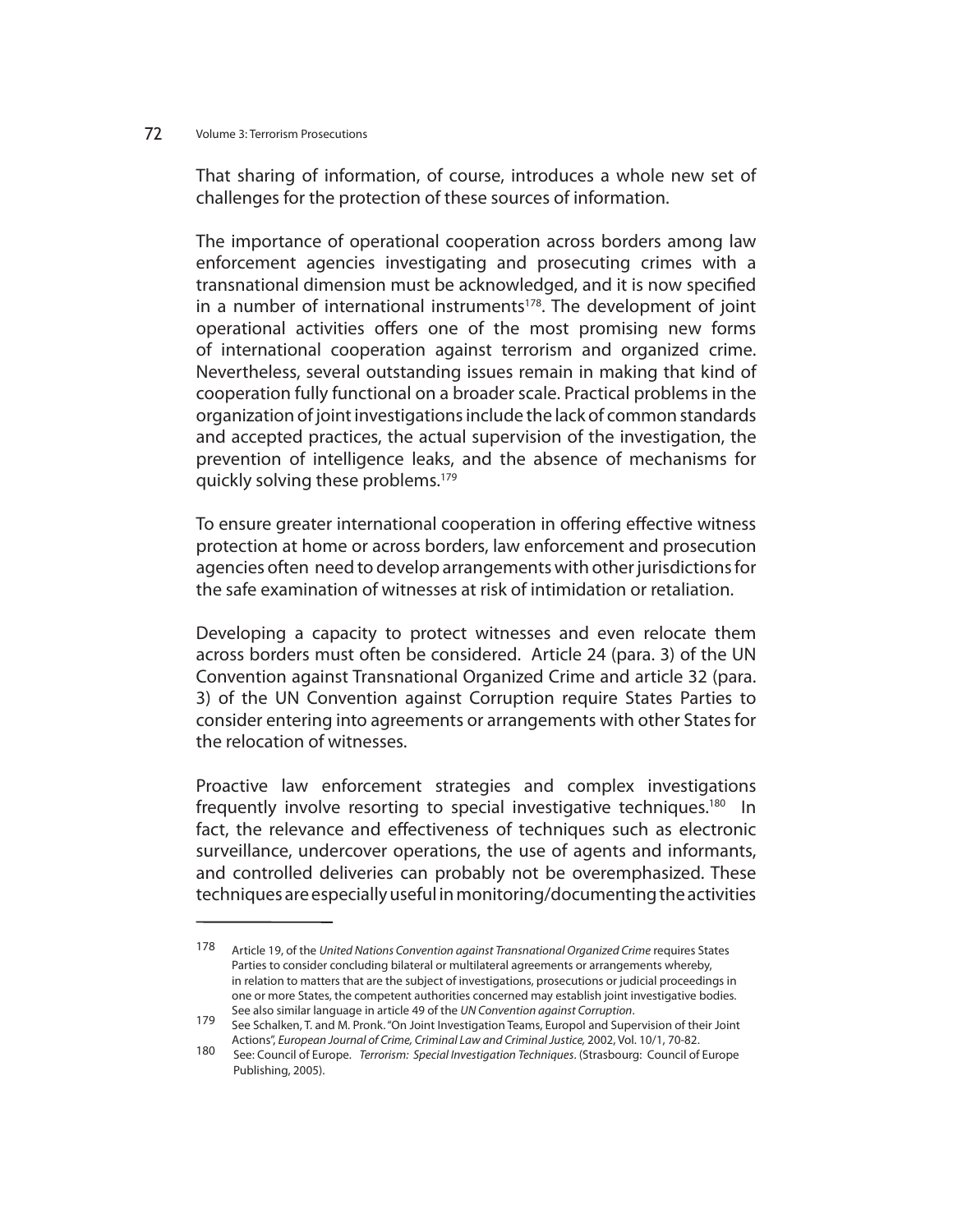of sophisticated criminal groups because of the inherent difficulties and dangers involved in gaining access to information and gathering evidence and intelligence on their operations.

When a case requires international cooperation, differences in the law regulating the use of these investigation techniques or the use of collaborators of justice can hinder the efforts of the prosecution. Major efforts have been devoted to the implementation of the United Nations Convention against Transnational Organized Crime and other international cooperation initiatives to identify these obstacles and remedy the situation. These efforts are also relevant to the prevention of terrorist acts, and their use by law enforcement and intelligence agencies within the framework of their ongoing cooperation has drawn some close attention.181 <sup>182</sup>

With a few regional exceptions, international cooperation in the field of covert investigations tends to take place in a juridical vacuum. Member States increasingly seek to provide a legal basis for judicial cooperation in criminal matters involving officers acting under cover or false identity<sup>183</sup> or with agents and informants. The International Bar Association's Task Force on International Terrorism has recognized the importance of law enforcement cooperation and recommended that States develop a multilateral convention on cooperation among law enforcement and intelligence agencies setting forth the means, methods, and limitations of such cooperation, including the protection of fundamental human rights.184

<sup>181</sup> The European Court of Human Rights has endorsed the use of such techniques in the fight against terrorism (Klass and Others v. Germany) and, within the Council of Europe, a draft Recommendation of the Committee of Ministers to Member States that seeks to promote the use of special investigative techniques in relation to serious crime, including terrorism, is being drafted. See: De Koster, P. "Part 1 - Analytical Report", in Council of Europe, Terrorism: Special Investigation Techniques. in particular, Chapter 5: Special Investigation Techniques in the Framework of International Co-

operation", pp. 35-38. (Strasbourg, Council of Europe Publishing, April 2005, pp. 7-43)<br>182 A survey of best practices as they relate to the interception of communications and intrusive surveillance led to the observation that "Although, in principle, the increasing co-operation between law-enforcement and national security services can be fruitful in the combating of criminal organizations, extra precautions should be taken to prevent the potential illegitimate gathering of evidence by security services", Council of Europe. "Interception of Communication and Intrusive Surveillance", in Combating Organised Crime, Best Practice Surveys of the Council of Europe, (Strasbourg: Council of

Europe, (Strasbourg: Council of Europe Publishing, 2004, pp. 77-104, p. 102). 183 For instance, the matter is dealt with in the new European Union's new convention on mutual legal assistance.<br>184 Internation

International Bar Association. International Terrorism: Legal Challenges and Responses. A Report of the International Bar Association's Task Force on International Terrorism. (London: I.B.A., 2003, p. 140).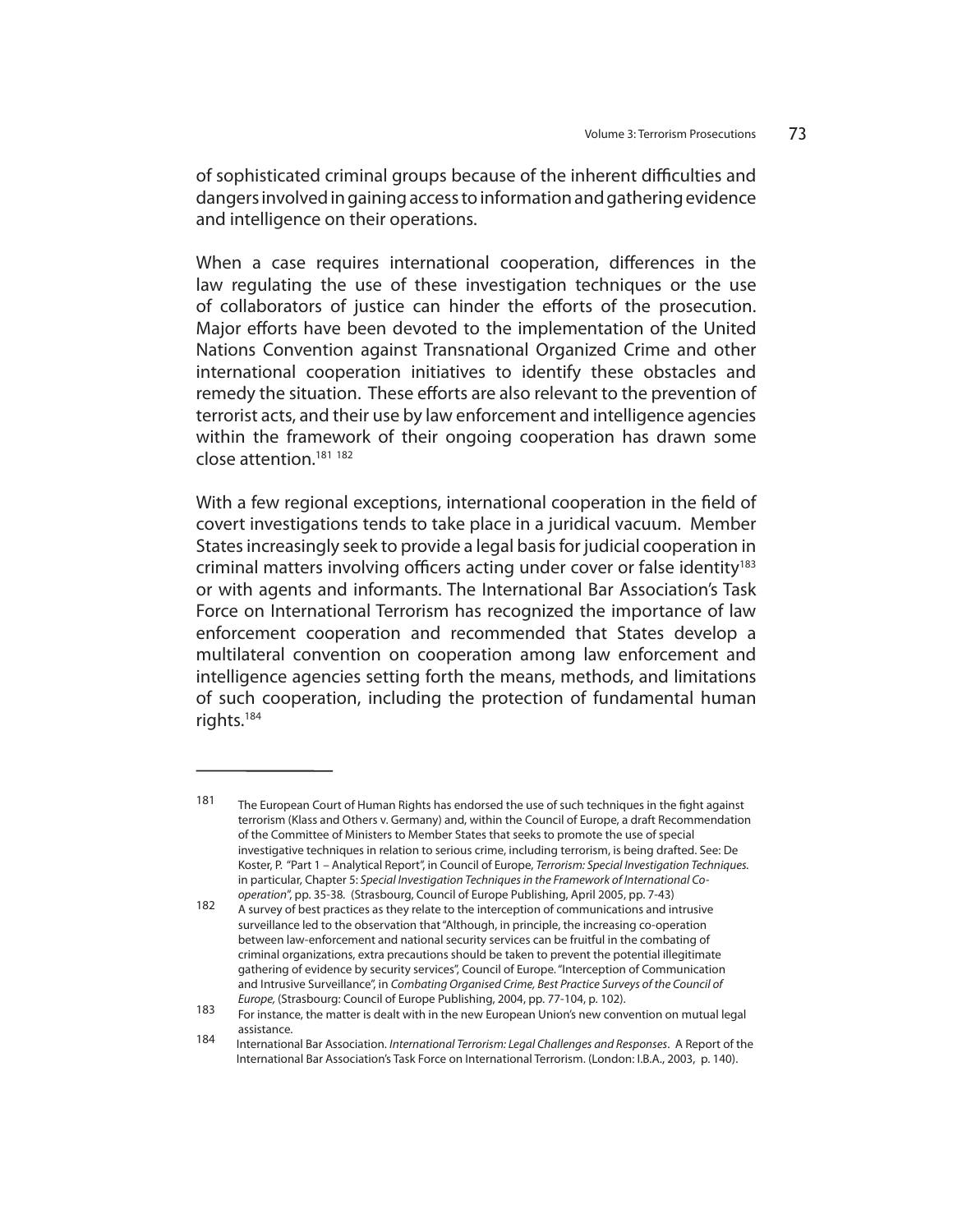In Europe a major effort has been made to develop European legal instruments to set common criteria for the design and implementation of a set of effective legal and practical protection measures and assistance programs for different categories of witnesses, victims and collaborators of justice. The objective is to develop them while preserving an acceptable balance between the protection measures and the human rights and fundamental freedoms of all parties involved. There is no legally binding European legal instrument that specifically and comprehensively deals with witness protection.<sup>185</sup> However, a number of significant Recommendations of the Committee of Ministers of the Council of Europe have been adopted to deal specifically with witness protection and the rights of witnesses<sup>186</sup>.

The following measures have been found to support international collaboration in witness protection:

- Cooperation in evaluating the threat against a witness or victim.
- Prompt communication of information concerning potential threats and risks.
- Mutual assistance in relocating witnesses and ensuring their ongoing protection.187
- Protection of witnesses who are returning to a foreign country in order to testify, and collaboration in the safe repatriation of these witnesses.
- Use of modern means of telecommunications to facilitate simultaneous examination of protected witnesses while safeguarding the rights of the defence.
- Establishing regular communication channels between witness protection program managers.

<sup>185</sup> For a summary of the various European legal instruments developed, see: Council of Europe. Protecting Witnesses of Serious Crimes – Training Manual for Law Enforcement and Judiciary. (Strasbourg: Council of Europe Publishing, 2006, pp. 38-48). See also: Council of Europe. The Fight Against Terrorism – Council of Europe Standards. (Strasbourg: Council of Europe Publishing, 2004). Council of Europe. Committee of Experts on the Protection of Witnesses and Collaborators of Justice (Specific Terms of Reference of the PC-PW), 1<sup>st</sup> Meeting, Strasbourg, 12-14 October 2004.

Terms of Reference of the PC-PW), 1st Meeting, Strasbourg, 12-14 October 2004.<br>186 For example: Council of Europe (2005). Committee of Ministers Recommendation Rec(2005)9 of the Committee of Ministers to member states on the protection of witnesses and collaborators of justice. Strasbourg: Council of Europe. See also: Council of Europe (2005b). Recommendation Rec(2005)9 of the Committee of Ministers to member states on the protection of witnesses and collaborators of justice. Explanatory Report. Strasbourg: Council of Europe.

International cooperation in this area, as noted by a best practice survey conducted by the Council of Europe, "is highly important, since many Member States are too small to guarantee safety for witnesses at risk who are relocated within their borders" (p. 15). Council of Europe (2004). "Witness Protection", in Combating Organised Crime, Best Practice Surveys of the Council of Europe, Strasbourg, Council of Europe Publishing, pp. 15-42.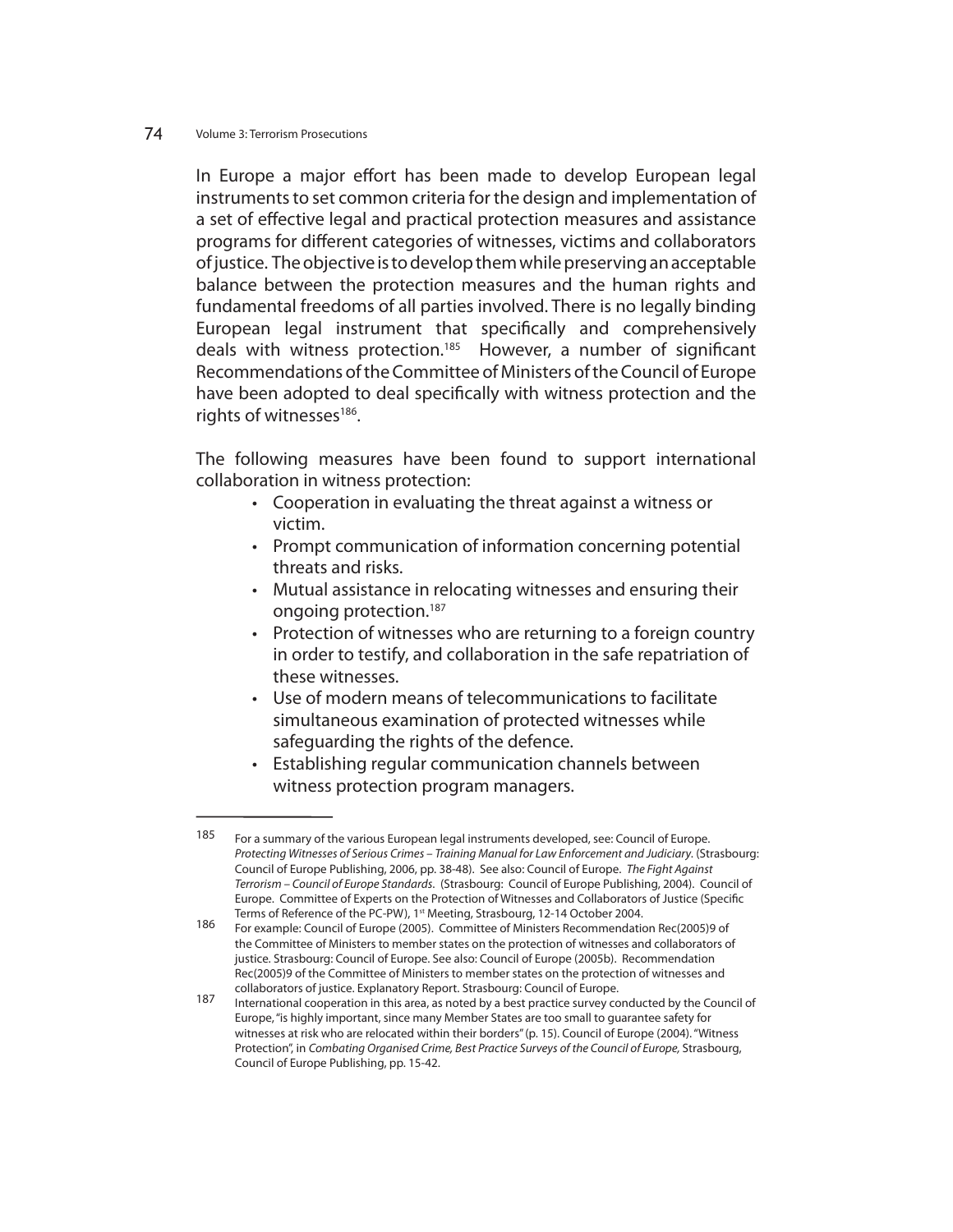- Providing technical assistance and encouraging the exchange of trainers and training programs for victim protection officials.
- Developing cost-sharing agreements for joint victim protection initiatives.
- Developing agreements and protocols for the exchange of witnesses who are prisoners.

The cost of protecting a foreign witness abroad is usually borne by the authorities of the sending country. Cooperation among national protection services at the international level is considered to be quite good. Nevertheless, there are still very few countries that have entered into international (bilateral or multilateral) agreements for the protection of witnesses and collaborators of justice. In Canada, the Solicitor General of Canada may enter into a reciprocal agreement with another State to admit foreign nationals into the witness protection program. <sup>188</sup> In Europe, a European Liaison Network under the aegis of Europol has existed since 2000 to facilitate cooperation in witness protection. Non-European countries, such as Canada, Australia, New Zealand, South Africa, and the USA have also joined the initiative.<sup>189</sup>

Europol has developed two documents: "Basic principles of European Union police co-operation in the field of witness protection", and "Common Criteria for taking a witness into a Protection Programme". It also offers training annually on "witness protection" and the "handling of informants".

Small states often face some special difficulties in offering effective protection to witnesses. Member States of the Caribbean Community, for example, have established a "Regional Justice Protection Agreement" (CARICOM, 1999) outlining the need to prevent any interference in the administration of justice by the intimidation or elimination of witnesses, jurors, judicial and legal officers, and law enforcement personnel and their associates. The agreement also provides for the establishment of a regional centre to administer the cooperation program.

International cooperation in witness protection is clearly improving. In recent years, however, a major shadow has been cast over some international cooperation initiatives in relation to the prevention of

<sup>188</sup> Witness Protection Program Act (S.C. 1996, c. 15, s. 14 (2)). See: Lacko, G. The Protection of Witnesses. (Ottawa: The International Cooperation Group - Department of Justice Canada, 2004).

Di Legami, R. "Witness Protection - Europol". Presented at the 10<sup>th</sup> Annual Conference of the International Association of Prosecutors, Copenhagen, August 2005, p. 2.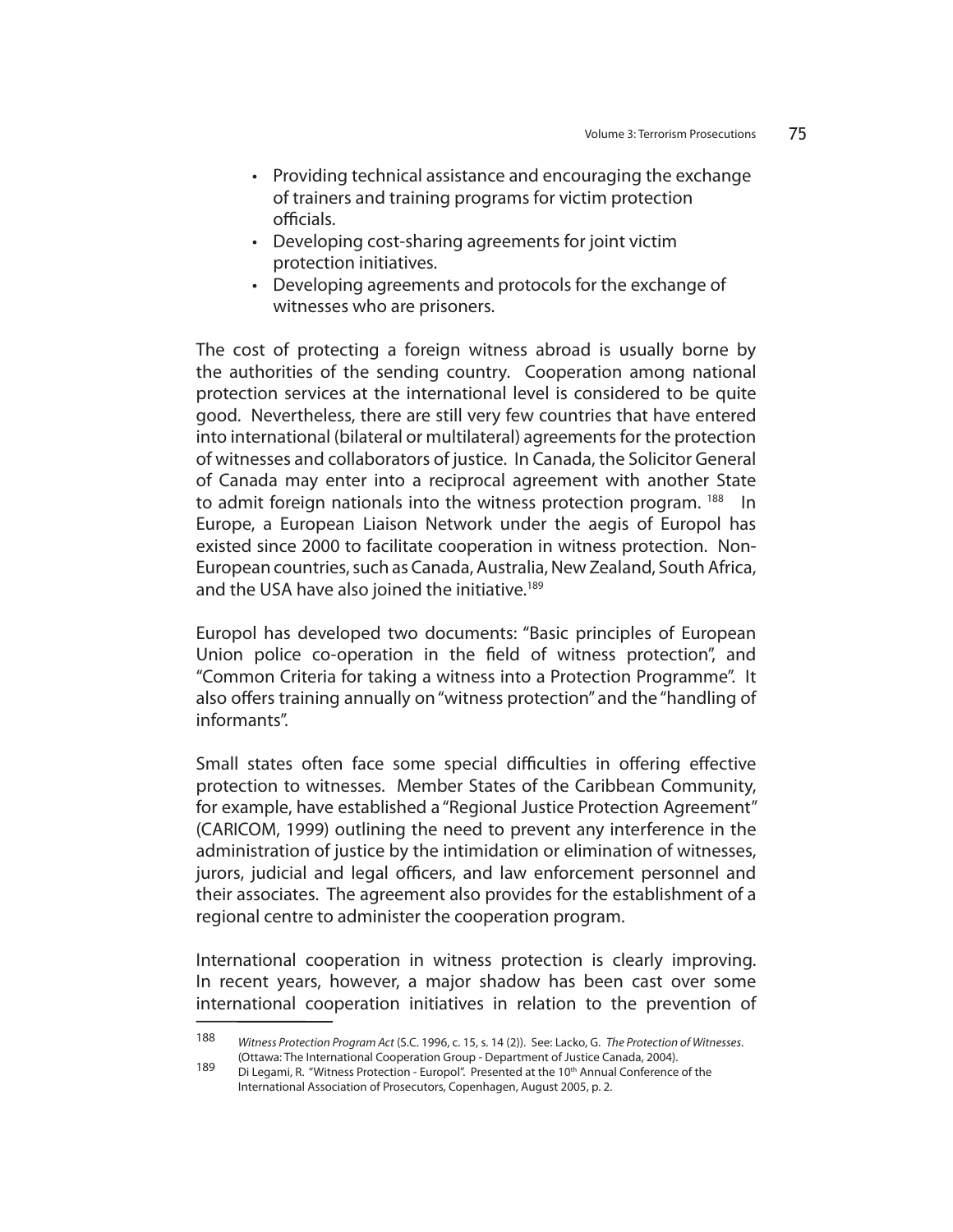terrorism, when suspects and informants were subjected to "extraordinary rendition" or became "ghost detainees", as they were secretly held and interrogated by the United States or its allies in undisclosed locations, outside the protection of domestic or international law<sup>190</sup>.

## **8. Conclusions**

The fight against terrorism cannot be carried out effectively without the assistance of informants and collaborators of justice. These collaborators are typically under significant pressure not to collaborate with the authorities and they are aware of the personal danger and harm that may result from their collaboration. Even if the research on witness protection measures and programs, their operation, costs, and impact is still quite limited, most countries are coming to the realization that existing measures are not only problematic, but also quite insufficient.

The need to better protect the rights of witnesses and collaborators of justice is one that is too easily neglected. The very nature of the problem of witness protection makes it quite resistant to public scrutiny and research. Researchers, journalists, and others who may have an interest in the question face special difficulties in gaining access to the relevant information. In some cases, their enquiries may even constitute an additional risk for the vulnerable witnesses or collaborators of justice. There is still far too little systematic and critical research on the practical and ethical issues that surface in relation to current witness protection practices. What is particularly lacking is evaluative research on the efficacy of these measures.<sup>191</sup> Independent research in the related areas of witness intimidation, the use of criminal informants, plea-bargaining, and accomplice testimony is also lacking.

We have emphasized the particular situation of vulnerable groups and communities that can become subject to community-wide intimidation and the importance of addressing that kind of intimidation to prevent terrorism. We have argued in favour of designing some broader strategies

<sup>190</sup> Parry, J.T. "The Shape of Modern Torture: Extraordinary Rendition and Ghost Detainees", Melbourne Journal of International Law, 2005, Vol. 6, pp. 517-533. Also: Marty, D. Alleged Secret Detentions and Unlawful Inter-state Transfers Involving Council of Europe Member States - Draft report – Part II (Explanatory memorandum). (Strasbourg: Council of Europe, Committee on Legal Affairs and Human Rights, 7 June 2006). Council of Europe. Parliamentary Assembly Resolution 1433 (2005) Lawfulness of

detentions by the United States in Guantánamo Bay.<br>191 Fyfe, N. and J. Sheptycki. "International Trends in the Facilitation of Witness Co-operation in Organized Crime Cases", p. 321.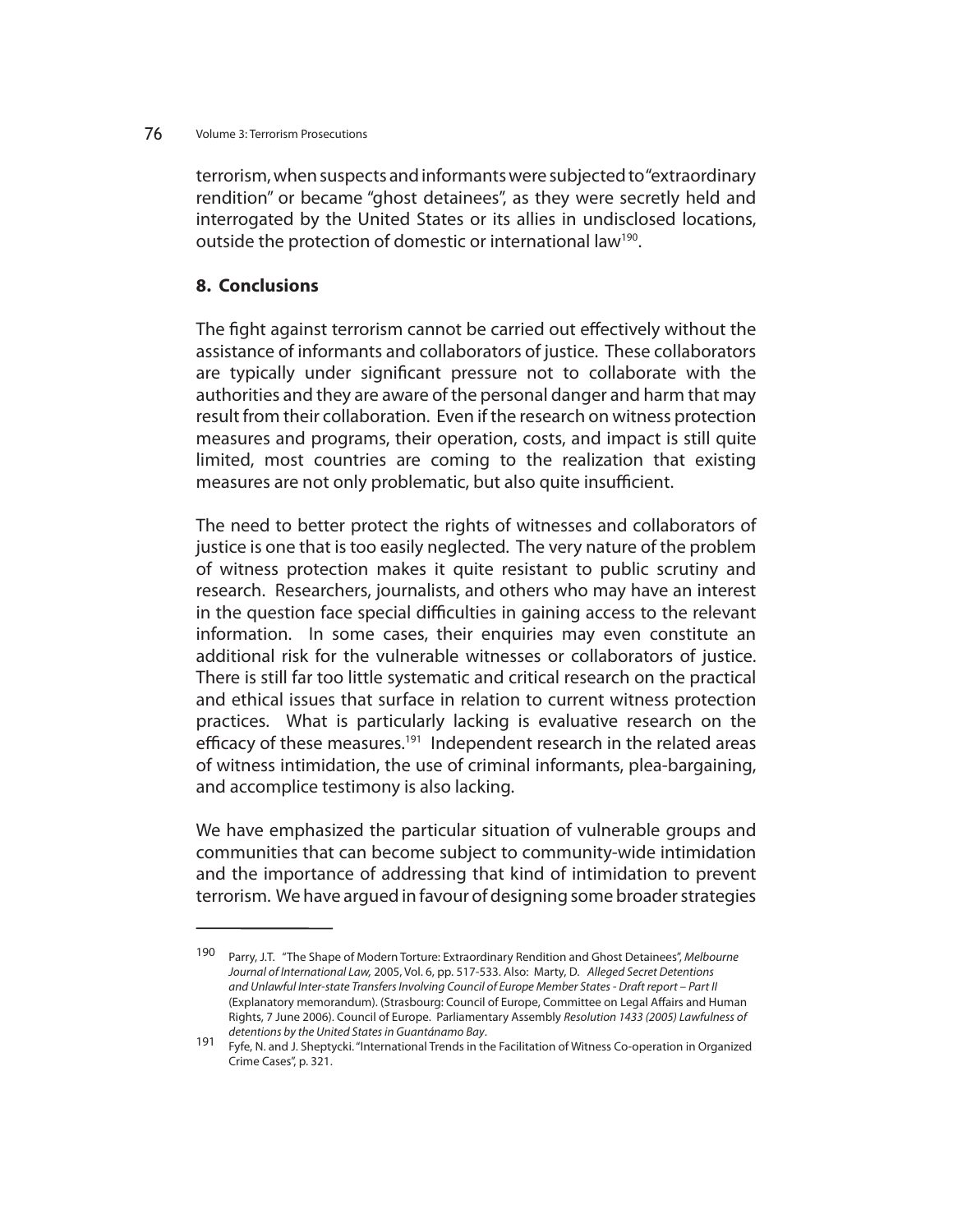to protect whole communities against intimidation and retaliation by terrorist organizations and their sympathizers. Perhaps we should have placed even more emphasis on the need to respond to all incidents of intimidation and violence, whether specific or community-wide, to take them seriously and to vigorously prosecute them whenever possible. The communities that are targeted, intimidated and exploited by terrorist groups must feel safe to cooperate with authorities. Members of these communities must believe that they will not be left on their own should they muster the courage to inform the authorities. Above all, we must ensure that our counter-terrorism practices do not render these communities even more vulnerable to intimidation and coercion by radical or terrorist groups.

The issue of community intimidation, itself often related to various forms of discrimination, must be approached from a broader perspective. It should be of grave concern to all Canadians to know that some of their communities can at times be terrified and become incapable of acting for their own protection against radicalized elements that intimidate and coerce them.

With respect to the use of informants, we have acknowledged that their role in fighting terrorism is as problematic as it is essential. Practices relating to the recruitment and use of informants by the police and by security agencies are not only poorly documented, they are also largely unregulated and unmonitored. Given the increased reliance on human intelligence in the prevention of terrorism and the many issues that exist with respect to current practices, it would seem that the time has come for the adoption of a clear regulatory framework for the use of informants and agents and the development of an independent oversight function to monitor compliance.

We would also argue that whether or not Canada eventually decides to create a separate agency to manage witness protection programs across the country, there is an urgent need to elaborate and perhaps also legislate some clear national guidelines concerning the protection of witnesses and collaborators of justice. The role, responsibilities and obligations of the police in that area need to be clearly defined. It is time to address the need for an effective complaint and redress mechanism for protected witnesses who are endangered or whose rights are abused as a result of poor witness protection practices.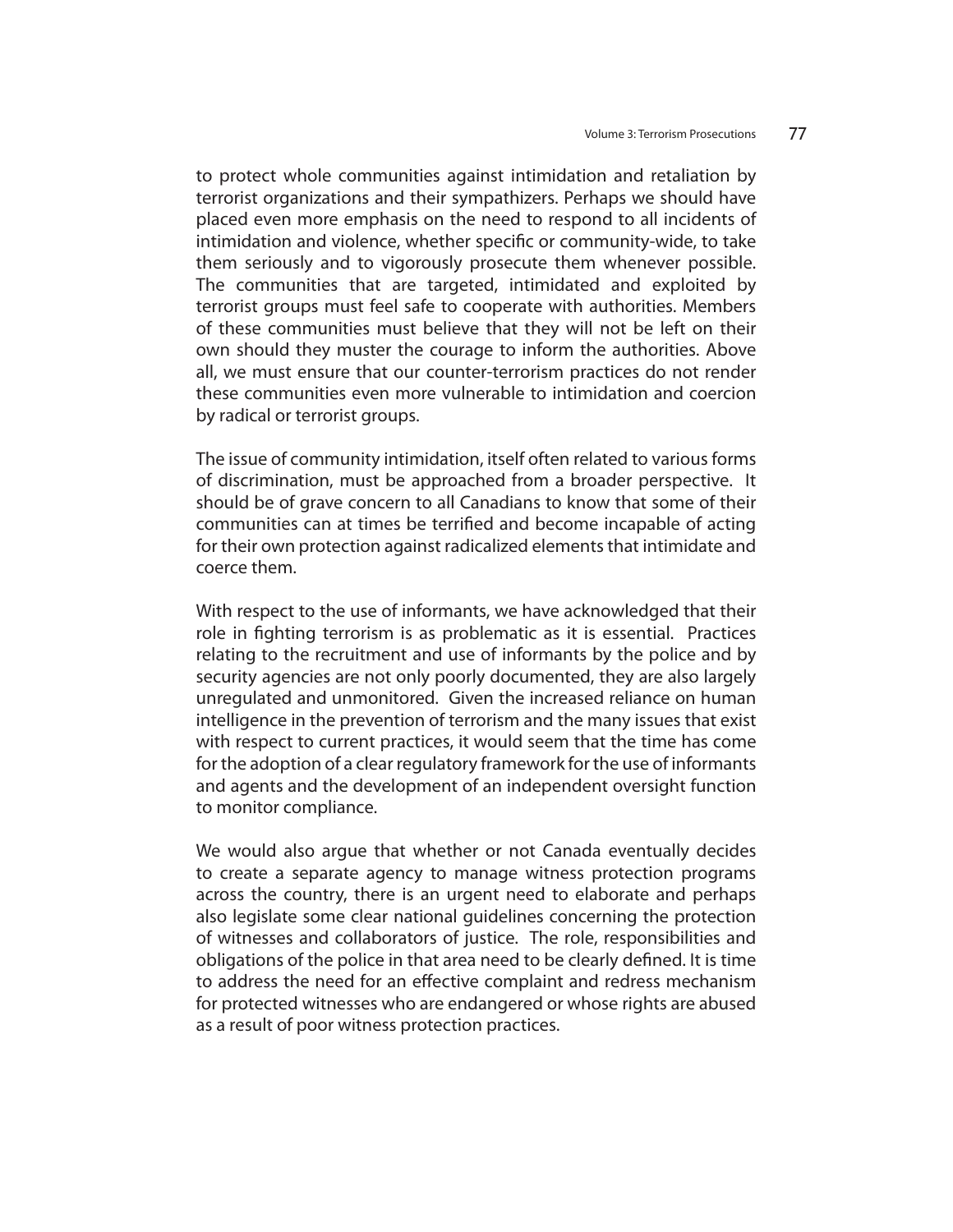We have also emphasized the need to address, in the face of growing transnational terrorism threats, the intimidation that occurs across borders and the resulting need for international cooperation in that area. Finally, we have suggested that effective means must be developed to make the agencies involved in witness protection more accountable for their decisions and practices. There is an urgent need to provide some effective independent oversight of their operations. The credibility of existing witness protection measures in Canada is often very low, particularly in the minds of individuals and groups whose collaboration will continue to be essential for preventing terrorism. This is particularly alarming, because that poor credibility eventually affects the very ability of the authorities to convince informants and witnesses to take the risk of coming forward and offering their collaboration.